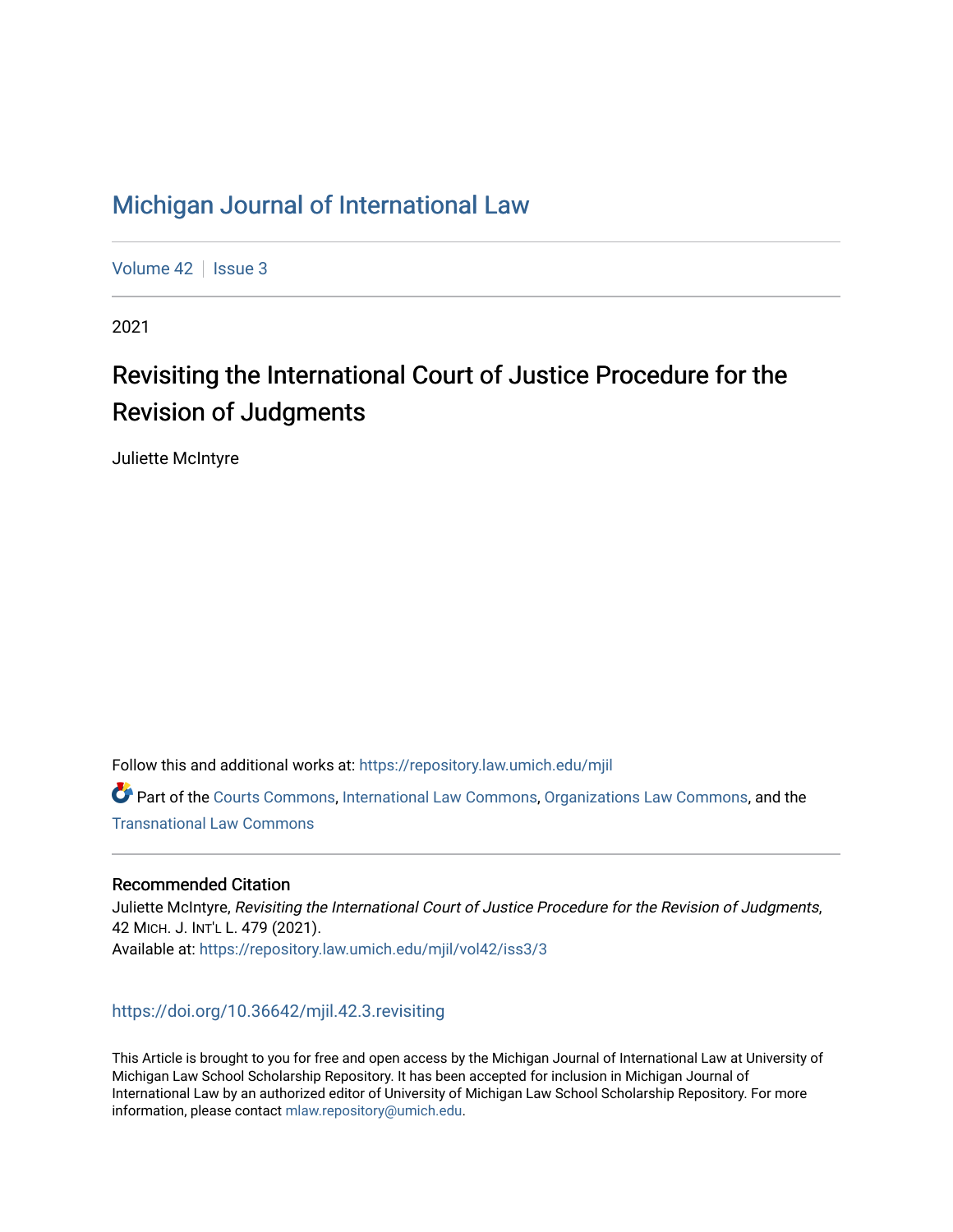## **REVISITING THE INTERNATIONAL COURT OF JUSTICE PROCEDURE FOR THE REVISION OF JUDGMENTS**

#### *Juliette McIntyre\**

#### I. Introduction

The International Court of Justice ("ICJ") is a court of first and last instance.<sup>1</sup> Its decisions are "final and without appeal."<sup>2</sup> At first blush, this seems uncontroversial; it is a simple restatement of the well-established principle of *res judicata*. 3 But if the court makes a judicial pronouncement without all the facts to hand, can one say that the decision is legitimate and authoritative?<sup>4</sup> Pursuant to article 61 of the ICJ's Statute, the court does have the authority to revise a judgment in certain, limited circumstances.<sup>5</sup> Revision is a remedy that enables the court, upon the application of a party, to reconsider an otherwise final and binding decision.<sup>6</sup> An application for revision is admissible when a new fact is discovered that was unknown to the parties and the court during the proceedings, and which would have the effect of overturning or altering the court's judgment.

2. Statute of the International Court of Justice art. 60, Oct. 24, 1945, U.N.T.S. 993 [hereinafter Statute ICJ]; *see also* Joan E. Donoghue, *The Role of the World Court Today*, 47 GA. L. REV. 181, 193 (2012); Jens Evensen, *The International Court of Justice Main Characteristics and Its Contribution to the Development of the Modern Law of Nations,* 57 NORDIC J. INT'L L. 3, 12 (1988).

<sup>\*</sup> BA LLB/LP Hons (Flin) LLM International Law (Cantab) PhDc (Melb). This work is derived from my PhD research, so I must give thanks to my supervisors Professor Hilary Charlesworth and Professor Margaret Young for their support.

<sup>1.</sup> Robert Jennings & Rosalyn Higgins, *General Introduction*, *in* THE STATUTE OF THE INTERNATIONAL COURT OF JUSTICE: A COMMENTARY 7 (Andreas Zimmermann, Karin Oellers-Frahm, Christian Tomuschat, Christian Tams, Maral Kashgar & David Diehl eds., 2d ed. 2012). It is "a forum of first and last resort." Jan Paulsson, *Jurisdiction and Admissibility, in* GLOBAL REFLECTIONS ON INTERNATIONAL LAW, COMMERCE AND DISPUTE RESOLUTION 601, 603 (Gerald Askin ed., 2005).

<sup>3.</sup> *See* Derek W. Bowett, *Res Judicata and the Limits of Rectification of Decisions by International Tribunals*, 8 AFR. J. INT'L & COMP. L. 577 (1996); Andreas Kulick, *Article 60*  ICJ Statute, Interpretation Proceedings, and the Competing Concepts of Res Judicata, 28 LEIDEN J. INT'L L. 73 (2015).

<sup>4.</sup> As noted by Caron, "the legitimacy and authority of the Court ultimately rest on the quality of its judgments" in David D. Caron, *War and International Adjudication: Reflections on the 1899 Peace Conference*, 94 AM. J. INT'L L. 4, 26 (2000).

<sup>5.</sup> Statute ICJ, *supra* note 2, art. 61; Rules of Court, 6 I.C.J. Acts & Docs. 90, art. 99.

<sup>6.</sup> Statute ICJ, *supra* note 2, art. 60; Donoghue, *supra* note 2, at 192; Evensen, *supra*  note 2, at 3.

<sup>7.</sup> The precise terms of art. 61 are discussed *infra* Part II.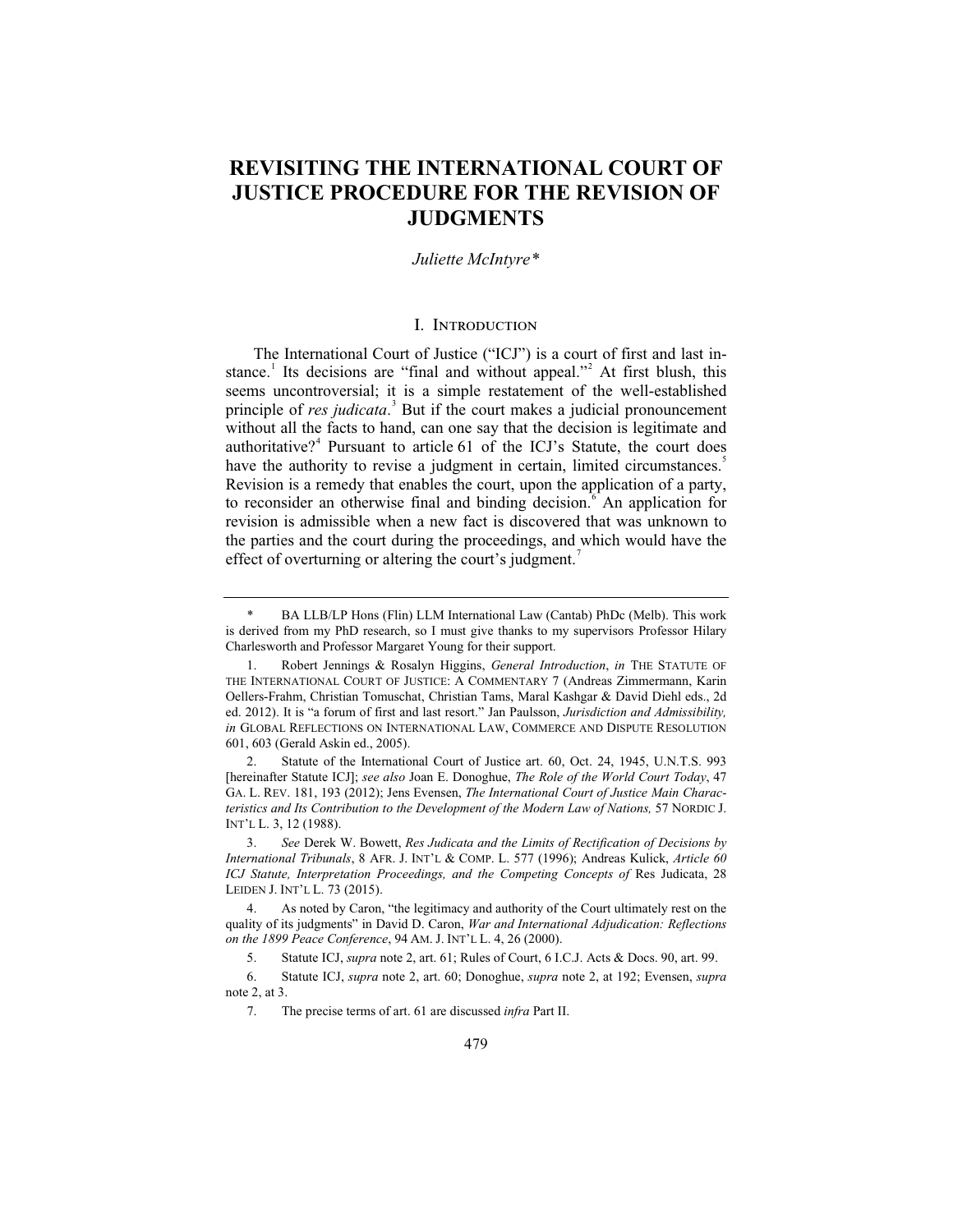Revision is described by Robin Geiß as "a rather neglected form of proceedings."<sup>8</sup> While the rule has domestic law analogues,<sup>9</sup> and has existed in its essentials since  $1899$ ,<sup>10</sup> it was not until 1984 that the court first received an application for revision of a judgment in the case of *Tunisia v. Libya*.<sup>11</sup> Since then, there have been five applications for revision, of which three have proceeded to a judgment on the question of admissibility.<sup>12</sup> To date, the court has not revised any of its judgments.

By way of example, the court is regularly called upon to delimit contested boundaries between states. The competing territorial claims may be justified, among other things, on the basis of geography, history, *effectivités,* or the doctrine of *uti possidetis*. 13 The court will base its decision on the evidence presented in support of these justifications, $14$  which will bar the subsequent litigation of any part of the judgement.<sup>15</sup> Indeed, this was precisely the situation in the *Case concerning the Land, Island and Maritime Frontier Dispute* between El Salvador and Honduras, in which a Chamber of the

 10. Convention for the Pacific Settlement of International Disputes art. 55, July 29, 1899, 1 Bevans 230.

 11. *See* Application for Revision and Interpretation of Judgment, Continental Shelf (Tunis./Libya), Application, 1985 I.C.J. Rep. 192 (July 27).

 <sup>8.</sup> Robin Geiß, *Revision Proceedings before the International Court of Justice*, 63 HEIDELBERG J. INT'L L. 167, 167 (2003).

 <sup>9.</sup> While space prevents me from going into detail, see 28 U.S.C. § 399 (2020); *Federal Court Rules 2011* (Cth) § 39.05, (Austl.); FED. R. CIV. P. 59; Code Civ. Procedure § 115 (India); Civ. Procedure Code § 115 (Bangl.); CODE DE PROCÉDURE CIVILE [C.P.C.] §§ 593– 603 (Fr.). The German civil code provides for "revision" but functionally operates as appeal insofar as the decision of the *Bundesgerichtshof* to accept a motion for revision depends upon systemic factors such as whether the case raises a legal question of fundamental importance or a need to promote the development of the law. The decision then annuls the original judgment of the lower court and replaces it. *See also* Daniel Mitidiero, *The Ideal Court of Last Resort: A Court of Interpretation and Precedent*, 5 INT'L J. PROC. L. 201, 213 (2015); Pablo Bravo-Hurtado, *Two Ways to Uniformity: Recourse to the Supreme Court in the Civil Law and the Common Law World, in* NOBODY'S PERFECT – COMPARATIVE ESSAYS ON APPEALS AND OTHER MEANS OF RECOURSE AGAINST JUDICIAL DECISIONS IN CIVIL MATTERS 319 (A. Uzelac & C.H. van Rhee eds. 2014).

 <sup>12.</sup> Application for Revision and Interpretation of Judgment on Continental Shelf (Tunis./Libya), Judgment, 1985 I.C.J. Rep. 192, ¶ 192 (Dec. 10); Application for Revision of Judgment of Convention on Prevention and Punishment of Crime of Genocide (Bosn. & Herz. v. Yugoslavia), Judgment, 2003 I.C.J. Rep. 7 (Feb. 3); Application for Revision of Judgment of Land, Island and Maritime Frontier Dispute (El Sal./Hond.), Judgment, 2003 I.C.J. Rep. 392, ¶¶ 401–402 (Sept. 11); Application for Revision of Judgment of Sovereignty over Pedra Branca/Pulau Batu Pueh, Middle Rocks and South Ledge (Malay. v. Sing.), Judgment, 2017 I.C.J. Rep. 3 (Feb. 2) (case was discontinued following a negotiated settlement); Application of Convention on the Prevention and Punishment of the Crime of Genocide (Bosn. & Herz. v. Serb.), Judgment, 2007 I.C.J. Rep. 43 (Feb. 26); *see also infra* Part III.A.3.

 <sup>13.</sup> Brian Taylor Sumner, *Territorial Disputes at the International Court of Justice*, 53 DUKE L.J., 1779, 1781–92 (2004).

 <sup>14.</sup> *See* Eduardo Valencia-Ospina, *Evidence before the International Court of Justice*, 1 INT'L L.F. DROIT INT'L, 202 (1999).

 <sup>15.</sup> *See* Bowett, *supra* note 3, at 577; Kulick, *supra* note 3, at 73.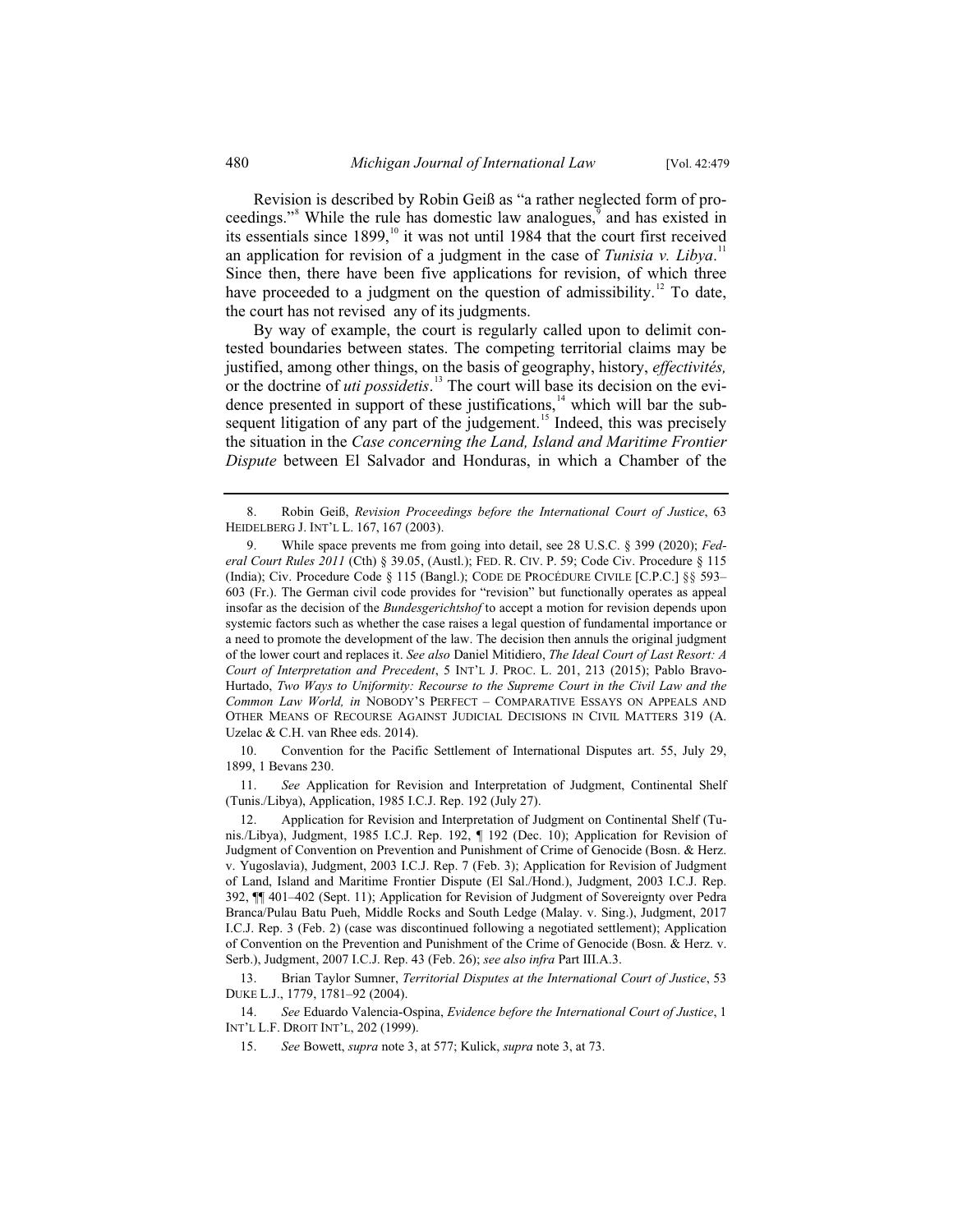Court delimited part of the frontier line between the two states and settled the legal situation in respect of certain islands in the Gulf of Fonseca.<sup>16</sup> But, nine years and 364 days after the judgment was delivered, El Salvador claimed that it had new evidence to prove the boundary had been incorrectly fixed and requested that the court revise its earlier decision, essentially a request to redraw the boundary delimited a decade previously.

While in this particular instance the court held that the new evidence, including a new copy of the 1794 map *Carta Esférica* did not require the court to overturn its original decision,<sup>17</sup> there is the potential for a request to redraw a settled boundary to undermine international peace and security as tensions reignite over claims to territory.<sup>18</sup> In particular, if the court makes a judicial pronouncement without all the facts on hand, this may reflect poorly on the substantive justice meted out by the court. A decision based on incomplete information may not be complied with, $19$  and may in turn undermine the court's already fragile legitimacy. $20$ 

This article considers the court's procedural approach to revision.<sup>21</sup> To begin, Part II will describe the historical development of the revision rule,

17. Application for Revision of Judgment on the Land, Island and Maritime Frontier Dispute (El Sal./Hond.), Judgment, 2003 I.C.J. Rep. 392, ¶¶ 410–411 (Dec. 18).

18. *See generally* KAIYAN HOMI KAIKOBAD, INTERPRETATION AND REVISION OF INTERNATIONAL BOUNDARY DECISIONS (2012).

19. *See* Thomas Franck, *Fairness in the International Legal and Institutional System,*  240 RECUEIL DES COURS 22, 303 (1993).

20. Filippo Fontanelli & Paolo Busco, *The Function of Procedural Justice in International Adjudication*, L. & PRAC. INT'L CTS.&TRIBS., 1, 21 (2016); Caron, *supra* note 4, at 26 (noting, "the legitimacy and authority of the Court ultimately rest on the quality of its judgments."); *see also* LEGITIMACY AND INTERNATIONAL COURTS (Nienke Grossman, Harlan Grant Cohen, Andreas Follesdal & Geir Ulfstein eds., 2018); INTERNATIONAL COURT AUTHORITY (Karen J. Alter, Laurence R. Helfer & Mikael Rask Masden eds., Oxford Univ. Press 2018); Karen J. Alter, Laurence R. Helfer & Mikael Madsen, *International Court Authority* (iCourts Working Paper Series, No. 112, 2017), https://papers.ssrn.com/sol3 /papers.cfm?abstract\_id=3096930; Nienke Grossman, *Legitimacy and International Adjudicative Bodies,* 41 GEO. WASH. INT'L L. REV. 107, 112 (2009) (defining a legitimate international court as "one whose authority is perceived as justified.").

21. The individual elements required under article 61 of the Court's Statute to permit revision have been studied in depth by others, e.g., the problem of accurately defining the 'facts' that must be considered. JUAN JOSÉ QUINTANA, LITIGATION AT THE INTERNATIONAL COURT OF JUSTICE 1025–56 (2015); *see also* WILLIAM MICHAEL REISMAN, NULLITY AND REVISION: THE REVIEW AND ENFORCEMENT OF INTERNATIONAL JUDGMENTS AND AWARDS 425 (1971) [hereinafter REISMAN, NULLITY AND REVISION]; WILLIAM MICHAEL REISMAN, THE SUPERVISORY JURISDICTION OF THE INTERNATIONAL COURT OF JUSTICE: INTERNATIONAL ARBITRATION AND INTERNATIONAL ADJUDICATION (1997); SHABTAI ROSENNE, INTERPRETATION, REVISION AND OTHER RECOURSE FROM INTERNATIONAL JUDGMENTS AND AWARDS (2017); Robin Geiß & Andreas Zimmermann, *Article 61, in* THE STATUTE OF THE INTERNATIONAL COURT OF JUSTICE: A COMMENTARY 1651 (Andreas

<sup>16.</sup> Land, Island, and Maritime Frontier Dispute (El Sal./Hond.), Judgment, 1992 I.C.J. Rep. 351 ¶¶ 599–600 (Sept. 11). A five-member Chamber of the Court had been constituted under art. 26(2) of the Statute and art. 17 of the Rules of Court, at the parties' request. A new Chamber was constituted to hear the revision proceedings.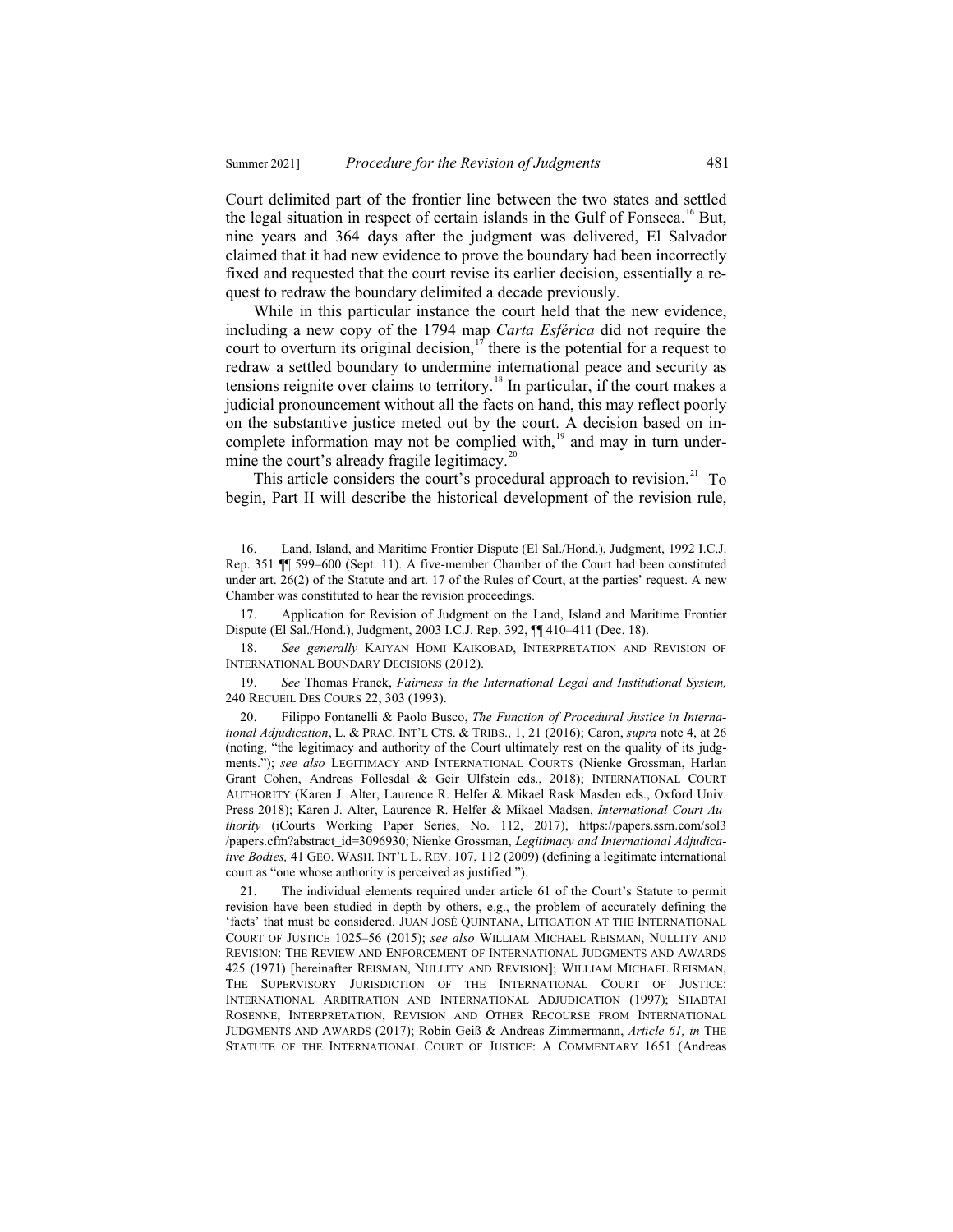inspired by Viñuales' call to make connections between the past and the present in matters of institutional design.<sup>22</sup> The drafting history of revision explains why the procedure takes the form that it does, as well as its ambitions and its limitations. In particular, Part II identifies that revision has often conceptually been conflated with annulment. But these remedies are quite different in scope and purpose, and the distinction has impacts on the court's practice today. Part III then proceeds to identify and critically analyze procedural problems that have arisen, or which have the potential to arise, in light of the court's jurisprudence. This Part will show that revision is a procedure that has remained essentially unchanged from its nineteenth century iteration, giving rise to a series of procedural problems. In particular, the court's practice of treating a revision application as a new case and permitting the revision of incidental proceedings gives rise to potentially illogical outcomes, such as a binding decision on the merits that was issued *ultra vires*. Part IV offers some proposals to rectify the current flaws in the court's approach to revising its judgements. Here it is suggested that the court may, by making small adjustments to its revision procedure, continue to rely on the revision procedure as an instrument of substantive justice without the risks associated with its current approach. Part V concludes.

#### II. The History of Revision: From Finality to Justice

The revision procedure has domestic law antecedents. While Del Vecchi claims that "no juridical institution is to be regarded as a prototype of others,"<sup>23</sup> the generally accepted view is that analogies taken from national law were, and remain, "a key factor in determining the nature of an international court of justice, and in filling in its constituent statute."<sup>24</sup> Indeed, Judge Shahabuddeen has observed that "[t]he history of the creation of the Permanent Court makes it clear that the concept of a court of justice to which the Court was intended to conform was that of a court of justice as generally understood in municipal law."<sup>25</sup> This Part begins with domestic

Zimmermann, Christian J. Tams, Karin Oellers-Frahm & Christiam Tomuschat eds., 3d ed. 2019); KAIKOBAD, *supra* note 18.

<sup>22.</sup> Jorge E. Viñuales, *Experiments in International Adjudication Past and Present, in*  EXPERIMENTS IN INTERNATIONAL ADJUDICATION: HISTORICAL ACCOUNTS 29 (Ignacio de la Rasilla & Jorge E. Viñuales eds., 2019).

<sup>23.</sup> Giorgio Del Vecchio, *Universal Comparative Law, in* 3 EVOLUTION OF LAW: SELECT READINGS ON THE ORIGIN AND DEVELOPMENT OF LEGAL INSTITUTIONS: FORMATIVE INFLUENCES OF LEGAL DEVELOPMENT 63 (A. Kocourek & J.H. Wigmore eds., 1918).

<sup>24.</sup> Ole Spiermann, *Who Attempts Too Much Does Nothing Well: The 1920 Advisory Committee of Jurists and the Statute of the Permanent Court of International Justice*, 73 BRIT. Y.B. INT'L L. 187, 259 (2002).

<sup>25.</sup> Land, Island, and Maritime Frontier Dispute (El Sal./Hond.), Order, 1990 I.C.J. Rep. 3, 18 (Feb. 28) (Shahabuddeen, J., dissenting). *But see* Mathilde Cohen, *The Continuing Impact of French Legal Culture on the International Court of Justice*, *in* COMPARATIVE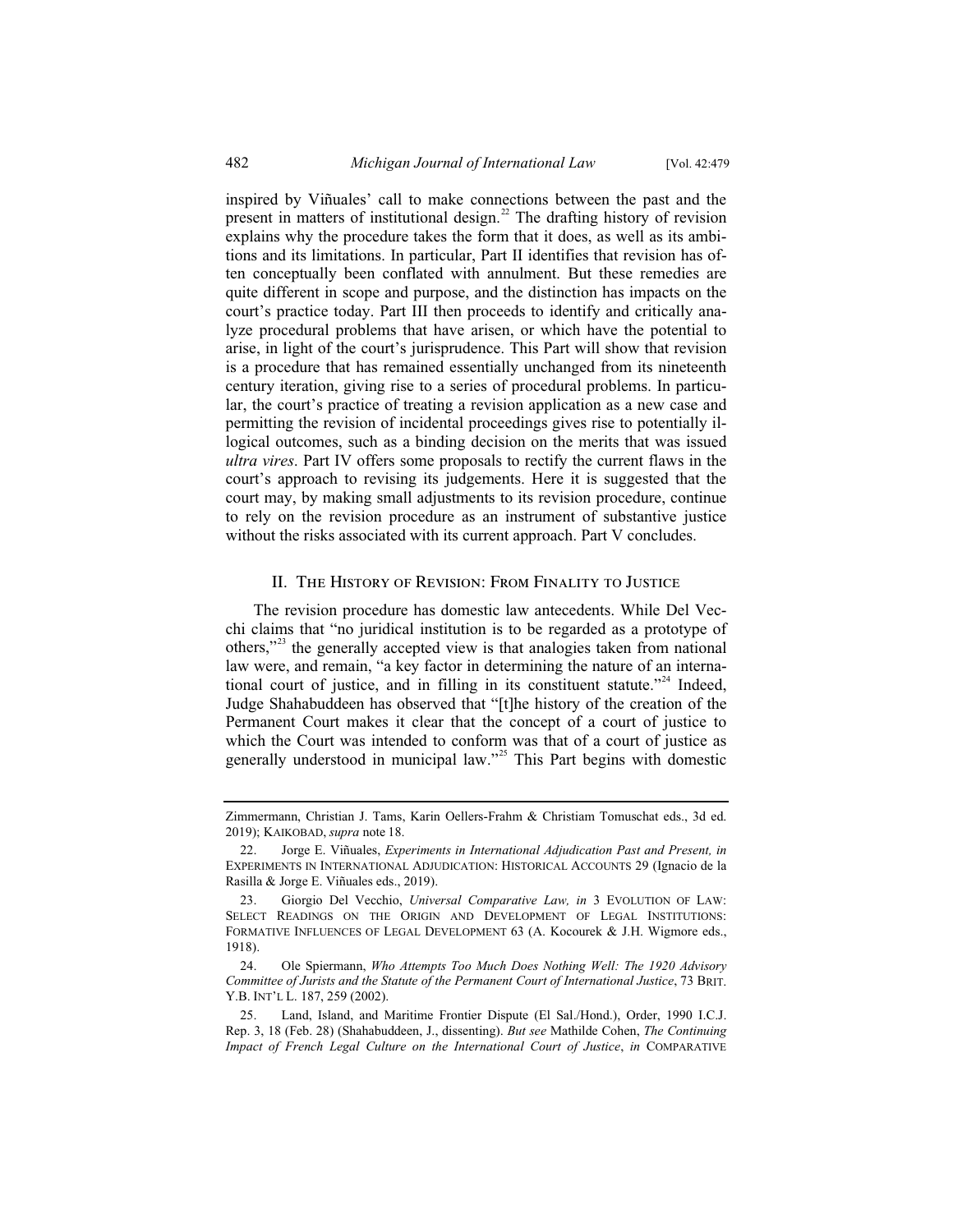law antecedents and analogies of judicial revision, moving to address early international law scholarship, emphasizing the drafting history of article 61 of the Statute of the International Court of Justice. A close reading of the drafting history reveals the limits of revision as a procedural function. In particular, a distinction can and must be drawn between the judicial purposes of appeal, nullification, and revision. This will in turn inform the discussion of the court's present current practice in Part III.

The current procedure for the revision of judgments is articulated in article 61 of the court's Statute. It states:

- 1. An application for revision of a judgment may be made only when it is based upon the discovery of some fact of such a nature as to be a decisive factor, which fact was, when the judgment was given, unknown to the Court and also to the party claiming revision, always provided that such ignorance was not due to negligence.
- 2. The proceedings for revision shall be opened by a judgment of the Court expressly recording the existence of the new fact, recognizing that it has such a character as to lay the case open to revision, and declaring the application admissible on this ground.
- 3. The Court may require previous compliance with the terms of the judgment before it admits proceedings in revision.
- 4. The application for revision must be made at latest within six months of the discovery of the new fact.
- 5. No application for revision may be made after the lapse of ten years from the date of the judgment.<sup>26</sup>

This procedure is supplemented by articles 99 and 100 of the Rules of Court. These require that a request for the revision of a judgment is made by an application and state that the court will rule on the question of the admissibility of that application before proceeding to the act of revision.<sup>27</sup> Upon the discovery of a previously unknown fact, a party can make an application for revision, and the revision proceedings have to be (by convention) entered in the General List as formally distinct proceedings from the initial case.<sup>28</sup> However, the court must be convinced of the need to revise its judgment; it is not a procedure accessible to the parties by right. Not only must

INTERNATIONAL LAW 181, 198 (Anthea Roberts, Paul B. Stephan, Pierre-Hughes Verdier & Mila Versteeg eds., 2018) (the "[f]ramers of the ICJ and its predecessor courts were not so much looking toward national high courts as their inspiration, but rather toward international arbitral tribunals").

<sup>26.</sup> Statute ICJ, *supra* note 2, art. 61.

<sup>27.</sup> Rules of Court, 6 I.C.J. Acts & Docs. 90, arts. 99, 100.

<sup>28.</sup> For a description of this process, see Juan J. Quintana, *Procedures Before the ICJ*: *A Note on the Opening (or Not) of New Cases*, 9 L. & PRAC. INT'L TRIBS. 115, 117 (2010). For more on the General List, see SHABTAI ROSENNE, *The General List of the International Court of Justice, in* ESSAYS ON INTERNATIONAL LAW AND PRACTICE 197, 197–98 (2007).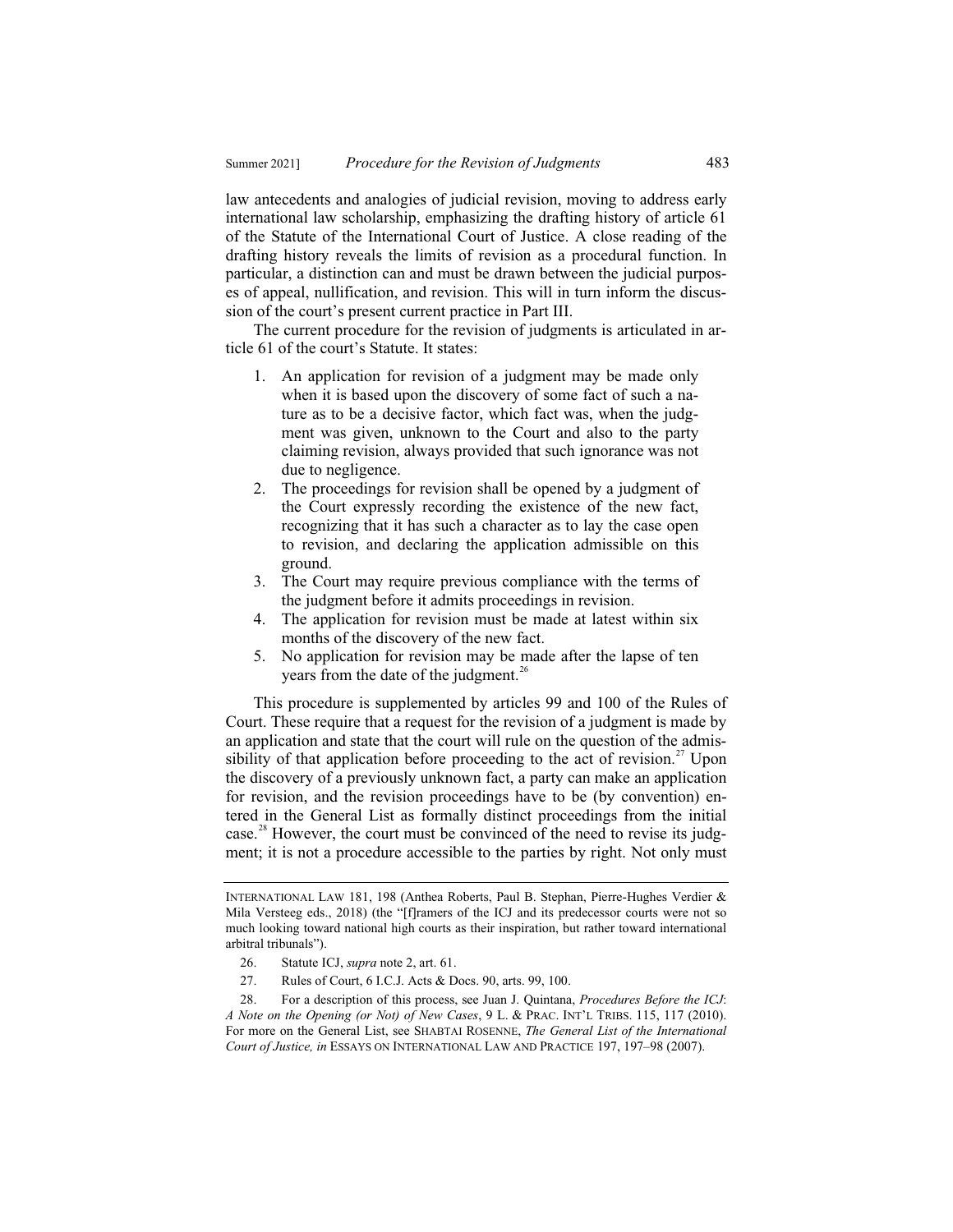"new" facts have come to light, but those facts must also be "decisive." The facts must be of such a nature that knowledge of their existence would have "changed the decision of the Court."<sup>29</sup>

#### A*. Domestic Analogies*

To make a decision that is not subject to further scrutiny is an "attribute of ultimate 'sovereignty.'"<sup>30</sup> As the decision-making function of the sovereign was delegated to subordinate persons and institutions, there would inevitably arise decisions that the sovereign did not agree with, and desired to change, amend, or revise.<sup>31</sup> The letters of Hammurabi show that he "investigated the suits of his poorest subjects, and did not hesitate to reverse the decisions of his governors."<sup>32</sup> Procedures for the reconsideration of judgments are evident in major domestic legal systems and international law. Both common and civil law jurisdictions have long known forms of appeal. Although there are exceptions, French procedure provides for review of judgments in first instance by way of *appel*. <sup>33</sup> Since 1790, the French judiciary has adopted a two-level appellate structure. The *Cours d'appel* hear appeals as of right, an invention of the civil law.<sup>34</sup> Above the *Cours d'appel* sits the *Cour de cassation*, a body to which a *pourvoi en cassation* can be brought to quash the decisions of lower courts for errors of law. The matter is then usually remitted to the lower court for a decision on the merits in light of the ruling on the law.<sup>35</sup> Similarly, the German model provides for "revision" but

<sup>29.</sup> Application for Revision and Interpretation of Continental Shelf Judgment (Tunis./Libya), Judgment, 1985 I.C.J. Rep. 192, 246 (Dec. 10) (Schwebel, J., writing separately).

<sup>30.</sup> Martin Shapiro, *Appeal*, 14 L. & SOC'Y REV. 629, 635 (1980).

<sup>31.</sup> Lord Justice Atkin, *Appeal in English Law*, 3 CAMBRIDGE L.J. 1, 1 (1927); *see also*  Peter F.W. Burns, *The Judicial Committee of the Privy Council: Constitutional Bulwark or Colonial Remnant*, 5 OTAGO L. REV. 503, 504 (1984) (noting that "[a]ppellate jurisdiction had its genesis in the theory that the King was the source and dispenser of justice throughout his dominions and was therefore the authority to be resorted to in any case of grievance by error, delay or obstruction in the ordinary courts.").

<sup>32.</sup> Stanley A. Cook, *Ancient Semitic Procedure*, *in* 2 EVOLUTION OF LAW: SELECT READINGS ON THE ORIGIN AND DEVELOPMENT OF LEGAL INSTITUTIONS 659 (Albert Kocourek & John H. Wigmore eds. 1915).

<sup>33.</sup> Nina Nichols Pugh, *The Structure and Role of Courts of Appeal in Civil Law Systems*, 35 LA. L. REV. 1163, 1164–65 (1975). The French appeal procedure "permits a thorough overhaul of the case, extending to a retaking of old, as well as the taking of new, testimony and the exploration of issues of law that were not raised in the first instance proceedings." ARTHUR TAYLOR VON MEHREN & JAMES RUSSELL GORDLEY, THE CIVIL LAW SYSTEM 104 (2d ed. 1977).

<sup>34.</sup> John T. Hood Jr., *The Right of Appeal*, 29 LA. L. REV. 498, 498 (1969).

<sup>35.</sup> VON MEHREN & GORDLEY, *supra* note 33, at 104; JOHN BELL, JUDICIARIES WITHIN EUROPE:ACOMPARATIVE REVIEW 47 (2006). Since 1979, the *Cour de cassation* has had the power of *cassation sans renvoi*; that is, to "enter a definitive judgment" where quashing the decision of the lower court "does not require further inquiry into the facts of the case." However, this does not fundamentally alter the fact that the *Cour de cassation* is a court of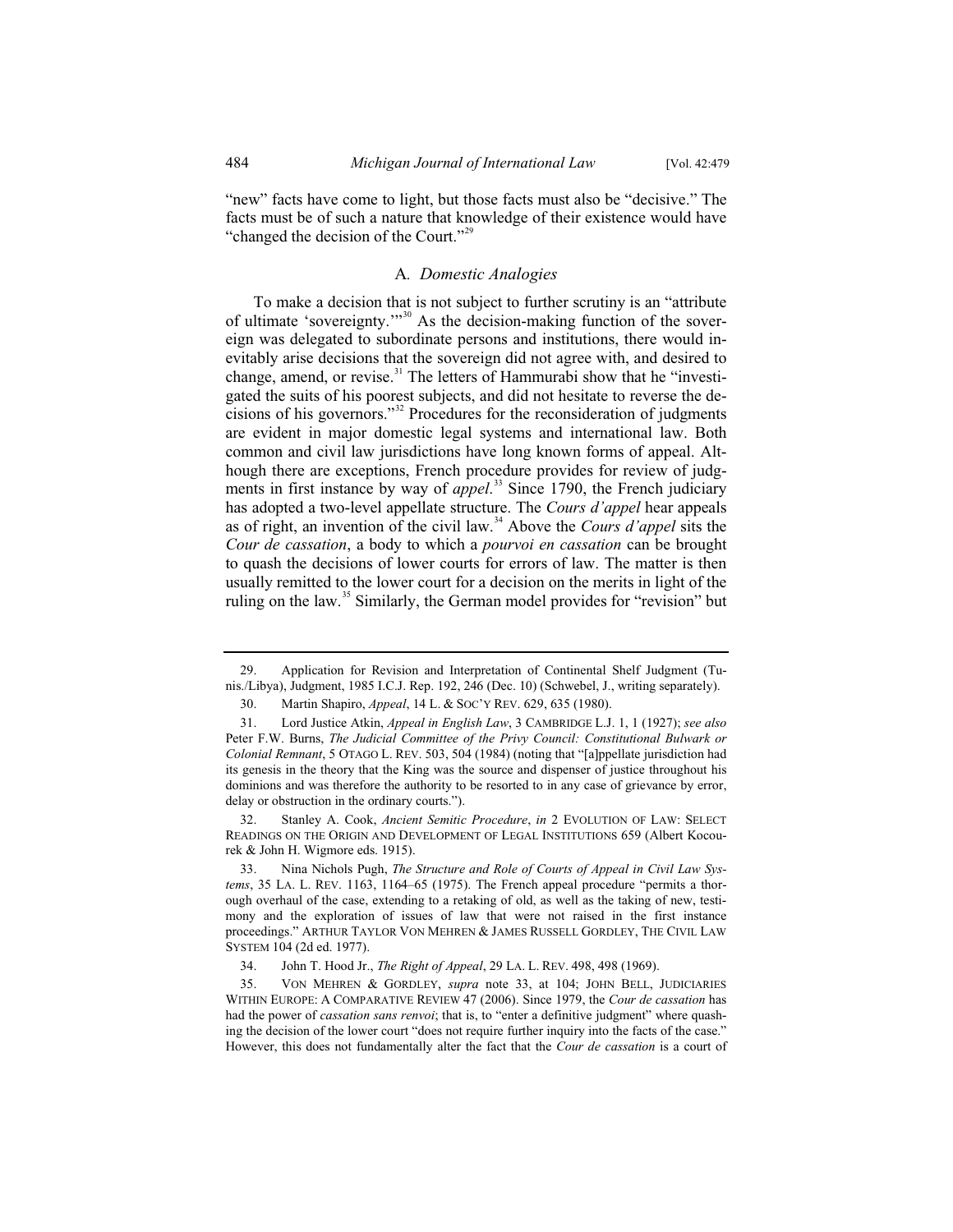functionally operates as appeal insofar as the decision of the *Bundesgerichtshof* to accept a motion for revision depends upon systemic factors such as whether the case raises a legal question of fundamental importance or a need to promote the development of the law. The decision then annuls the original judgment of the lower court and replaces it.<sup>36</sup>

The history of the common law courts of appeal is significantly different. Appeal as of right was unknown; rather, appeal on questions of law (not fact) could be instigated by the issuance of a prerogative writ.<sup>37</sup> Other domestic legal systems have developed similar appellate procedures.<sup>38</sup>

Appeal serves both an immediate "error correction" function,<sup>39</sup> and also one of ensuring "the proper interpretation of the  $Law''^{40}$  in future cases.<sup>41</sup> Or

37. At the King's courts there were three writs available:

Atkin, *supra* note 31, at 1, 2, 5. There was also a "writ of error" available in the common law courts. The writ was regarded as "an entirely new proceeding" and not as a continuation of the case under consideration, as in the civil system. Hood, *supra* note 34, at 499. This situation pertained until the United Kingdom's *Judicature Act* of 1873 established the Court of Appeal. From the Court of Appeal lay further appeal to the House of Lords (now Supreme Court) under the United Kingdom's *Appellate Jurisdiction Act* of 1876. In the United States, the Judiciary Act of 1789 created the Supreme Court and adopted "a procedure similar to the common law writ of error," until the creation of the federal courts of appeal by the Evarts Act of 1891. *See* Act of Sept. 24, 1789, 1 Stat. 73; Act of Mar. 3, 1891, ch. 517, 26 Stat. 826; Hood, *supra* note 34, at 512.

38. While it is not the place of this study to undertake a comprehensive review of appellate procedures in domestic legal systems, it is worth noting that appellate procedures were also well established in the Russian legal system. *See generally* GORDON B. SMITH, REFORMING THE RUSSIAN LEGAL SYSTEM (1996); Marianna Muravyeva, *Russian Early Modern Criminal Procedure and Culture of Appeal*, 38 REV. CENT. E. EUR. L. 295 (2013); Jane Henderson, *Improvements in Russian Courts: Citizens' Appeals and Judges*, 2 EUR. PUB. L. 508 (1996). For examples from countries in Asia, such as South Korea and Japan, see Do Myoun-Hoi, *Discontinuity And Continuity In The Traditional Korean Judicial System During Its Modern Reform Period, 1894 to 1905*, 17 ACTA KOREANA 307 (2014); Tsukasa Mihira, *Institutional Change and Judicial Review in Contemporary Japan, in* THE CHANGING ROLE OF LAW IN JAPAN - EMPIRICAL STUDIES IN CULTURE, SOCIETY AND POLICY MAKING 173, 179 (Dimitri Vanoverbeke, Jeroen Maesschalck, David Nelken & Stepham Parmentier eds., 2014).

39. Chad M. Oldfather, *Error Correction*, 85 IND. L.J. 49, 60 (2010) (stating that the concern is not the governance of the system as a whole but rather the whether the "right" or "wrong" law was applied in the dispute.).

40. Mitidiero, *supra* note 9, at 210; *see also* Mateus Aimoré Carreteiro, *Appellate Arbitral Rules in International Commercial Arbitration*, 33 J. INT'L ARB. 185, 190 n.31 (2016)

review but does not re-decide cases submitted to it. JOHN BELL, SOPHIE BOYRON, & SIMON WHITTAKER, PRINCIPLES OF FRENCH LAW 3, 47, 48, 107 (1998).

<sup>36.</sup> *See* Mitidiero, *supra* note 9, at 213; *see also* Bravo-Hurtado, *supra* note 9, at 319.

<sup>[</sup>A] writ of prohibition which prevents a court from exercising jurisdiction which does not belong to it and stops proceedings in it altogether, the writ of mandamus which compels a court to proceed and do justice according to the law, and, lastly, a very important writ, the writ of Certiorari, which brought up decisions at the law courts for review before the King's court to be quashed for excessive jurisdiction or for error if it was placed on record that there was an obvious mistake in law.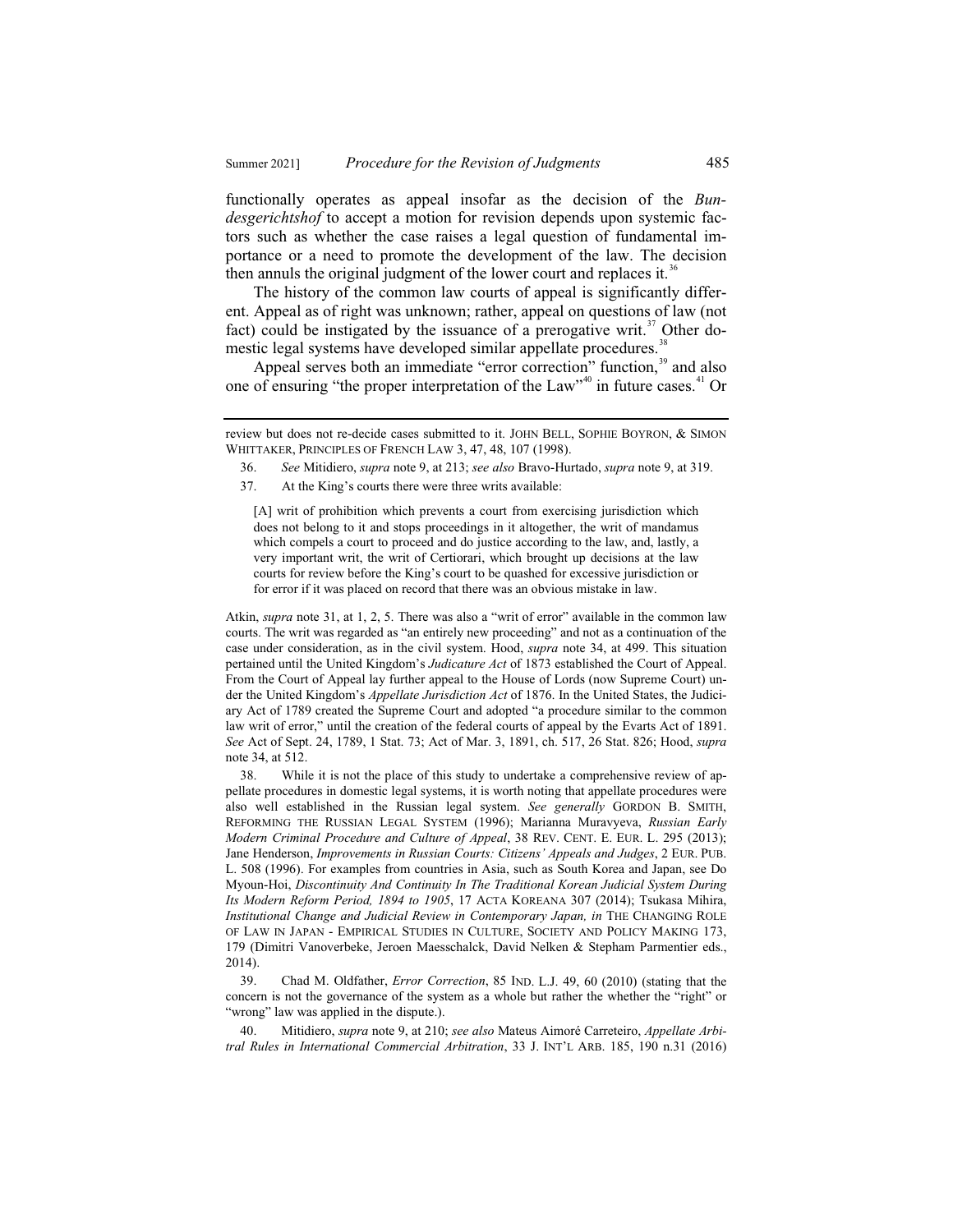as expressed by Irene Ten Cate, "appellate review fulfils two principal functions: error correction and lawmaking."<sup>42</sup> The remedy of revision is distinct from appeals in civil and common law systems at least in part because it is "carried out by the same [international] tribunal which made the original decision."<sup>43</sup> Derek Bowett correctly has emphasized that:

[R]evision is in no sense an appeal. It involves no hierarchy of courts, with the object of allowing a second, and different, court to reverse the findings of the first court. Revision allows a reference back to the same court on the very limited ground that the discovery of new facts might justify the court in revising its own deci $sion.<sup>44</sup>$ 

As such, the revision procedure provides for a "formal exception"<sup>45</sup> to the principle of *res judicata*. <sup>46</sup> This principle of finality is closely related to the effectiveness of the resolution of disputes.<sup>47</sup> The remedy of revision is dis-

43. Derek W. Bowett, Res Judicata *and the Limits of Rectification of Decisions by International Tribunals*, 8 AFR. J. INT'L & COMP. L. 577, 577 (1996).

44. *Id*. at 591.

45. REISMAN, NULLITY AND REVISION, *supra* note 21, at 425; *see also* Geiß & Zimmerman, *supra* note 21, at 1654 (noting that, "revision adversely affects the principle of *judicata*"); CHESTER BROWN, A COMMON LAW OF INTERNATIONAL ADJUDICATION 161 (2007) (suggesting that revision "does some violence to the principle of *res judicata*").

46. Edgardo Sobenes Obregon, Res Judicata *and the Test of Finality*, 5 J. TERRITORIAL & MAR. STUDS. 75 (2018); Kulick, *supra* note 3, at 75; Iain Scobbie, Res Judicata*, Precedent and the International Court: A Preliminary Sketch*, 20 AUSTL. Y.B. INT'L L. 299, 303 (1999); Bowett, *supra* note 43, at 577; BIN CHENG, GENERAL PRINCIPLES OF LAW AS APPLIED BY INTERNATIONAL COURTS AND TRIBUNALS 336–56 (1987).

47. Dinah Shelton, *Form, Function, and the Powers of International Courts*, 9 CHINESE J. INT'L L., 537, 558 (2009); Yuval Shany, *Assessing the Effectiveness of International Courts: A Goal-Based Approach,* 106 AM. J. INT'L L. 225, 245 (2012); *see also* Charter of the United Nations and Statute of the International Court of Justice, art. 36 ¶ 3 , June 26, 1945, 59 Stat. 1031, T.S. No. 993, 3 Bevans 1153 (stating that "legal disputes should as a

<sup>(</sup>stating that the Brazilian civil system distinguishes between "ordinary" appellate courts having an error correction function and superior courts which serve the purpose of law harmonization).

<sup>41.</sup> In some instances, such as with a court of cassation, the only purpose of an appeal is to ensure the proper application of law; the application of that law to the facts is reserved for the court below. *See* BELL ET AL., *supra* note 35, at 3; VON MEHREN & GORDLEY, *supra* note 33, at 104.

<sup>42.</sup> Irene Ten Cate, *International Arbitration and the Ends of Appellate Review,* 44 N.Y.U. J. INT'L L. & POL. 1109, 1110 (2012). However, according to some legal scholars, appeal can be conceived as a form of patronage (benevolent intervention from a supreme authority), as a form of distributive politics (the adoption of efficient rules through market forces), and as a form of political integration (promoting unity). Shapiro, *supra* note 30, at 635. There is also the incentive of "error avoidance," whereby judges of lower courts will be, Cate argues, more diligent when they know they are subject to review. Cate at 1143, 1147–48. However, the dominant view in the literature is that the primary goal of appeal lies in this dual function of error correction and law harmonization.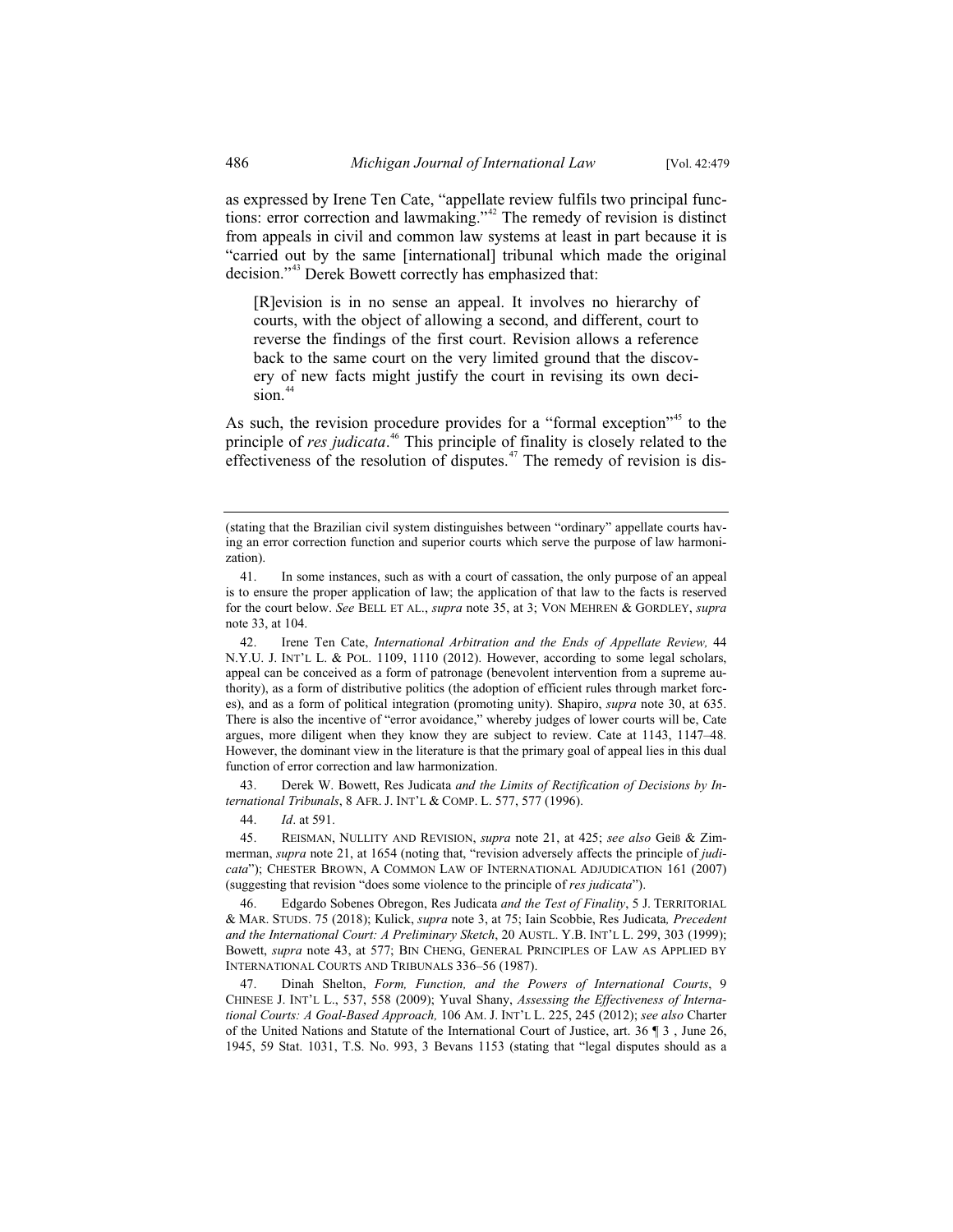tinct from appeal, at least in part, because it is "carried out by the same tribunal which made the original decision"48 but also because no *res judicata* will arise until the final appeal is heard.<sup>49</sup>

Thus, revision cannot be conceived as serving an error correction or lawmaking function.<sup>50</sup> Instead, the purpose of revision is to return to the original judgment and ensure it reflects the facts that the court ought to have known at the time when it renders the judgement. It is a protection against the miscarriage of justice,  $51$  where, for reasons of ignorance or through deliberate fraud, the evidence presented to the court was misleading. $52$ 

The distinct function of revision from that of appeal is also evident in revision's historical roots in equity.<sup>53</sup> The federal courts in Canada,<sup>54</sup> Australia,<sup>55</sup> and the United States each incorporate a procedure for the amendment of judgments after they have been handed down.<sup>56</sup> Revision is also commonly used in civil law systems.<sup>57</sup> While there are slight variations in each jurisdiction, in all cases, revision requires the application of a party. This is contrary to situations where a court has an inherent jurisdiction to correct a slip or error,<sup>58</sup> or declare void and set aside a judgment so irregular as to amount to a nullity. $\frac{59}{2}$ 

- 48. Bowett, *supra* note 43, at 577.
- 49. CHENG, *supra* note 46, at 372.

 50. *Contra* REISMAN, NULLITY AND REVISION, *supra* note 21, at 217–18 (taking the view that appeal, review, revision, interpretation, and rectification are relatively indistinguishable, save for the fact that appeal and review take place before a new tribunal and their respective "emotive differences").

 51. Bowett, *supra* note 43, at 591. For this reason, revision is a remedy available in respect of both civil and criminal judgments; *see also* Hakan Friman, *International Criminal Procedures: Trial and Appeal Procedures*, *in* HANDBOOK OF INTERNATIONAL CRIMINAL LAW 271, 281–83 (William A. Schabas & Nadia Bernaz eds., 2011); Anne-Marie La Rosa, *Revision Procedure under the ICC Statute*, *in* THE ROME STATUTE OF THE INTERNATIONAL CRIMINAL COURT 1559 (Antonio Cassese, Paola Gaeta & John R.W.D. Jones eds., 2015).

 52. Catherine A. Kunz, *Revision of Arbitral Awards in Switzerland: An Extraordinary Tool or Simply a Popular Chimera?,* 3 ASA BULL. 6, 6 (2020) (stating "[Revision] is only available in exceptional circumstances where justice and equity command."); *cf* Nathalie Voser & Anya George, *Revision of Arbitral Awards* 43 (Post Award Issues: ASA Special Ser. No. 38, 2011).

 53. Rosemary Krimbel, *Rehearing* Sua Sponte *in the U.S. Supreme Court: A Procedure for Judicial Policymaking,* CHI.-KENT L. REV. 919, 930 (1989).

54. Federal Courts Rules, SOR/98-106 ¶ 399(2) (Can.).

55. *Federal Court Rules 2011* (Cth) r 39.05 (Austl.).

 56. FED. R. CIV. P. 59(e); *see also* Civ. Procedure Code, Act No. 5 of 1908, § 115 (India); Civ. Procedure Code, Act No. V of 1908, § 115 (Bangl.).

57. *See* CODE DE PROCÉDURE CIVILE [C.P.C.] arts. 593–603 (Fr.).

 58. *Lawrie v Lees* (1881) 7 App Cas 19, 34-5 (Austl.); *see also* Civ. Procedure Code, Act No. 5 of 1908, § 152 (India); *Federal Court Rules* 2011 (Cth) r 39.05(e) (Austl.); FED. R. CIV. P. 60(c); The Civil Procedure Rules 1998, c. 40 §12 (UK); Federal Courts Rules, SOR/98-106 ¶ 397(2) (Can.). In respect of correcting a slip or error at the ICJ, see Geiß &

general rule be referred by the parties to the International Court of Justice"); Nuclear Tests Case (N.Z. v. Fr.), Judgment, 1974, I.C.J. Rep. 457 ¶ 476 (Dec. 20).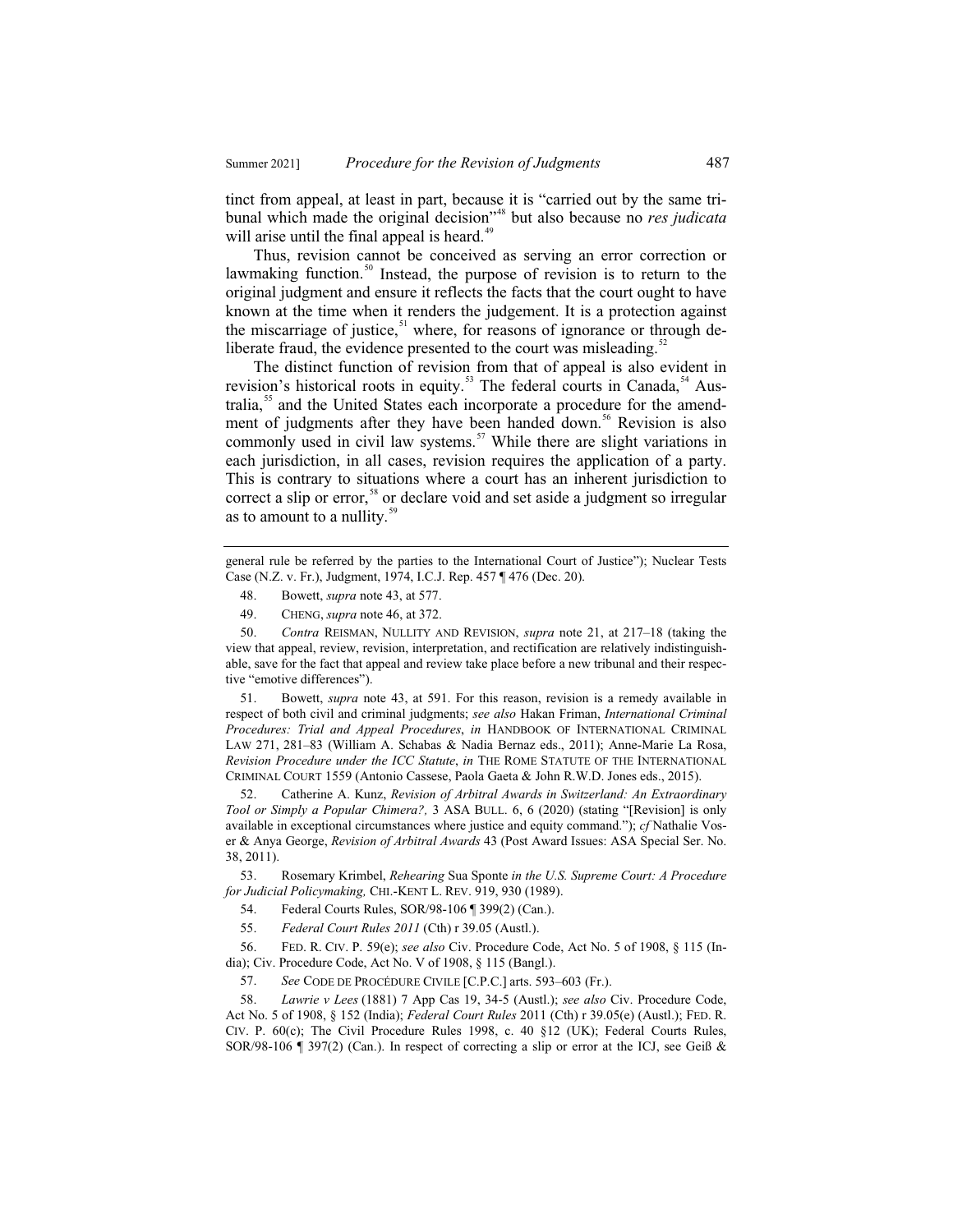However, the grounds for revision of a judgment vary from country to country. In France, the *Code de procédure civile* provides for the revision of a judgment in cases where witness or documentary evidence is later found to be false.<sup>60</sup> Canadian federal courts will set aside or amend an order on the basis of "a matter that arose or was discovered subsequent to the making of the order."<sup>61</sup> The United States formulation closely resembles the ICJ Statute: "newly discovered evidence that, with reasonable diligence, could not have been discovered in time to move for a new trial," $62$  with express provision for a "rehearing."<sup>63</sup> The roots of revision in domestic law highlight the importance of revision as a means of doing substantial justice to the parties.<sup>64</sup> They also illustrate critical points about revision procedure: first, revision is a remedy, demanding the reopening of a case and a variation of the judgment; second, it is a distinct procedure from the courts' inherent jurisdiction to declare void and set aside a judgment so irregular as to amount to a nullity; and third, it differs from appeal insofar as the appeal is a process, not a remedy, demanding no particular outcome. By contrast, revision "has as its *raison d'être* in the discovery of some new fact<sup>"65</sup> that would have led the court to a different conclusion.

#### B*. Early International Arbitration*

One can see different approaches in early international arbitration. Agreements to arbitrate "differences of an important character"<sup>66</sup> between pre-Westphalian sovereigns at times included mechanisms for appeal or correction of the decisions. For example, an arbitration treaty between the Duke of Burgundy and the Count of Nevers reserved to the arbitrator, King Philip III of France, a power to "correct and to interpret" the award, which

65. Bowett, *supra* note 43, at 589.

Zimmermann, *supra* note 21, at 1651; Application for Revision and Interpretation of the Judgment of Continental Shelf (Tunis./Libya), Judgment, 1985, I.C.J. Rep. 192, 198 (Dec. 10).

<sup>59.</sup> Craig v. Kanssen [1943] KB 256 (Eng.); Chief Kofi Forfie, Odikro of Marban v. Barima Kwabena Seifah, Kenyasehene, 2 J. Afr. L. 46, 47 (P.C. Appeal, 1958) (Ghana); *see*  also CODE DE PROCÉDURE CIVILE [C.P.C.] arts. 112–121 (Fr.); *Taylor v Taylor* (1979) 25 ALR 418, 424 (Austl.) (stating the court has the inherent power to set aside an order made against a person who did not have a reasonable opportunity to appear and present their case).

<sup>60.</sup> CODE DE PROCÉDURE CIVILE [C.P.C.] art. 595 (Fr.) ("reconnues ou judiciairement déclarées fausses depuis le jugement.").

<sup>61.</sup> Federal Courts Rules, SOR/98-106 ¶ 399(2)(a) (Can.).

<sup>62.</sup> FED. R. CIV. P. 60(b)(2).

<sup>63.</sup> Rules of the Supreme Court of the United States, 28 U.S.C. § 44 (2019).

<sup>64.</sup> *See Condon (Trustee) Re Rayhill (Bankrupt) v Truthful Endeavour Pty Ltd* (2015) 323 ALR 83, 105 (Austl.).

<sup>66.</sup> *See* Henry S. Fraser, *Sketch of the History of International Arbitration*, 11 CORNELL L. REV. 179, 193 (1926).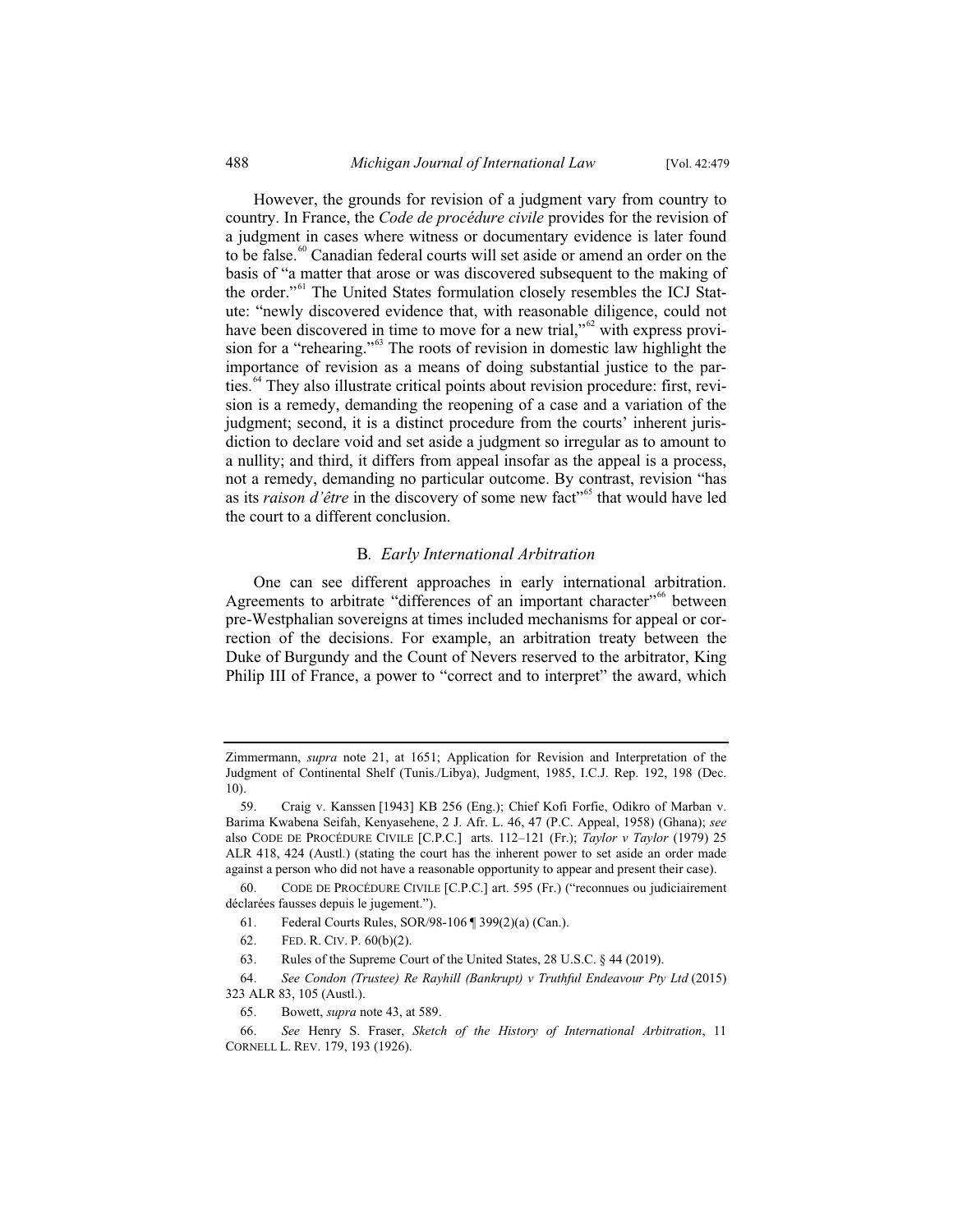was exercised in 1285.<sup>67</sup> Additionally, Pierre Dubois of Normandy's 1306 plans for the creation of an arbitral court consisted of a bench of six judges from whom there would be one appeal to the Pope.<sup>68</sup>

During the sixteenth to eighteenth centuries, however, the use of arbitration in international relations declined, $69$  and therefore there is little evidence of state practice concerning the revision of judgments. Yet, doctrinal debates continued regarding the role of arbitration.<sup>70</sup> Many of these debates centred on the question of whether the decision should be subject to appeal or reconsideration. Michael Reisman posits that, over the centuries, writers have fallen into one of two camps: "Finalists," who maintained that finality of a judgment or award must be "inviolable;" and "revisionists," who argued that "in order to flourish," international arbitration must provide a system of review. $\frac{71}{1}$  Into the former camp, Reisman places the classical authors Pufendorf, $^{72}$  Vattel, $^{73}$  and Grotius, who wrote:

[T]he Civil Law may direct and does in some places direct that it shall be lawful to appeal from them and to complain of their wrong; this cannot have a place between kings and peoples. For, in their case, there is no superior power, which can either bar or break the tie of the promise. And therefore they must stand by the decision whether it be just or unjust.<sup>74</sup>

Likewise, Vattel argued that "if the injustice is of small consequence, it should be borne or the sake of peace."<sup>75</sup> However, a closer reading of Vattel reveals that he also acknowledged the possibility of an *ultra vires* arbitral decision to which a party would not need to submit.<sup>76</sup> He put forward that a

72. SAMUEL VON PUFENDORF, DE MODO LITIGANDI IN LIBERATE NATURALI [ON THE WAY OF DECIDING CONTROVERSIES IN THE LIBERTY OF NATURE] (W. Evans Darby trans., 1899). Although Pufendorf acknowledged that States could agree to such a mechanism: W. EVANS DARBY, INTERNATIONAL TRIBUNALS: A COLLECTION OF THE VARIOUS SCHEMES WHICH HAVE BEEN PROPOUNDED, AND OF INSTANCES SINCE 1815 60 (4<sup>3rd</sup> ed, Peace Society, 1900).

74. HUGO GROTIUS, DE JURE BELLI ET PACIS 350–51 (William Whewell trans., Cambridge 1st ed. 1853), *cited in* Reisman, NULLITY AND REVISION, *supra* note 21, at 22.

<sup>67.</sup> Tobias Theinel & Andreas Zimmermann, *Article 60, in* THE STATUTE OF THE INTERNATIONAL COURT OF JUSTICE:ACOMMENTARY, *supra* note 21, at 1623.

<sup>68.</sup> Fraser, *supra* note 66, at 179–80.

<sup>69.</sup> *See id.* at 198 (describing this decline as "an eclipse").

<sup>70.</sup> HUGO GROTIUS, ON THE LAW OF WAR AND PEACE 1123 (Richard Tuck ed. 2005); *see also* Fraser, *supra* note 66, at 182.

<sup>71.</sup> REISMAN, NULLITY AND REVISION, *supra* note 21, at 21.

<sup>73.</sup> *See* EMER DE VATTEL, THE LAW OF NATIONS OR THE PRINCIPLES OF NATURAL JUSTICE (Béla Kapossy & Richard Whatmore eds., Thomas Nugent trans., Liberty Fund, Inc. 2008) (1758).

<sup>75.</sup> DE VATTEL, *supra* note 73, at 451.

<sup>76.</sup> *Id.* at 451.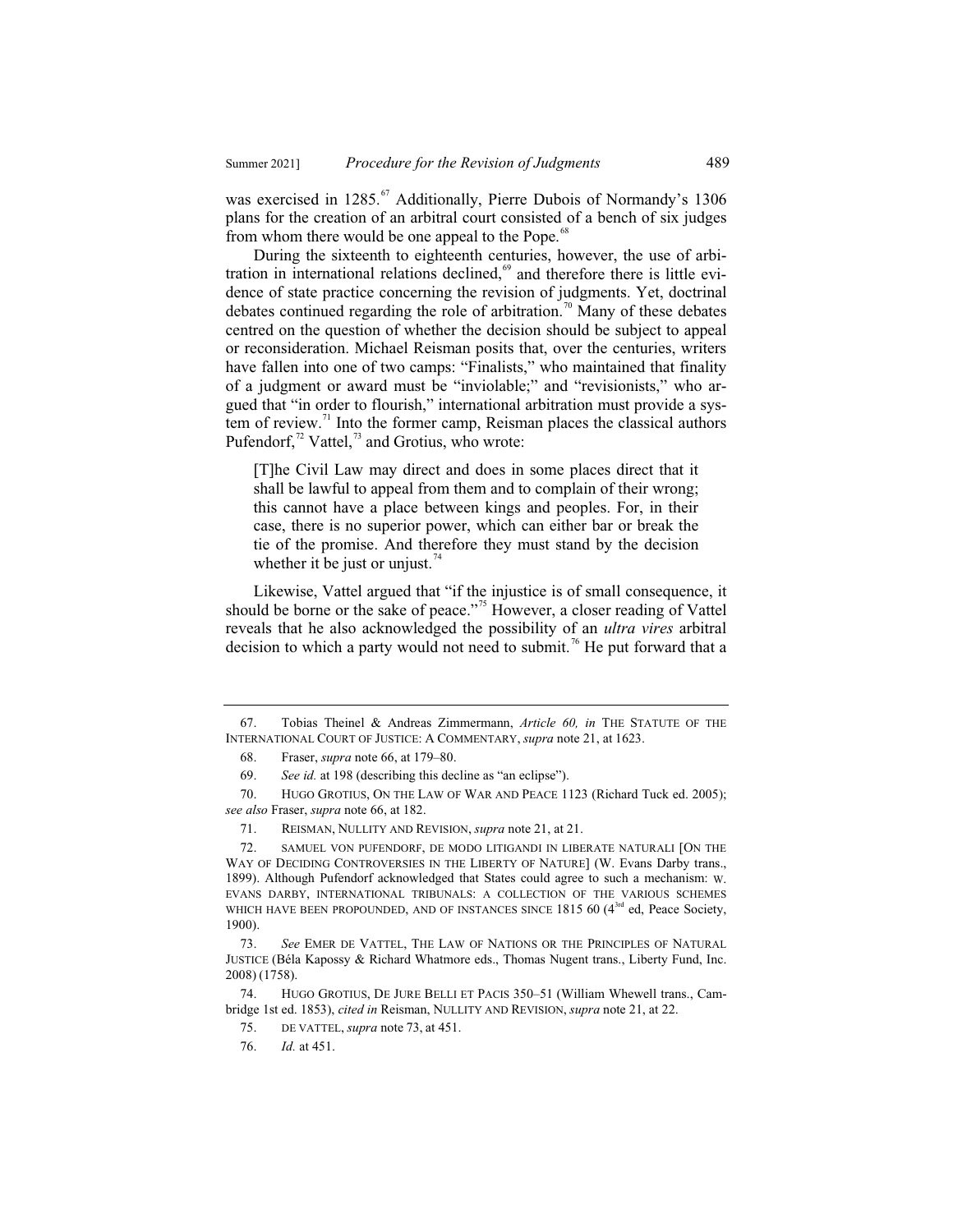sentence "evidently unjust and unreasonable" would "deserve no atten- $\frac{1}{100}$ ."

With the ratification of the 1794 *Jay Treaty*,<sup>78</sup> the use of international arbitration witnessed a considerable increase.<sup>79</sup> By 1890, the Interparliamentary Union "agreed upon the arbitration as the *sine qua non* of any treaty."<sup>80</sup> But the nineteenth-century international arbitration agreements rarely contained a procedure for revision of the award.<sup>81</sup> One example is from 1898, wherein article 13 of the *Arbitration Treaty between Italy and the Argentine Republic* – one of only two general arbitration treaties in existence at the time – stated that:

The decision cannot be appealed from, and its execution is entrusted to the honor of the nations signatory to this agreement. However, a demand for revision will be allowed before the same tribunal which rendered the award and before it is executed:

- (1) If it has been based upon a false or erroneous document;
- (2) If the decision was in whole or in part the result of an error of positive or negative fact which results from the acts or documents in the case.<sup>82</sup>

Another instance arose in an unratified 1897 Anglo-American treaty, which included permission for "a rehearing under certain determined conditions."<sup>83</sup> In an 1899 treaty, Argentina and Uruguay agreed to permit revision where the award was based on a document that had been falsified or tampered with.<sup>84</sup>

80. ARTHUR EYFFINGER, THE 1899 HAGUE PEACE CONFERENCE: 'THE PARLIAMENT OF MAN, THE FEDERATION OF THE WORLD' 366 (Kluwer Law International 1999).

<sup>77.</sup> *Id.* at 451.

<sup>78.</sup> Treaty of Amity, Commerce, and Navigation, U.S.-U.K., Nov. 19, 1794, 8 Stat. 116; see also CHESTER BROWN, A COMMON LAW OF INTERNATIONAL ADJUDICATION 17 (Oxford University Press 2007); Charles H. Brower II, *The Functions and Limits of Arbitration and Judicial Settlement under Private and Public International Law*, 18 DUKE J. COMPAR.&INT'L L. 259, 269 (2008).

<sup>79.</sup> Fraser, *supra* note 66, at 202–03.

<sup>81.</sup> In two arbitrations involving the United States, there was an attempt of revision of the award. Both instances were unsuccessful, and neither is discussed here because the parties had not agreed upon a procedure for revision in the *compromis*. *See* KAIKOBAD, *supra* note 18, at 236.

<sup>82.</sup> General Treaty of Arbitration, It.-Arg., art. 13, July 23, 1898, 11 U.N.T.S 1776– 1949; *see also* JAMES BROWN SCOTT, THE PROCEEDINGS OF THE HAGUE PEACE CONFERENCES: TRANSLATION OF THE OFFICIAL TEXTS, THE CONFERENCE OF 1899, at 200– 02 (Carnegie Endowment for International Peace ed., Oxford Univ. Press 1920) [hereinafter HAGUE 1899].

<sup>83.</sup> *Id*. at 624.

<sup>84.</sup> ARBITRATION TREATIES AMONG THE AMERICAN NATIONS TO THE CLOSE OF THE YEAR 1910, at 262 (William R. Manning, ed., Oxford Univ. Press 6th ed. 1924) (cited in KAIKOBAD, *supra* note 18, at 235).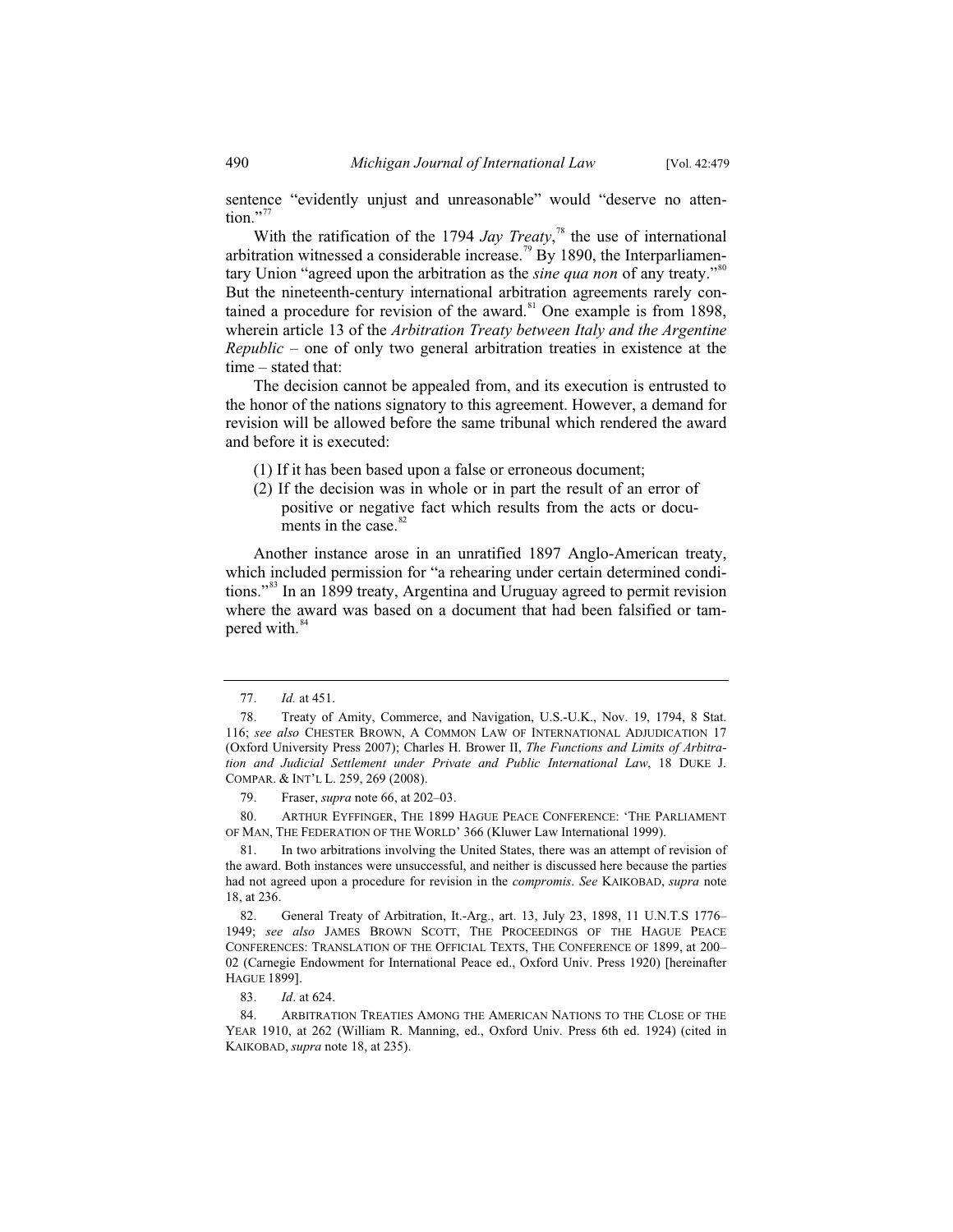There were also contemporaneous, overlapping discussions regarding the possibility of annulling an arbitral award. For example, in 1867, Johann Caspar Bluntschli proposed that an award was invalid if the tribunal exceeded its powers or if there was dishonesty on the part of the arbitrators.<sup>85</sup> In 1875, the *Institut de droit international* drafted a *Projet de règlement pour la procedure arbitrale internationale* in the hope that it would be used by states as a starting point for drafting their arbitration agreements. Article 27 of the *Projet* set out, "[t]he arbitration award is null in the event of a null *compromis*, or abuse of power, or proven corruption of one of the arbitrators or of essential error."<sup>86</sup> Signor Pasquale Fiore, in 1897, suggested "an arbitral sentence may be disputed. . . and may be annulled"<sup>87</sup> where the arbitrators had gone beyond the limits of the *compromis*, or where it was "founded upon error, or obtained by fraud."<sup>88</sup>

In light of these limited examples, it is not surprising that Édouard Descamps noted in his seminal *Essai sur l'organisation l'arbitrage international* in 1896 that appeal was not the currently accepted practice.<sup>89</sup> But he also sought to grapple with the 1875 *Projet* and suggested that one of the benefits of a standing international court would be the ability to review the judgments of other tribunals for *excès de pouvoir*.<sup>90</sup> Descamps observed that "the power of appeal exists in almost all civilized states and by analogy the majority of the Commission has accepted it,"<sup>91</sup> and as such, parties could legitimately provide for appeal procedures in their *compromis*. But the 1895 Brussels Conference of the Interparliamentary Union, during which the first

<sup>85.</sup> Johann Caspar Bluntschli, *Arbitration Proceedings, in* INTERNATIONAL TRIBUNALS:ACOLLECTION OF THE VARIOUS SCHEMES WHICH HAVE BEEN PROPOUNDED, AND OF INSTANCES IN THE NINETEENTH CENTURY 188, 190 (W. Evans Darby ed., Wentworth Press, 4th ed. 1904).

<sup>86. &</sup>quot;[l]a sentence arbitrale est nulle en cas de compromis nul, ou d'excès de pouvoir ou de corruption prouvée d'un des arbitres ou d'erreur essentielle." INSTITUT DE DROIT INT'L, PROJET DE RÈGLEMENT POUR LA PROCEDURE ARBITRALE INTERNATIONALE art. 27 (1875), https://www.idi-iil.org/app/uploads/2017/06/1875\_haye\_01\_fr.pdf (Author's translation above the line). An earlier draft by Dr. Levin Goldsmith, which would have provided *recours* for any one of eleven grounds of nullity, was rejected by the Institut. *See* REISMAN, NULLITY AND REVISION, *supra* note 21, at 31–34; Chester Brown, *Supervision, Control, and Appellate Jurisdiction: The Experience of the International Court*, 32 ICSID REV. 595, 597 (2017); KAIKOBAD, *supra* note 18, at 234.

<sup>87.</sup> Signor P. Fiore, *The Arbitration Tribunal, in* INTERNATIONAL TRIBUNALS: A COLLECTION OF THE VARIOUS SCHEMES WHICH HAVE BEEN PROPOUNDED, AND OF INSTANCES IN THE NINETEENTH CENTURY, *supra* note 85, at 546, 570.

<sup>88.</sup> *Id*. For further examples and discussion thereof, see KAIKOBAD, *supra* note 18, at 234; *see also* REISMAN, NULLITY AND REVISION, *supra* note 21, at 29–31.

<sup>89.</sup> EDOUARD DESCAMPS, ESSAI SUR L'ORGANISATION DE L'ARBITRAGE INTERNATIONAL MEMOIRE AUX PUISSANCES 30 (E. Guyot 1896).

<sup>90.</sup> *Id.* at 34–35.

<sup>91. &</sup>quot;[l]a faculté d'appel existe dans presque tous les États civilises et par analogie la majorité de la Commission l'a admise." *Id.* at 62–63 (Author's translation.).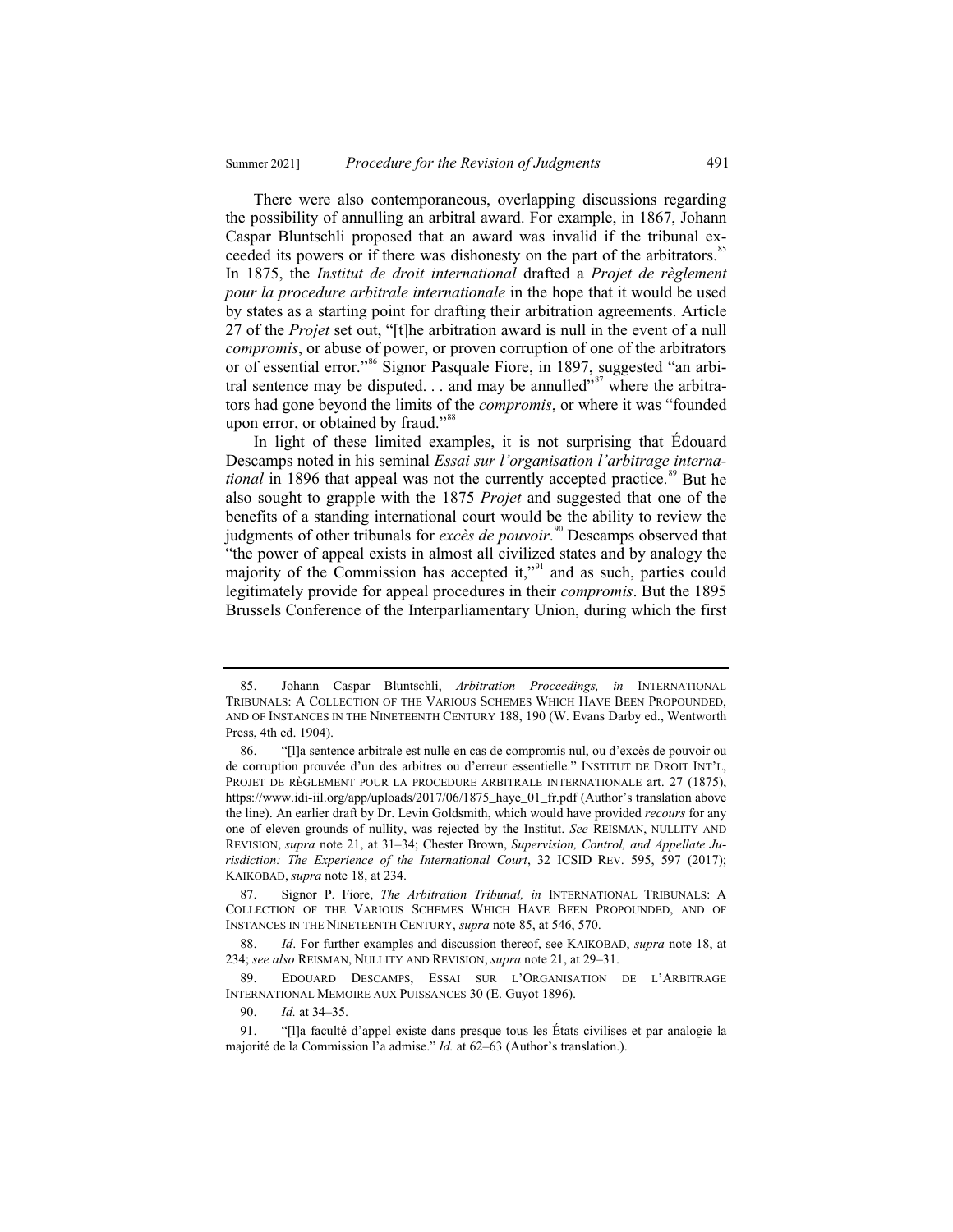parameters of an international court were agreed upon, $\frac{92}{2}$  considered that an award should be final and without review. $93$ 

#### C*. The Hague Peace Conference of 1899*

This short historical overview shows that at the close of the nineteenth century the notions of nullity and revision were somewhat overlapping, and the conceptual distinctions required refinement.<sup>94</sup> This began to emerge at the 1899 Hague Peace Conference, where the debate between finalists and revisionists arose again in a contestation between the American delegate Frederick Holls and his Russian counterpart Feodor Martens. Revision was in fact "the most vexed issue" in 1899.<sup> $\frac{5}{5}$ </sup> It is worth considering their debates in more detail especially because the ICJ's current revision procedure is functionally identical to the one agreed upon in  $1899$ .<sup>96</sup>

One of the key ambitions of the Third Commission of the 1899 Conference was to establish a "uniform practice"<sup>97</sup> with respect to the mechanisms of peaceful settlement of disputes between states. Having received several motions on the subject of a permanent international court of arbitration,<sup>98</sup> a *Comité d'Examen* was convened to discuss the establishment of such a court and an arbitral procedure "accepted by all."<sup>99</sup> The *Comité* opened its ninth meeting with the Russian Draft of Arbitral Code,<sup>100</sup> which provided that any arbitral award would be "without appeal."<sup>101</sup> This proposal was objected to by the American delegation during the tenth meeting, with a request that this would be replaced with a provision that "every litigant shall have a right to a second hearing."<sup>102</sup> A vote on the matter was postponed in light of the  $deadlock.<sup>103</sup>$ 

Martens argued that, should revision or appeal become an accepted procedure, "we shall tear down with one hand what we construct with the other

<sup>92.</sup> EYFFINGER*, supra* note 80, at 366.

<sup>93.</sup> DESCAMPS, *supra* note 89, at 63.

<sup>94.</sup> KAIKOBAD, *supra* note 18, at 234.

<sup>95.</sup> Arthur Eyffinger, *A Highly Critical Moment: Role and Record of the 1907 Hague Peace Conference*, 54 NETH. INT'L L. REV. 197, 221 (2007).

<sup>96.</sup> SHABTAI ROSENNE, INTERPRETATION, REVISION AND OTHER RECOURSE FROM INTERNATIONAL JUDGMENTS AND AWARDS 9 (Martinus Nijhoff Publishers 2007).

<sup>97</sup>*. Peace Conference at the Hague 1899: Russian Circular January 11, 1899,*  AVALON PROJ. https://avalon.law.yale.edu/19th\_century/hag99-02.asp, (last visited Mar. 10, 2021).

<sup>98.</sup> This included motions from the Russian, British, and American delegations. EYFFINGER, *supra* note 80, at 584.

<sup>99.</sup> HAGUE 1899, *supra* note 82, at 583.

<sup>100.</sup> *Id.* at 180–83.

<sup>101.</sup> *Id.* at 180.

<sup>102.</sup> *Id.* at 733.

<sup>103.</sup> *Id*. at 751.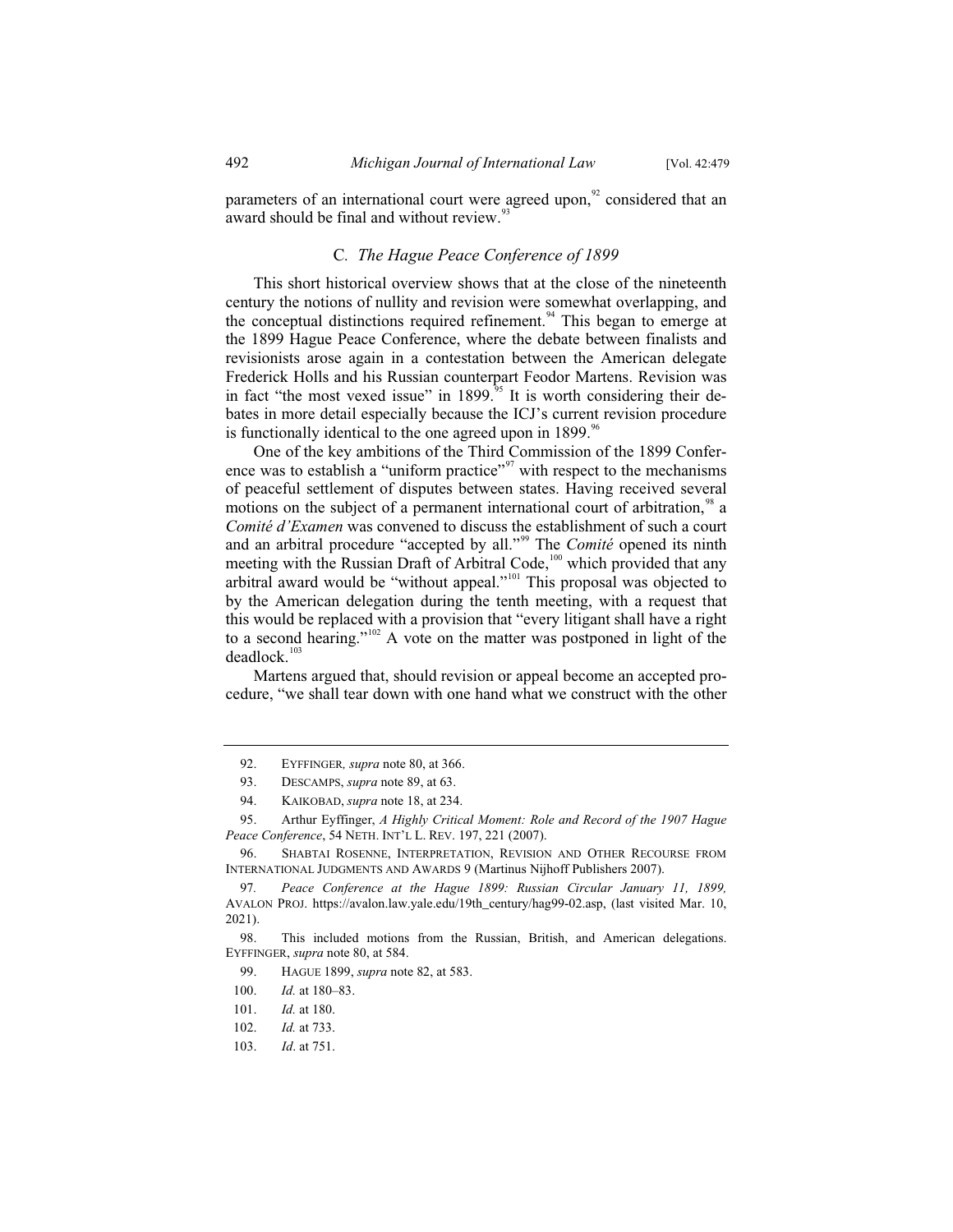[and] perpetuate disputes which we would terminate."<sup>104</sup> By contrast, the American delegation proposed that:

Every litigant which shall have submitted a case to the international tribunal shall have the right to a reexamination of its case before the same judges, within three months after the notification of the decision, if it declare itself able to invoke new evidence or questions of law not raised or settled the first time.<sup>105</sup>

For the Americans, the matter was one of principle rather than form. Frederick W. Holls declared that he would "accept any text whatever," provided there was some procedure for reconsideration of a case.<sup>106</sup> The German delegate Philipp Zorn, attempting to surmount the impasse, pointed out that the American proposal "had nothing in common with appeal," insofar as the proposal did not move the case from one judge to another, but rather "the same judges would complete, so to speak, their former information."<sup>107</sup>

Unanimity was never achieved in the *Comité*—neither on the principle of revision nor on the form revision should take.<sup>108</sup> The resulting article 55 in the final text of *Convention [No I]*<sup>109</sup> was a compromise, and an unsatisfactory one at that.<sup>110</sup> Drafted by TMC Asser in consultation with Holls, and then further amended by the President of the *Comité*, Léon Bourgeois, the final formulation was replete with ambiguity. It read:

The parties can reserve in the *compromis* the right to demand the revision of the award.

In this case, and unless there be an agreement to the contrary, the demand must be addressed to the tribunal which pronounced the award. It can only be made on the ground of the discovery of some new fact which is of a nature to exercise a decisive influence upon

109. Convention for the Pacific Settlement of International Disputes art. 55, July 29, 1899, 1 Bevans 230.

<sup>104.</sup> *Id*. at 742.

<sup>105.</sup> The original American plan for a permanent international court had included a provision that "[e]very litigant before the International Tribunal shall have the right to make an appeal for re-examination of a case within three months after notification of the decision, upon presentation of evidence that the judgment contains a substantial error of fact or law." U.S. STATE DEP'T OFF. OF THE HISTORIAN, *Instructions to the International (Peace) Conference at the Hague 1899*, *in* 2 PAPER RELATING TO THE FOREIGN RELATIONS OF THE UNITED STATES, WITH THE ANNUAL MESSAGE OF THE PRESIDENT TRANSMITTED TO CONGRESS 511 (Dec. 3, 1907), https://history.state.gov/historicaldocuments/frus1907p2/ch97subch12; *see also* HAGUE 1899, *supra* note 82, at 189.

<sup>106.</sup> HAUGE 1899, *supra* note 82, at 749.

<sup>107.</sup> *Id*. at 749.

<sup>108.</sup> *Id.* at 752–55.

<sup>110.</sup> *Contra* ROSENNE, *supra* note 21, at 10 (taking the view that it was "well conceived and well laid, and [has] stood the tests of time.").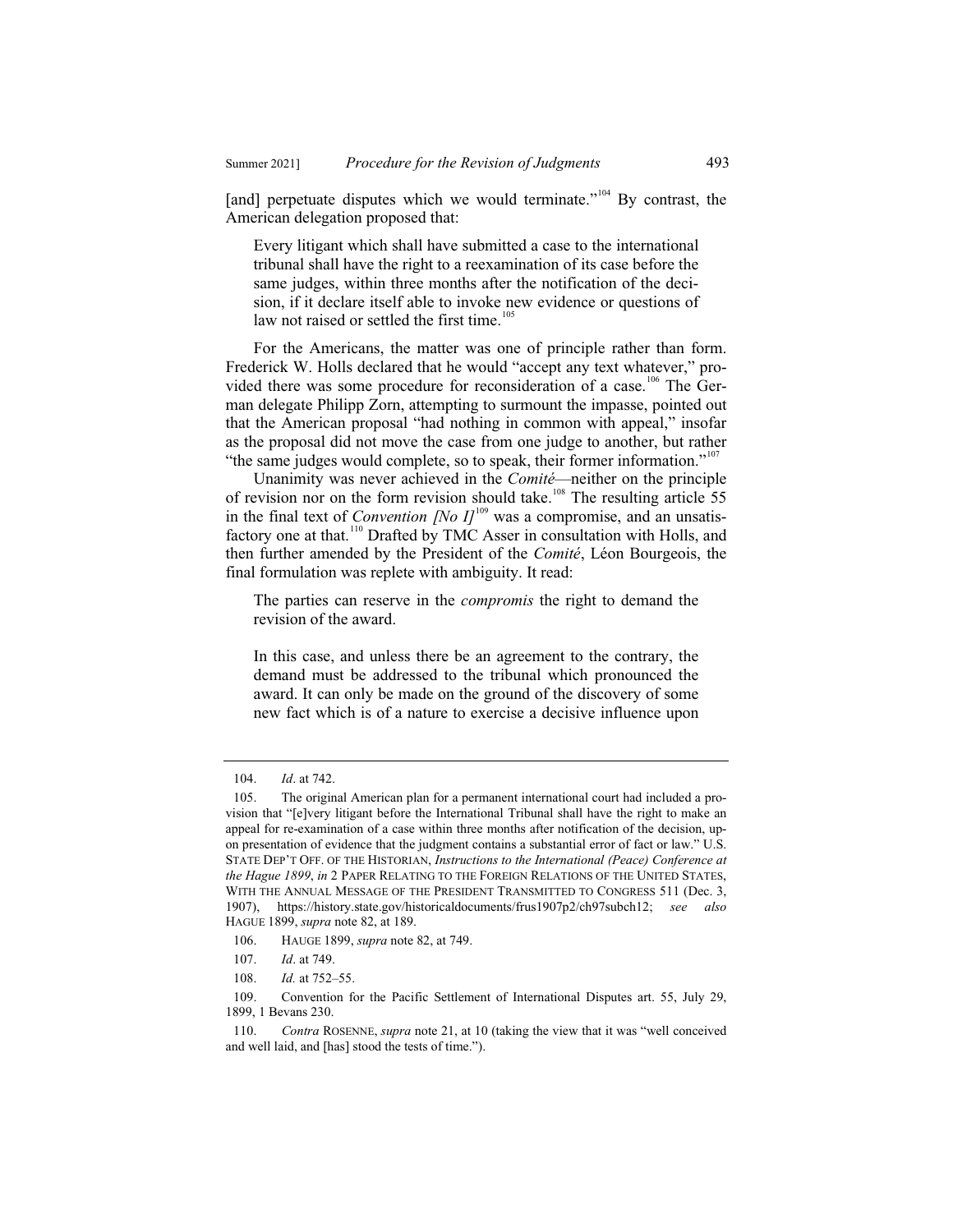the award and which, at the time the discussion was closed, was unknown to the tribunal and to the party demanding the revision.

Proceedings for revision can only be instituted by a decision of the tribunal expressly recording the existence of the new fact, recognizing in it the character described in the preceding paragraph, and declaring the demand admissible on this ground.

The *compromis* fixes the period within which the demand for revision must be made. $111$ 

Jonkheer van Karnebeek of the Dutch delegation considered the proposal to actually imply appeal, rather than revision.<sup>112</sup> Cases of fraud were a mew fact," Holls stated, <sup>113</sup> despite the British delegate, Sir Julian Pauncefote, requesting that situations of fraud be entirely excluded from rehearing.<sup>114</sup> These questions and inconsistencies were left unresolved, however.

Later authors, such as Reisman, suggest "the travaux of the 1899 Act pressed the concept of *new facts* into an omnibus function, similar to that served by *excès de pouvoir*."<sup>115</sup> But this claim is not entirely made out, not least because the doctrine of *excès de pouvoir* does not serve such a function, rather it is a particular ground for annulling the decision of an arbitral tribunal on the basis of the tribunal having exceeded its jurisdiction.<sup>116</sup> *Excès de pouvoir* was a concept very familiar to the members of the *Comité*, <sup>117</sup> but

115. REISMAN, NULLITY AND REVISION, *supra* note 21, at 425.

<sup>111.</sup> Convention for the Pacific Settlement of International Disputes, *supra* note 109, art. 55; HAGUE 1899*, supra* note 82, at 244.

<sup>112.</sup> HAGUE 1899, *supra* note 82, at 750; *see also* EYFFINGER, *supra* note 80, at 405.

<sup>113.</sup> HAGUE 1899, *supra* note 82, at 753.

<sup>114.</sup> EYFFINGER, *supra* note 80, at 393.

<sup>116.</sup> *See* Mohammed Bedjaoui, *Jurisprudence Comparée des tribunaux administratifs Internationaux en matière d'excès de pouvoir*, 2 ANNUAIRE FRANÇAIS DE DROIT INT'L 482 (1956); Edouard Laferrière, *Origine et Développement Historique du Recours pour Excès de Pouvoir*, 5 LIBRARIE GENERALE DE DROIT ET DE JURISPRUDENCE 303 (1997); Arnold Raestad, *Le Recours à la Cour Permanente de Justice Internationale Contre les Sentences des Tribunaux d'Arbitrage Internationaux pour Cause d'Incompétence ou d'Excès de Pouvoir*, 13(ser. 3) REVUE DE DROIT INTERNATIONAL ET DE LEGISLATION COMPAREE 302 (1932); Alfred Verdoss, *Excès de Pouvoir du Juge Arbitral dans le Droit International Public*, 9(ser. 3) REVUE DE DROIT INT'L ET DE LEGISLATION COMPAREE 225 (1928); *see also* Case Concerning the Arbitral Award of 31 July 1989 (Guinea-Bissau v. Sen.), Judgment, 1991 I.C.J. Rep. 106 (Nov. 12) (separate opinion by Shahabuddeen, J.); Case Concerning the Arbitral Award of 31 July 1989 (Guinea-Bissau v. Sen.), Judgment, 1991 I.C.J. Rep. 130 (Nov. 12) (Weeramantry, J., dissenting).

<sup>117.</sup> *See* Edouard Descamps*, Essai sur l'organisation de l'arbitrage international memoire aux puissances*, 28(ser. 1) REVUE DE DROIT INT'L ET DE LEGISLATION COMPAREE 5, 30 (1896).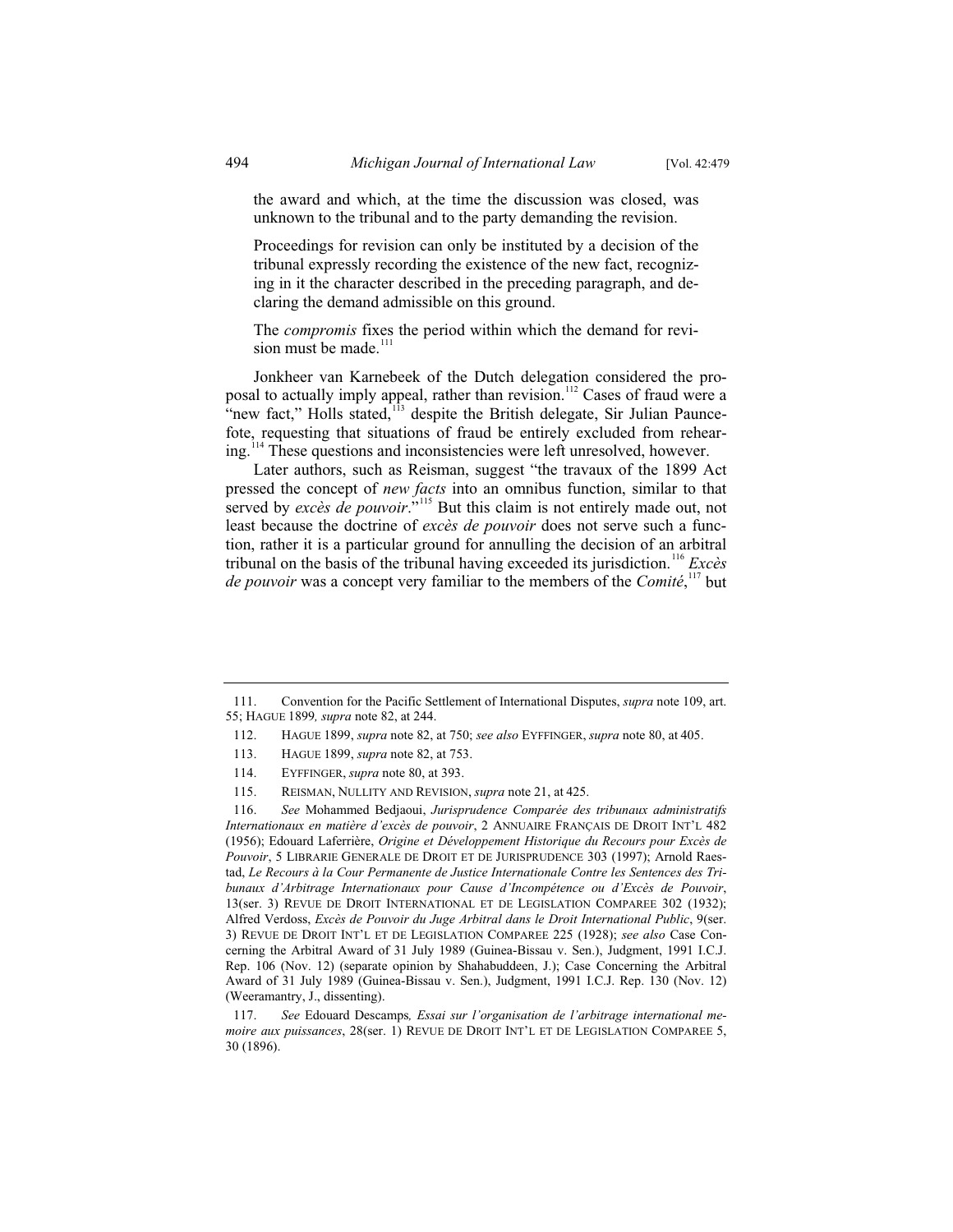the drafters of article 55 instead adopted the terminology of "*fait nou*veau,"<sup>118</sup> relying on the Italy-Argentina treaty of 1898 for guidance.<sup>119</sup>

Whether or not an award could be annulled on the basis of *excès de pouvoir* or any other ground was treated as a question separate from the revision procedure and was left unresolved.<sup>120</sup> Holls' suggestion that the *Comité* should accept the text of article 27 of the 1875 *Projet* was rejected.<sup>121</sup> Article 26 of the Russian Draft of Arbitral Code, which declared that "[t]he arbitral award is void in case of a void *compromis* or exceeding of powers, or of corruption proved against one of the arbitrators,"<sup>122</sup> was not taken further and not incorporated into *Convention [No I]*. <sup>123</sup> The *Comité* could not decide on who should judge such claims of invalidity, and so avoided the issue altogether, in the hope that the newly created Permanent Court of Arbitration could eventually "guide [s]tates to a solution of this matter."<sup>124</sup> The important distinction between revision on the basis of *fait nouveau* and annulment for *excès de pouvoir* are discussed in Part IV, below.

#### D*. Revision at the PCIJ*

While revision was one of the most hotly contested issues in The Hague, it was barely mentioned during the drafting of both the Permanent Court of International Justice ("PCIJ") and ICJ Statutes.<sup>125</sup> As noted above, the present article 61 is substantially identical to article 55 of *Convention [No I]*.<sup>126</sup> Article 55 was retained, with inconsequential amendments,<sup>127</sup> at the Second Hague Peace Conference in 1907. Martens did attempt to have

<sup>118.</sup> A. PEARCE HIGGINS, THE HAGUE PEACE CONFERENCES AND OTHER INTERNATIONAL CONFERENCES CONCERNING THE LAWS AND USAGES OF WAR 152–54 (Cambridge Univ. Press 1909).

<sup>119.</sup> *See* HAGUE 1899, *supra* note 82 at 749, 753. The *Comité*, however, did not adopt the precise text of the 1898 treaty as it was considered too broad and too close to appeal.

<sup>120.</sup> *Id.* at 151.

<sup>121.</sup> *Id.* at 749–50.

<sup>122.</sup> *Id*.

<sup>123.</sup> Convention for the Pacific Settlement of International Disputes, *supra* note 109, art. 55.

<sup>124.</sup> HAGUE 1899, *supra* note 82, at 151.

<sup>125.</sup> The principle of revision of arbitral awards was debated during the 1912 Annual Meeting of the American Society of International Law, but those in favor of revision won the day. Joaquin D. Casasus & Frederic D. McKenney, *Revision of Arbitral Awards*, 6 PROCS. AM. SOC'Y INT'L L.: ANN. MEETING (1907-1917) 59 (1912).

<sup>126.</sup> Convention for Pacific Settlement of International Disputes, *supra* note 109.

<sup>127.</sup> The question of the time limit for revision was the subject of some contention, but this discussion does not have any impact on the present study. *See also* LEAGUE OF NATIONS ADVISORY COMM. JURISTS, PROCÈS-VERBAUX OF THE PROCEEDINGS OF THE COMMITTEE, 16 JUNE–24 JULY 1920, at 744 (The Hague, Van Langenuysen Bros. 1920); REISMAN, NULLITY AND REVISION, *supra* note 21, at 425.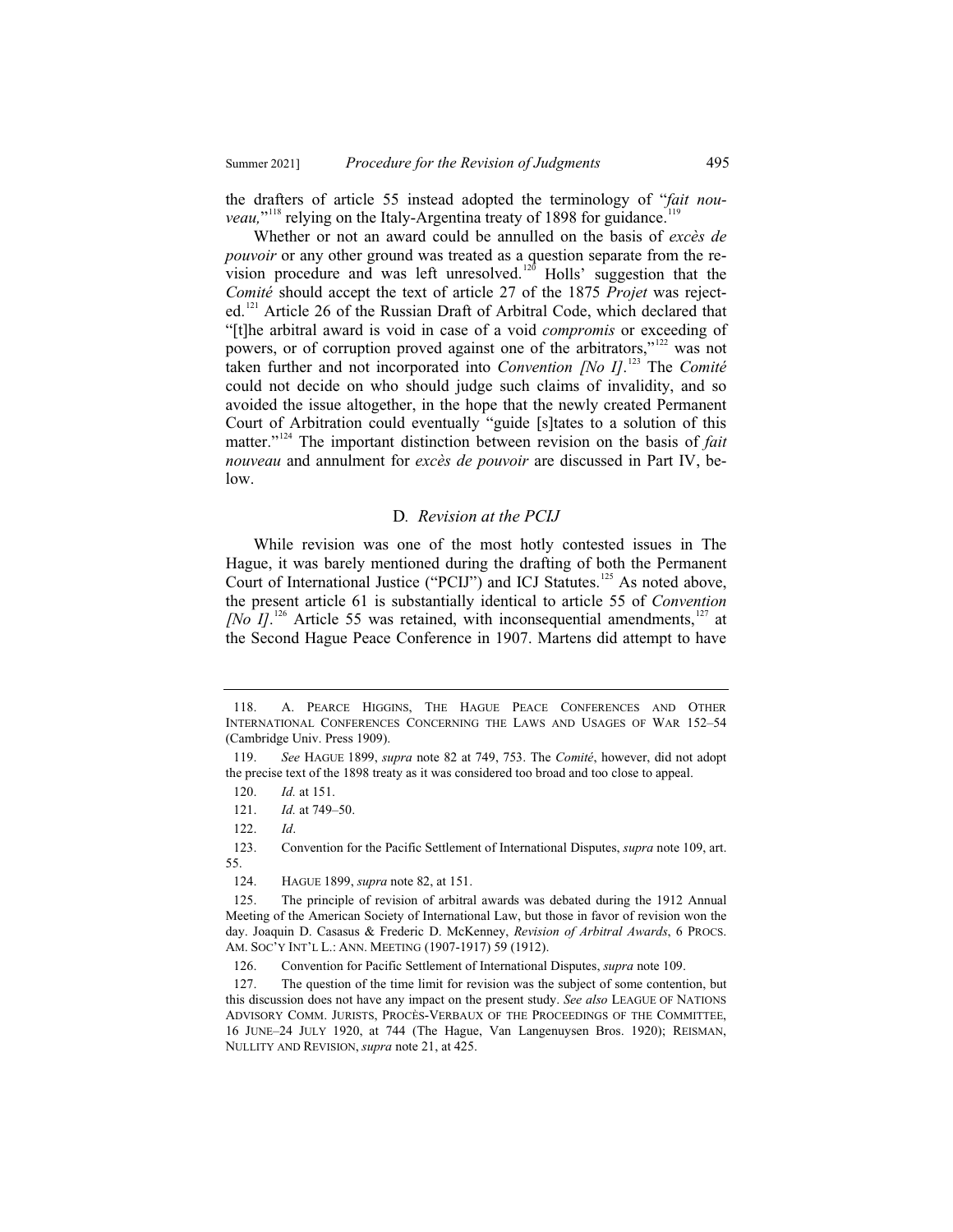the provision "suppressed" at the Conference, but his motion was "rejected almost unanimously."<sup>128</sup> The Brazilian delegate Ruy Barbosa declared:

[T]here would be nothing more harmful to the authority of arbitration than to assure to such judgments the privilege of incontestability. We must cling to the idea that arbitration is a means of peace only because it is an instrument of justice.<sup>129</sup>

For the 1920 Commission of Jurists, the 1907 project "served as a point of departure,"<sup>130</sup> with the stipulation added that ignorance of the new fact must "not be due to a failure on the part of the party to use due diligence in the conduct of the case."<sup>131</sup> Eventually, the phrase "not due to negligence" was settled on and "considered sufficient."<sup>132</sup> The time limit for bringing an application for revision was also extended to ten years overall, but within six months of the discovery of the new fact.<sup>133</sup> The only comment of any real substance relating to the revision procedure at the PCIJ came in the Advisory Committee of Jurists' final 1924 report, authored by James Brown Scott:

The right of revision is a very important right, and affects adversely in the matter of res judicata, a point which for the sake of international peace should be considered as finally settled. Justice, however, has certain legitimate requirements; the Committee, after due consideration, decided that there must be a right of revision.<sup>134</sup>

Beyond this, no further debate was recorded. By contrast, a Romanian proposal to allow for appeal against a judgment of the PCIJ where it had failed to follow agreed procedure was dismissed as "useless and dangerous."<sup>135</sup> It was "inadmissible that the Court should be able to annul its own decisions."<sup>136</sup> No more was said on this matter. $137$ 

136. *Id.*

<sup>128.</sup> REISMAN, NULLITY AND REVISION, *supra* note 21, at 425; *see also* HAGUE 1899, *supra* note 82, at 369–71, 437; Convention for the Pacific Settlement of International Disputes, *supra* note 109.

<sup>129. 2</sup> CARNEGIE ENDOWMENT FOR INT'L PEACE, THE PROCEEDINGS OF THE HAGUE PEACE CONFERENCES: TRANSLATION OF THE OFFICIAL TEXTS, THE CONFERENCE OF 1907, at 370 (Oxford Univ. Press 1920).

<sup>130.</sup> Leo Gross, *New Rules and Institutions for the Peaceful Settlement of International Disputes*, 76 PROCS. AM. SOC'Y INT'L L. 131, 134 (1982) (quoting MANLEY O. HUDSON, THE PERMANENT COURT OF INTERNATIONAL JUSTICE 1920-1942, at 83–84 (Macmillan 1943)).

<sup>131.</sup> LEAGUE OF NATIONS ADVISORY COMM. JURISTS, *supra* note 127, at 744; *see also* ROSENNE, *supra* note 21, at 27–33.

<sup>132.</sup> LEAGUE OF NATIONS ADVISORY COMM. JURISTS, *supra* note 127, at 744; *see also*  ROSENNE, *supra* note 21, at 27–33.

<sup>133.</sup> *See also* KAIKOBAD, *supra* note 18, at 245–47 (outlining these debates concerning the time limit for bringing an application for revision).

<sup>134.</sup> LEAGUE OF NATIONS ADVISORY COMM. JURISTS, *supra* note 127, at 744.

<sup>135.</sup> Preparation of the Rules of Court of January 30th 1922*,* 1921 P.C.I.J. (ser. D) No. 2, at 103.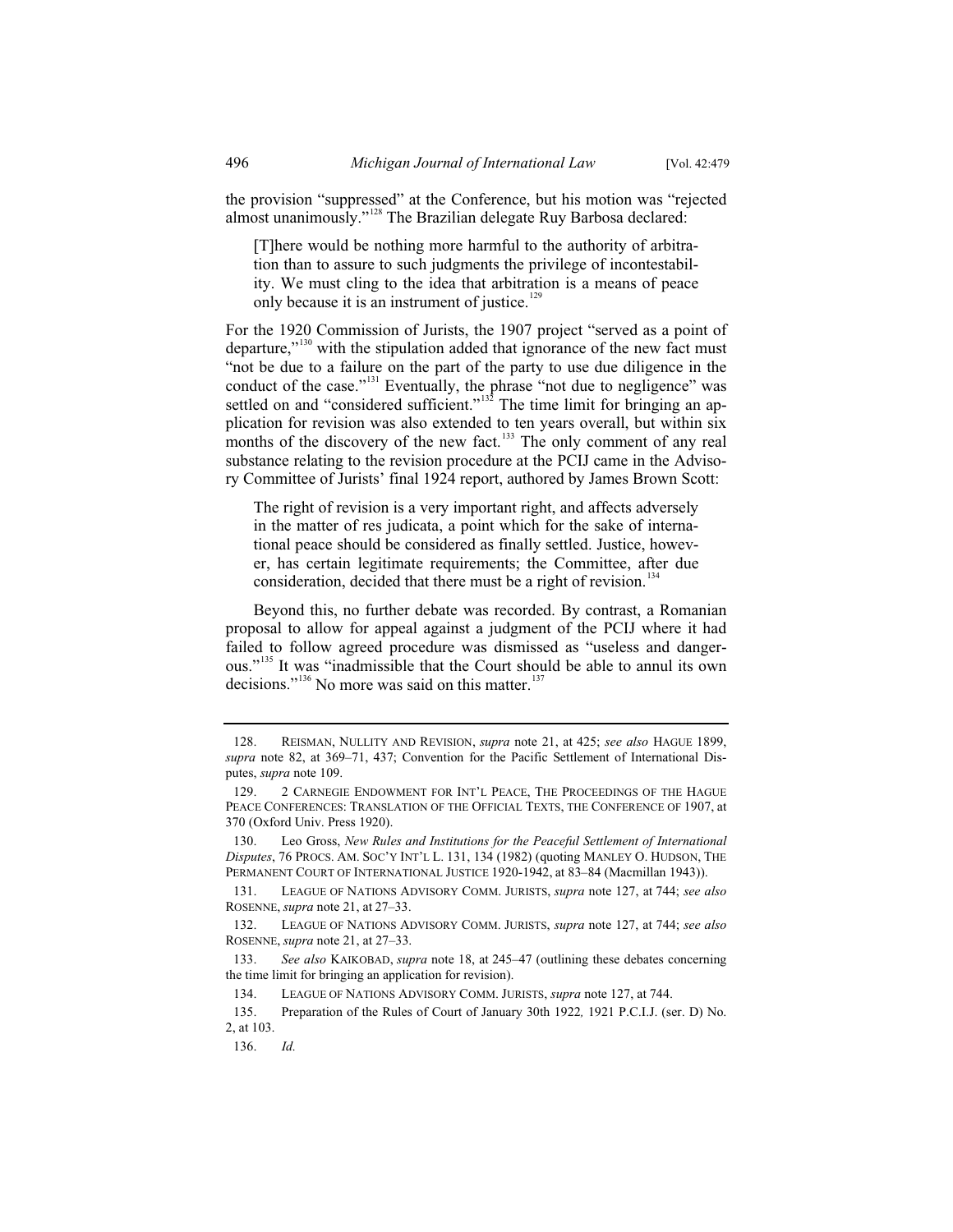The first rules of court were adopted by the PCIJ in its preliminary session on March 24, 1922. It was agreed that an application for the purposes of article 61(1) was to be made "in the same form as the application mentioned in article 40 of the Statute;<sup> $138$ </sup> that is, in the same form as an application instituting fresh proceedings. Moreover, for the purposes of article 61(3), the court could make a "special order rendering the admission of an application conditional upon previous compliance with the terms of the judgment impeached."<sup>139</sup> The 1922 Rules also contained a separate provision for the court (or president if the court was not sitting) to unilaterally correct an error in a judgment arising from a "slip or accidental omission."<sup>140</sup> This provision was deleted in 1934 and never used.<sup>141</sup>

During the drafting of the rules, the Judges Altamira and Loder, as well as the Secretariat, amongst others, each submitted a memorandum setting out proposals for the court's procedure. Judge Altamira proposed that upon receipt of an application for revision, the original case be reopened and reargued after the court had decided that a new fact had been discovered.<sup>142</sup> Judge Loder and the Secretariat, by contrast, proposed that proceedings in revision should be treated as a new case.<sup>143</sup> Shabtai Rosenne suggests this latter approach, which was adopted by the court, aims at preserving the "finality of the original *res judicata*"<sup>144</sup> while revision proceedings are outstanding. However, the procedural interaction between the old (impeached) case and the new case is not addressed. Unlike in a case of interpretation,

140. *Id*. art. 75.

<sup>137.</sup> Or if it was, those thoughts have not been recorded for posterity. As noted by James Brown Scott, there were three unofficial and unrecorded meetings dedicated to rules of procedure, on which "substantial agreement was reached," with the results of those discussions being "silently incorporated in the finished project." JAMES BROWN SCOTT, THE PROJECT OF A PERMANENT COURT OF INTERNATIONAL JUSTICE AND RESOLUTIONS OF THE ADVISORY COMMITTEE OF JURISTS: REPORT AND COMMENTARY 11 (1920); *see also* Ole Spiermann, *Who Attempts Too Much Does Nothing Well: The 1920 Advisory Committee of Jurists and the Statute of the Permanent Court of International Justice*, 2002 BRIT. Y.B. INT'L L 187.

<sup>138.</sup> Rules of Court (adopted March 24, 1922), 1922 P.C.I.J. (ser. D) No. 1, art. 61.

<sup>139.</sup> *Id.* 

<sup>141.</sup> Elaboration of the Rules of Court of March 11th, 1936, 1936 P.C.I.J. (ser. D) No. 2, app. 3, at 603; *see also* Application for Revision and Interpretation of the Judgment of 24 February 1982 in the Case concerning the Continental Shelf (Tunis./Libya), Judgment, 1985 I.C.J. Rep. 192, ¶ 198 (Dec. 10**) (**"The Court does of course have the power to correct, in one of its judgments, any mistakes which might be described as "*erreurs matérielles*". That power would not normally be exercised by way of a judgment since the very nature of the correction of such an error excludes any element of contentious procedure.").

<sup>142.</sup> Preparation of the Rules of Court, 1922 P.C.I.J. (ser. D) No. 2, at 280.

<sup>143.</sup> *Id*. at 250.

<sup>144.</sup> ROSENNE, *supra* note 21, at 53; *see also* Karel Wellens, *The International Court of Justice, Back to the Future: Keeping the Dream Alive*, 64 NETH. INT'L L. REV. 193, 207 (2017); Jessica Joly Hébert, *Distinguishing Interpretation and Revision Proceedings at the International Court of Justice*, 19 L. & PRAC. INT'L CTS.&TRIBS. 200, 222–23 (2020).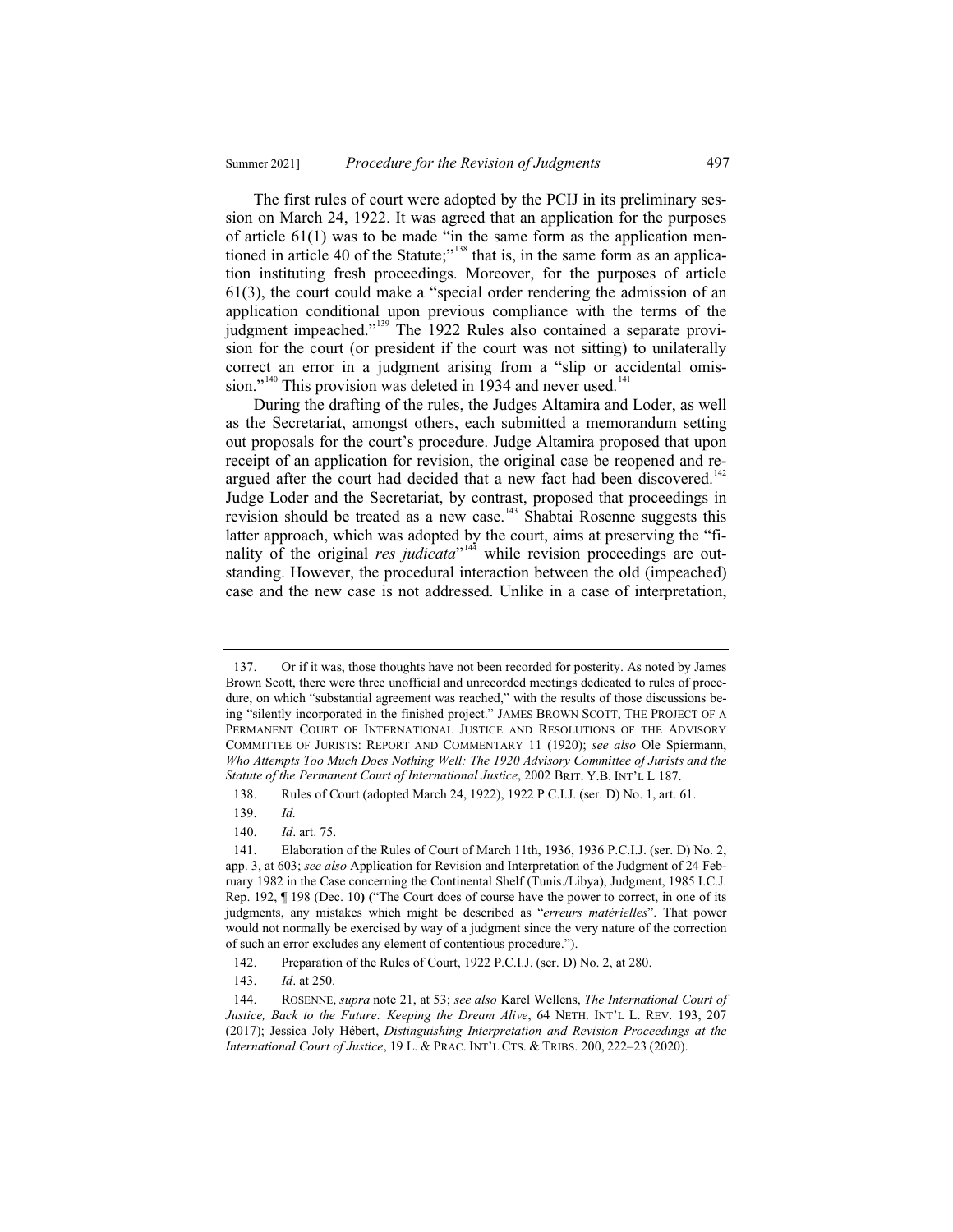where the original *res judicata* remains unchanged,<sup>145</sup> in a case of revision, the original *res judicata* is replaced, but that replacement may not extend to the entirety of the original decision.<sup>146</sup> If the revision is treated as a new case, the result is intolerable double jeopardy. On the other hand, if revision is treated—as it is in domestic courts—as a procedure for reopening and variation, there is no confusion regarding the original judgment's status.

This anomaly was not addressed in later iterations of the rules. Rather, a new complication was added in 1926 with the creation of a new procedure for separating preliminary objections from the merits, $147$  which can be seen in *Mavrommatis*<sup>148</sup> and *Certain German Interests in Polish Upper Silesia*.<sup>149</sup>

The introduction of preliminary objections added two complications for the revision procedure. The first complication was a short-lived provision requiring that objections to the court's jurisdiction to revise a judgment should be addressed as preliminary objections in accordance with the new article 38.<sup>150</sup> This provision did not survive past the 1936 Rules. The second and much more important complication, which still remains today, is whether a separate decision on preliminary objections "constitutes a *res judicata* in the proper sense of that term,"<sup>151</sup> and is therefore subject to revision. The issue did not confront the PCIJ, as no requests for revision were brought any time from its inaugural sitting in 1922 until its dissolution in 1946.<sup>152</sup> The implications for the present court are discussed in Part IV, below.

<sup>145.</sup> Theinel & Zimmermann, *supra* note 67.

<sup>146.</sup> Application for Revision and Interpretation of the Judgment of 24 February 1982 in the Case concerning the Continental Shelf (Tunis./Libya), Judgment, 1985 I.C.J. Rep. 192, ¶ 247 (Dec. 10) (separate opinion by Bastid, J.); *see also* KAIKOBAD, *supra* note 18, at 313.

<sup>147.</sup> Elaboration of the Rules of Court of March 11th, 1936, 1936 P.C.I.J. (ser. D) No. 2, add. 3, at 282.

<sup>148.</sup> The Mavrommatis Palestine Concessions (Greece v. U.K.), Jurisdiction, 1924 P.C.I.J. (ser. A) No. 2 (Aug. 30).

<sup>149.</sup> Certain German Interests in Polish Upper Silesia (Ger. v. Pol.), Preliminary Objections, 1925 P.C.I.J. (ser. A) No. 6. (Aug. 25).

<sup>150.</sup> ROSENNE, *supra* note 21, at 55.

<sup>151.</sup> South West Africa (Eth. v. S. Afr.; Liber. v. S. Afr.), Second Phase, 1966 I.C.J. Rep. 6, ¶ 59 (July 18).

<sup>152.</sup> The Permanent Court of International Justice ("PCIJ") did very briefly discuss revision in two of its advisory opinions. In one case, the PCIJ appeared to indicate that the power of revision is inherent. Authors disagree and international judicial practice is inconsistent regarding this question. *See* Effect of Awards of Compensation Made by the United Nations Administrative Tribunal, Advisory Opinion, 1954 I.C.J. Rep. 47, 55 (July 13). Bowett, considers revision not to be an inherent power. BOWETT, *supra* note 3, at 590. Brown takes the opposite view. Chester Brown, *The Inherent Powers of International Courts and Tribunals*, 2005 BRIT. Y.B. INT'L L 195, 218; *see also* Question of the Monastery of Saint-Naoum (Albanian Frontier), Advisory Opinion, 1924 P.C.I.J. (ser. B) No. 9, ¶ 64 (Sept. 4) ("The Court refers to what it has already said regarding the definitive character of the decision in question, and does not feel called upon to give an opinion on the question whether such decisions can -except when an express reservation to that effect has been made - be revised in the event of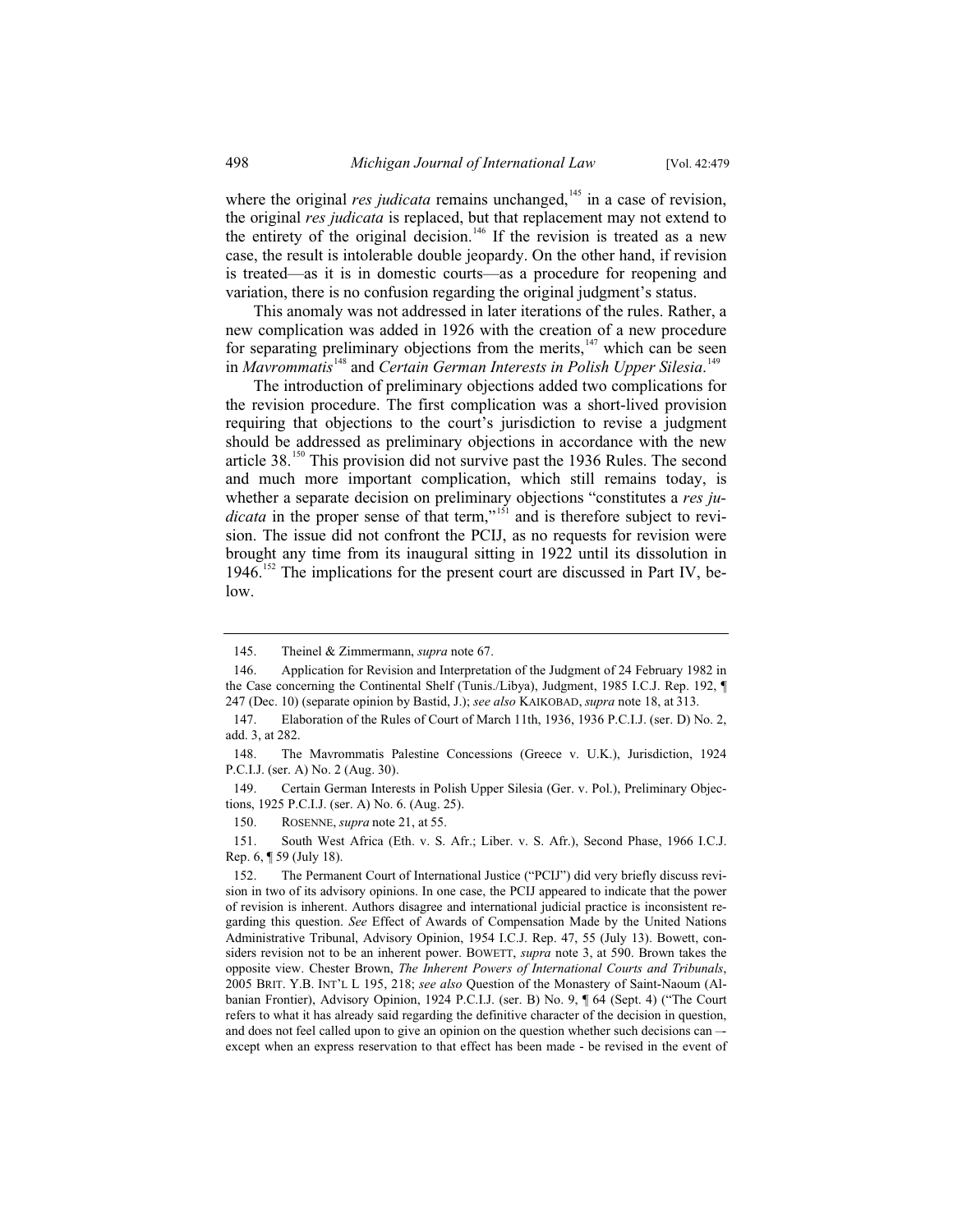#### E*. Revision at the ICJ*

In 1945, the San Francisco Conference received no proposals for amendments to article 61 of the Statute, nor was there any discussion of the reasons for continuing with it.<sup>153</sup> This is perhaps surprising given that the utility of a completely neglected procedure must surely have been open to question. The revision procedure was slightly amended in the 1946 Rules, with the addition of a paragraph stating that the court, if it admits the application for revision, "will determine the written procedure required for examining the merits of the application."<sup>154</sup> The effect of this change served only to emphasize the two-stage procedure already demanded by article 61. Save for renumbering, the rules relating to revision were untouched in  $1972$ <sup>15</sup> When the court adopted a completely new set of rules in  $1978$ ,<sup>156</sup> there had still been no application for revision, and so the court had no experience to draw on. The 1978 Rule is merely "in the main a clearer rendering of the fundamental procedural requirements of previous versions of the Rules."<sup>157</sup> In substance, the procedure under the rules for instituting revision of a judgment is the same as it has been since 1922.

#### III. Revision Proper or Revision Simulacra: Charting the Court's Approach

As noted above, the court has only dealt with three cases of revision proper, applying article 61, since it was set up in 1945. Geiß observes that certain kinds of territorial disputes tend to characterize revision cases,<sup>158</sup> but

the existence of an essential error being proved, or of new facts being relied on. But even if revision under such conditions were admissible, these conditions are not present in the case before the Court*.*"); *id.* ¶ 66 ("fresh documents do not in themselves amount to fresh facts"). This issue presented significant challenges for parties in a later ICJ proceeding, but that is beyond the scope of this chapter. *See* Application for Revision of the Judgment of 11 September 1992 in the Case Concerning the Land, Island and Maritime Frontier Dispute (El Sal./Hond.), Judgment, 2003 I.C.J. Rep. 392, ¶ 31 (Sept. 11).

<sup>153.</sup> *See generally Report of the Informal Inter-Allied Committee on the Future of the Permanent Court of International Justice,* 39 AM. J. INT'L L. 1 (1945).

<sup>154.</sup> International Court of Justice Registry, *International Court of Justice: Amended Rules of the Court,* 11 I.L.M. 899, art. 78.

<sup>155.</sup> Rules of Court, 1978 I.C.J. Acts & Docs. 99; *see also* International Court of Justice Registry, *International Court of Justice: Amended Rules of the Court*, 11 I.L.M. 899; Shabtai Rosenne, *The 1972 Revision of the Rules of the International Court of Justice*, 8 ISR. L. REV. 197 (1973); Eduardo Jiménez de Aréchaga, *The Amendments to the Rules of Procedure of the International Court of Justice*, 67 AM. J. INT'L L. 1 (1973).

<sup>156.</sup> *See generally* SHABTAI ROSENNE*,* PROCEDURE IN THE INTERNATIONAL COURT; A COMMENTARY ON THE 1978 RULES OF THE INTERNATIONAL COURT OF JUSTICE 1 (Martinus Nijhoff Publishers 1983).

<sup>157.</sup> ROSENNE, *supra* note 21, at 68.

<sup>158.</sup> Robin Geiß, *Revision Proceedings Before the International Court of Justice,* 63 ZEITSCHRIFT FÜR AUSLÄNDISCHES ÖFFENTLICHES RECHT UND VÖLKERRECHT 167, 175 (2003); *see also* KAIKOBAD, *supra* note 18, at 235.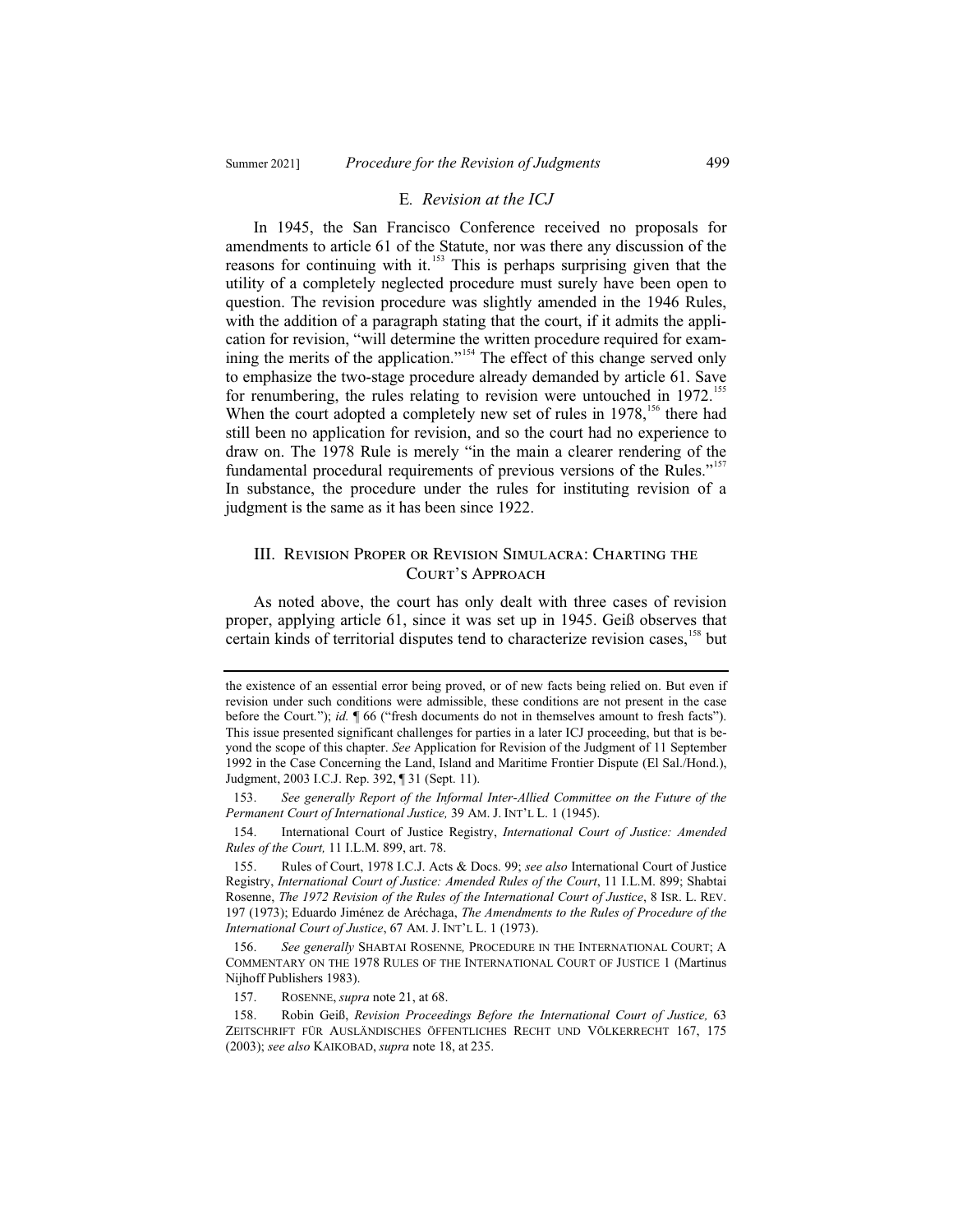for the court, this has not been the only context in which applications for revision arise. In addition, there have been cases that might be considered revision simulacra – instances where the court has reconsidered a judgment but without an application of article 61. Some of these cases manifest the potential problems identified in the drafting history above. In particular, these include the importance of the conceptual distinction between revision and annulment; the intersection between preliminary objections and revision; and the effect of the court's decision in 1922 to treat revision, procedurally, as a new case.

#### A*. Revision Proper*

#### 1. *Tunisia v. Libya*

*Tunisia v. Libya* combined requests for revision, interpretation, and the "correction" of an error.<sup>159</sup> The original case was brought pursuant to a 1978 special agreement and concerned the delimitation of the continental shelf between Libya and Tunisia.<sup>160</sup> As with many delimitation cases, the 1982 judgment was detailed and technical.<sup>161</sup> Each state had granted various petroleum concessions in the Mediterranean, and the geographical placement of these concessions and their apparent congruence was relied on by the court in the determination of the appropriate delimitation line.<sup>162</sup>

In its application for revision, Tunisia submitted that there was, no commonality in the lines of the states' petroleum concessions. This was the "new fact,"<sup>163</sup> which had only been discovered upon Tunisia unearthing a resolution of the Libyan Council of Ministers setting the boundary of Libya's 1968 concession at twenty-four degrees east of north. Tunisia argued the apparent convergence of the states' petroleum concession boundaries was "a decisive factor in the court's judgment."<sup>164</sup>

The court held that, while the exact coordinates of the Libyan concession were not known to the court or to Tunisia, they were readily obtainable by Tunisia, had proper inquiries been made, and it was in Tunisia's own in-

<sup>159.</sup> Application for Revision and Interpretation of the Judgment of 24 February 1982 in the Case Concerning the Continental Shelf (Tunis./Libya), Judgment, 1985 I.C.J. Rep. 192, ¶ 53 (Dec. 10) (sidestepping the question of whether it had jurisdiction to correct "*erreurs matérielles*" by finding that Tunisia's application in this respect was "based upon a misreading of the Judgment, and has thus become without object." The Court held therefore there was "no need . . . to examine the wider question of the correction of an error in a judgment." As noted above, the jurisdiction to correct a genuine error is common in domestic courts.).

<sup>160.</sup> *Case Concerning the Continental Shelf*, 1985 I.C.J. Rep. 192 ¶¶ 32–34.

<sup>161.</sup> WILLIAM MICHAEL REISMAN & CHRISTINA PARAJON SKINNER, FRAUDULENT EVIDENCE BEFORE PUBLIC INTERNATIONAL TRIBUNALS: THE DIRTY STORIES OF INTERNATIONAL LAW 78 (Cambridge Univ. Press 2014).

<sup>162.</sup> *Case Concerning the Continental Shelf*, 1985 I.C.J. Rep. 192 ¶ 203 (Dec. 10).

<sup>163.</sup> *Id.* ¶ 21.

<sup>164.</sup> *Id.* ¶ 16.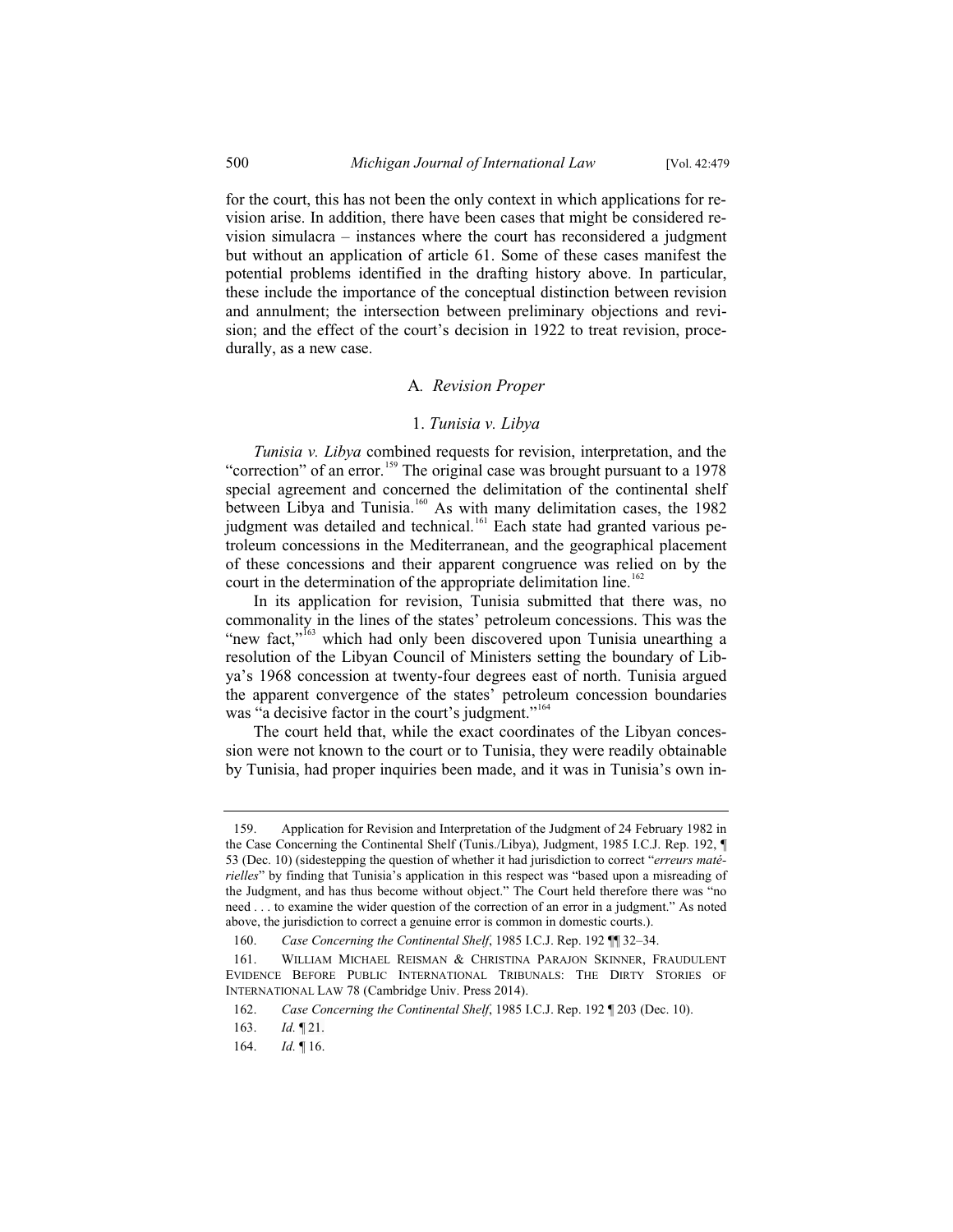terest to have obtained them. In other words, "one of the essential conditions of admissibility of a request for revision" was lacking, as Tunisia had been negligent in failing to ascertain the north-western boundary of the Libyan petroleum concession.<sup>165</sup> Moreover, "the line resulting from the grant of the concession was . . . by no means the sole consideration taken into account by the Court."<sup>166</sup> As such, it did not constitute a "decisive factor" in the original decision. The court, rather, held that "the details of the correct coordinates of Concession No. 137 would not have changed the decision of the Court as to the first sector of the delimitation."<sup>167</sup>

Despite it being the first revision case in the court's history, the judges had little to say on the function served by the procedure. Only Judge *ad hoc* Bastid was inspired to comment on the implications of a revision, noting:

The Statute of the Court, while laying down the conditions of admissibility of an application for revision, is silent as to the effects of that application if deemed admissible. What would it imply to reopen the merits of a case, and to what extent should the case as a whole be reviewed?<sup>168</sup>

She continued by observing that a request for revision was one of utmost gravity,<sup>169</sup> and, as such, strictness in weighing the question of admissibility was vital.<sup>170</sup> *Ad hoc* Judge Bastid's views signify a cautious approach, emphasizing the importance of the consequences of a revision, while at the same time due regard for "the parties" situation as sovereign States.'<sup>171</sup>  $Ad$ *hoc* Judge Bastid's reflections mirror the unanswered questions raised during the drafting of the 1922 Rules. $172$ 

#### 2. *El Salvador v. Honduras*

In this case, Honduras questioned whether the new documentary evidence as to the course of the River Goascorán constituted a "new fact" or was instead a new interpretation of a previously known fact.<sup>173</sup> Honduras ar-

<sup>165.</sup> *Id.* ¶ 28.

<sup>166.</sup> *Id*. ¶ 35.

<sup>167.</sup> *Id.* ¶ 39; *see also* Alexander Orakhelashvili, *The International Court and its Freedom to Select the Ground Upon Which it Will Base its Judgment*, 56 INT'L & COMPAR. L.Q. 171, 175–76 (2007).

<sup>168.</sup> Application for Revision and Interpretation of the Judgment of 24 February 1982 in the Case Concerning the Continental Shelf (Tunis./Libya), 1985 I.C.J. Rep. 247, ¶ 2 (Dec. 10) (separate opinion by Bastid J.).

<sup>169.</sup> *Id*. ¶ 3.

<sup>170.</sup> *Id.* 

<sup>171.</sup> *Id*.

<sup>172.</sup> *See* Preparation of the Rules of Court of January 30th 2022*,* 1921 P.C.I.J. (ser. D) No. 2, at 280; Rosenne, *supra* note 21, at 53

<sup>173.</sup> There was a minor side conflict as to whether El Salvador had complied with the concomitate time limit of six months since the date of discovery of the allegedly new fact, but it was not taken up by the Court. Application for Revision of the Judgment of 11 September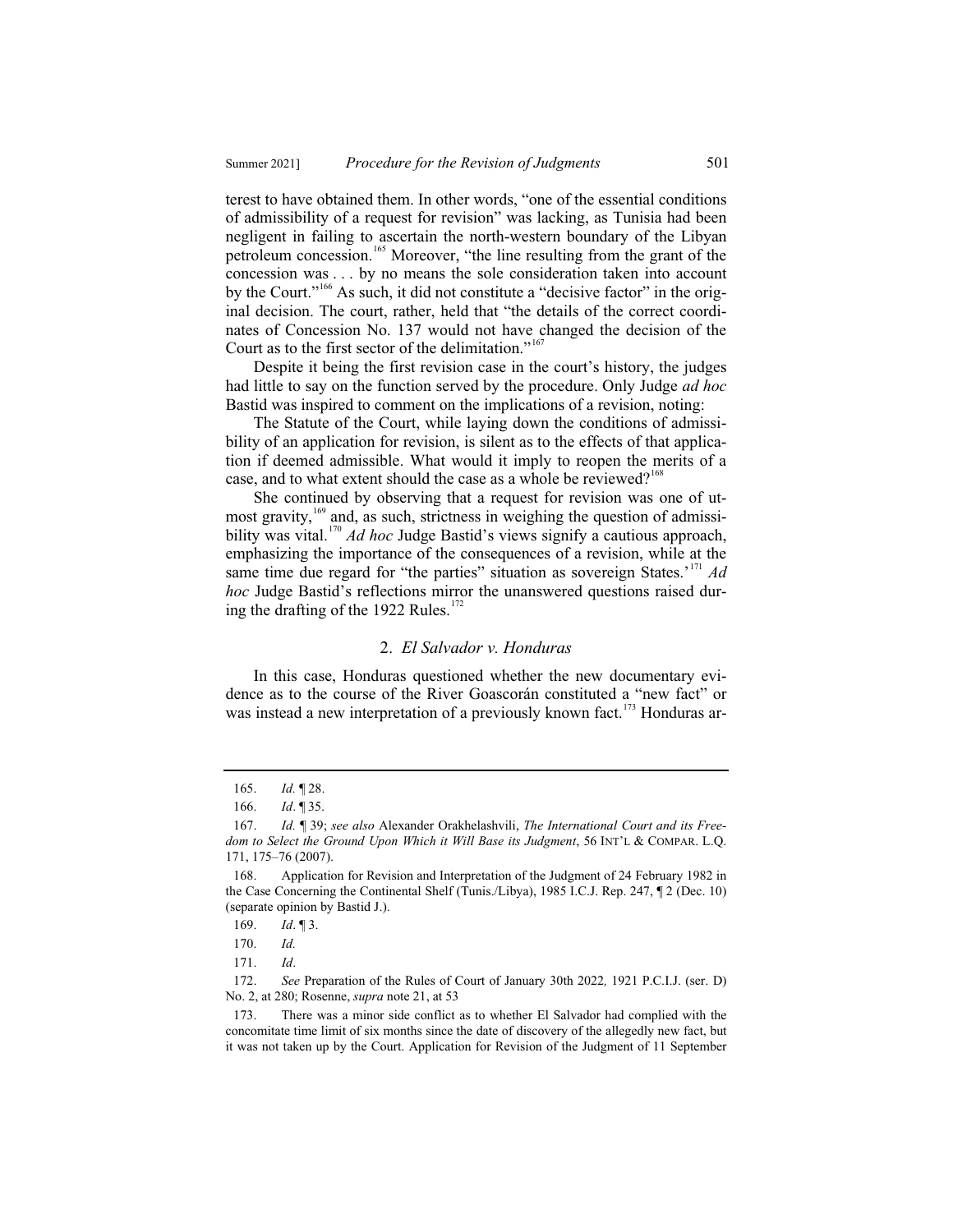gued that there is a distinction between "the facts alleged and the evidence relied upon to prove them."<sup>174</sup> Rather than taking the opportunity to clarify the meaning of "new facts," the revision chamber elided this issue by proceeding on the basis of an assumption that the "alleged facts" were indeed "new facts," and focused its analysis on whether they were of such a nature as to be decisive factors. In the chamber's view, they were not. Rather, the new map did "not overturn the conclusions arrived at . . . in 1992; it bears them out."<sup>175</sup> The chamber also addressed the issue of whether an application for revision could be admissible based on the agreement of the parties; the answer was a clear no. The chamber held that "regardless of the parties" views on admissibility, it is for the court "to ascertain whether the admissibility requirements laid down in Article 61 of the Statute are met."<sup>176</sup>

Again, the chamber emphasized the need to take a strict approach to the admissibility requirements of article  $61<sup>177</sup>$  but otherwise made no comment on the general function or purpose of revision. *Ad hoc* Judge Paolillo, in dissent, made a number of relevant observations; in particular, "an application for revision is by its very nature and object exceptional."<sup>178</sup> Furthermore, this dissenting opinion observed that there exists:

a negative perception of the institution of revision, which is viewed as a means of breaching the sacrosanct principle of res judicata. According to this view, revision is a substitute for appeal and as such represents a threat to legal certainty.<sup>179</sup>

*El Salvador v. Honduras* also raised an interesting point of procedure. In the original case Nicaragua had appeared as an intervener<sup>180</sup> but was not before the chamber during the revision proceedings.<sup>181</sup> The nature of the relationship between an intervener and a revision judgment is not at all clear from the statute, rules, or the court's jurisprudence. Rosenne suggests that an intervener cannot initiate revision proceedings, but can request permis-

180. *See* Statute of the International Court of Justice art. 62, Oct. 24, 1945, 33 U.N.T.S. 993.

<sup>1992</sup> in the Case Concerning the Land, Island and Maritime Frontier Dispute (El Sal./Hond.), Judgment, 2003 I.C.J. Rep. 392, ¶ 36 (Sept. 11).

<sup>174.</sup> *Id. ¶* 31; *see also* Question of the Monastery of Saint-Naoum (Albanian Frontier), Advisory Opinion, 1924 P.C.I.J. (ser. B) No. 9 (Sept. 4).

<sup>175.</sup> *Case Concerning the Land, Island and Maritime Frontier Dispute*, 2003 I.C.J. Rep. 392, ¶ 53.

<sup>176.</sup> *Id*. ¶ 59.

<sup>177.</sup> *Id.* ¶ 22 .

<sup>178.</sup> Application for Revision of the Judgment of 11 September 1992 in the Case Concerning the Land, Island and Maritime Frontier Dispute (El Sal./Hond.), 2003 I.C.J. Rep. 413, ¶ 32 (Dec. 18) (Paolillo J., dissenting).

<sup>179.</sup> *Id.* ¶ 30

<sup>181.</sup> Nicaragua was supplied with a copy of the revision application but did not appear in the proceedings or make any submissions.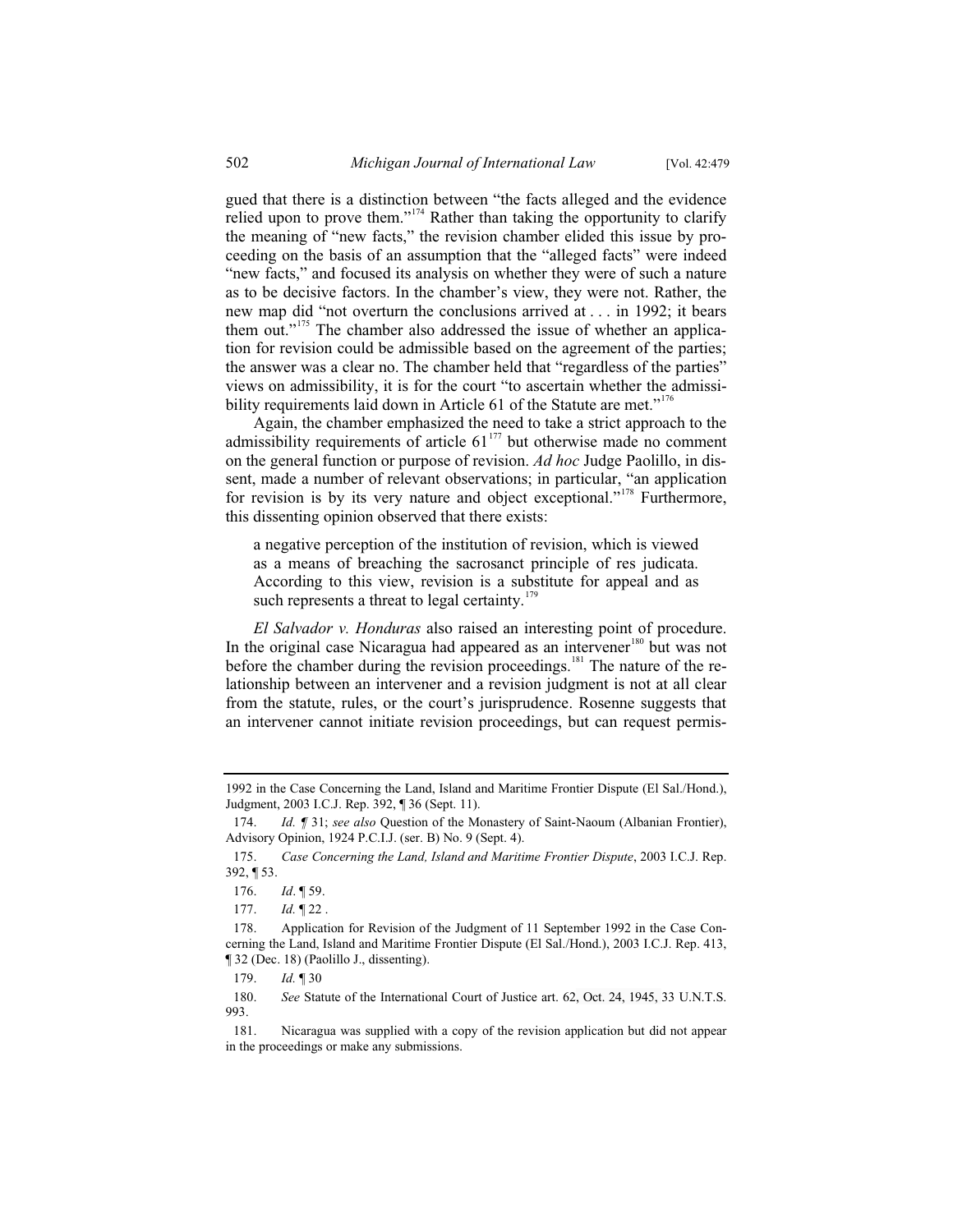sion to intervene, again, under article  $62$ .<sup>182</sup> For present purposes, as it has been the court's consistent practice to treat applications for revision as new cases, Rosenne's approach, at first, appears logical. But, as argued below, treating revision as a new and separate proceeding is not procedurally neutral. It leads to potentially absurd outcomes, such as an intervener having to reapply and re-establish its legal interest, and the court having to re-decide this issue.

#### 3. *Bosnia & Herzegovina v. Serbia & Montenegro* (Genocide)

The third case of revision proper was *Bosnia & Herzegovina v. Yugoslavia*, one of the most procedurally complex matters to have ever come before the court.<sup>183</sup> Commenced in 1993, Yugoslavia had filed preliminary objections to the jurisdiction and to the admissibility of the case. On July 11, 1996, the court dismissed those objections and proceeded to the merits phase, accepting that it had jurisdiction to hear the case pursuant to article IX of the Genocide Convention.<sup>184</sup> Yugoslavia submitted its countermemorial in 1997, including a number of counterclaims that were subsequently withdrawn on April 20, 2001. The matter concluded with a judgment on the merits, issued in 2007.

In the meantime, on November 1, 2000, the Federal Republic of Yugoslavia (Serbia & Montenegro) ("FRY") was admitted to membership of the United Nations. Yugoslavia had ceased to exist,<sup>185</sup> but, for many years, FRY had asserted its status as the successor state, claiming it would "strictly abide by all the commitments that [Yugoslavia] assumed internationally."<sup>186</sup> Despite this, and having come to the view that FRY was in fact *not* the successor to Yugoslavia's international obligations, in April 2001, FRY filed an application for revision of the preliminary objections judgment and requested the suspension of the merits proceedings.<sup>187</sup> FRY argued *inter alia* that

<sup>182.</sup> ROSENNE, *supra* note 21, at 169–70.

<sup>183.</sup> For a detailed account, see Karin Oellers-Frahm, *The Principle of Consent to International Jurisdiction - Is It Still Alive: Observations on the Judgment on Preliminary Objections in the* Case Concerning Application of the Convention on the Prevention and Punishment of the Crime of Genocide *(Croatia v. Serbia)*, 2009 GER. Y.B. INT'L L. 487.

<sup>184.</sup> Case Concerning the Application of the Convention on the Prevision and Punishment of the Crime of Genocide (Bosn. & Herz. v. Yugoslavia), Preliminary Objections, 1996 I.C.J. Rep. 595, ¶ 47 (June 26).

<sup>185.</sup> S.C. Res. 777 (Sept. 19, 1992).

Application for Revision of the Judgment of 11 July 1996 in the Case Concerning Application of the Convention on the Prevention and Punishment of the Crime of Genocide (Yugoslavia v. Bosn. & Herz.), Judgment, 2003 I.C.J. Rep. 7, ¶ 1 (Feb. 3).

<sup>187.</sup> *See* Institution of Proceedings, Application for Revision of the Judgment of 11 July 1996 in the Case Concerning Application of the Convention on the Prevention and Punishment of the Crime of Genocide (Bosn. & Herz. v. Yugoslavia), INT'L CT. J. (Apr. 24, 2001), https://www.icj-cij.org/en/case/122/institution-proceedings. In May 2001 the Federal Republic of Yugoslavia (Serbia & Montenegro) ("FRY") also submitted to the Court a document titled "Initiative to the Court to Reconsider *ex Officio* Jurisdiction over Yugoslavia", which argued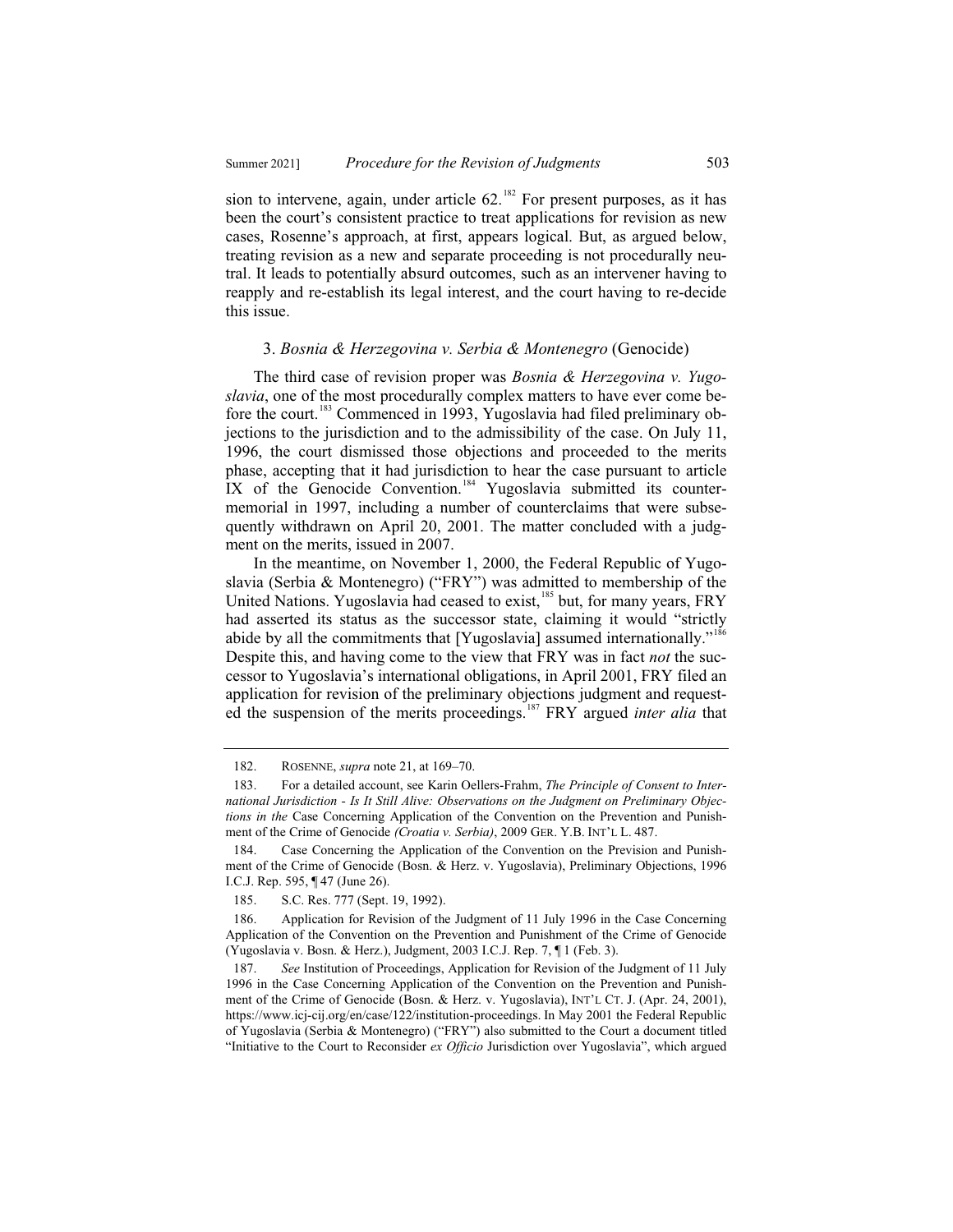because it had not continued the legal personality of the former Yugoslavia, it was impossible for FRY to have been a party to the Genocide Convention, and there was no alternative basis for the court's jurisdiction.

The court refused FRY's request to suspend the merits proceedings.<sup>188</sup> The revision proceedings were entered in the General List as a new case, as has been the practice. But this seemingly innocuous administrative detail now takes on a profound importance because the impugned decision is not a final judgment on the merits but an interlocutory decision on jurisdiction. To begin with, the court's decision in this respect seems to contravene if not the letter then at least the spirit of what is now article 79*bis*(4) of the court's rules, requiring that when preliminary objections are entered, the proceedings on the merits are ("shall be") suspended. This article (which has existed since the 1936 iteration of the PCIJ Rules) promotes the efficient use of the court and the parties' resources. It ensures the court does not act on the merits without the authority to do so.

By ignoring this article in respect of FRY's application for revision, and indeed by permitting an application for revision of an interlocutory decision in the first place, the court rendered a potentially absurd outcome whereby it can hand down a decision on the merits, deciding a matter *res judicata*, and yet not have had the legal authority to do so. Moreover, the court failed to grapple with the fact that the remedy for a judicial act *ultra vires* is not revision, but annulment. These matters are returned to in Part IV, below.

In 2003, the court rejected FRY's application for revision as inadmissible on the rather tenuous and highly contested<sup>189</sup> basis that FRY did not "rely on facts that existed in 1996" but rather on "the legal consequences which it seeks to draw from facts subsequent to the Judgment which it is asking to have revised."<sup>190</sup> *Ad hoc* Judge Dimitrijević, in dissent, called it "an attempt to dispose of the case 'epistemologically,' by restrictively interpreting the meaning of the term 'fact' as used in Article 61."<sup>191</sup> Together with the judg-

188. ROSENNE, *supra* note 21, at 135.

that the Court had no jurisdiction *ratione personae* over FRY and requesting that the Court "suspend proceedings regarding the merits of the case." Rather than suspend the merits, FRY was granted the opportunity to address the matter of jurisdiction during the oral phase of the merits proceedings. *See* "Initiative to the Court to Reconsider Ex Officio Jurisdiction over Yugoslavia", Application of the Convention on the Prevention and Punishment of the Crime of Genocide (Bosn. & Herz. v. Serb. & Montenegro), INT'L CT. J. (May 4, 2001), https://www.icj-cij.org/en/case/91/other-documents; *see also* ROSENNE, *supra* note 21, at 135.

<sup>189.</sup> *See* Matthew Craven, *The Bosnia Case Revisited and the New Yugoslavia*, 15 LEIDEN J. INT'L L. 323 (2002); Vojin Dimitrijevi & Marko Milanovi , *The Strange Story of the Bosnian* Genocide *Case*, 21 LEIDEN J. INT'L L. 65 (2008).

<sup>190.</sup> *Application for Revision of the Judgment of 11 July 1996 in the Case Concerning Application of the Convention on the Prevention and Punishment of the Crime of Genocide*, 2003 I.C.J. Rep. 7, pmbl.

<sup>191.</sup> Application for Revision of the Judgment of 11 July 1996 in the Case Concerning Application of the Convention on the Prevention and Punishment of the Crime of Genocide (Yugoslavia v. Bosn. & Herz.), Judgment, 2003 I.C.J. Rep. 53, ¶ 1 (Feb. 3) (Dimitrijevi , J., dissenting).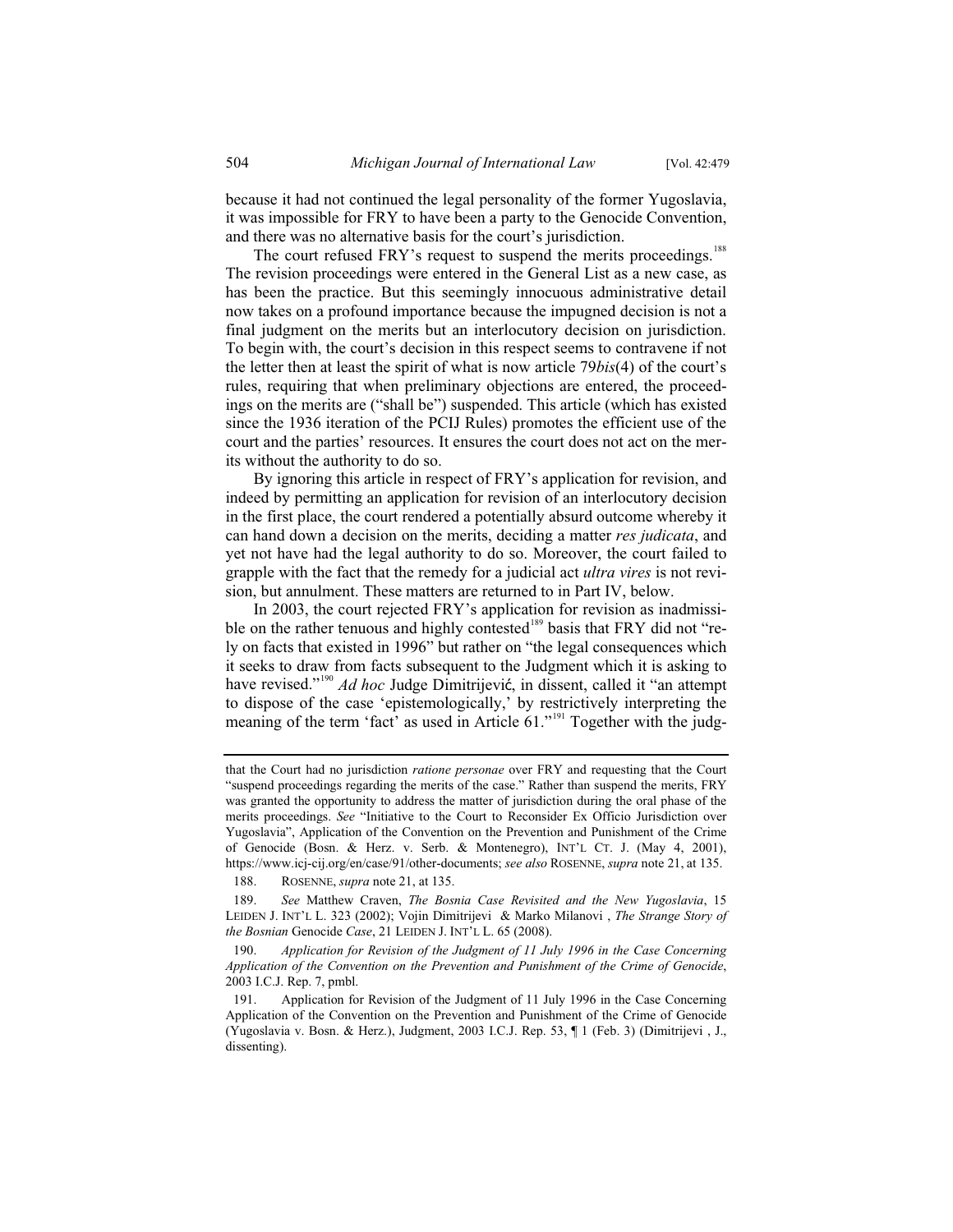ment in *El Salvador*, the *Genocide* case decision on revision illustrates the complexity of defining, as Karnebeek noted in 1899, the scope and limits of what constitutes a "new fact."<sup>192</sup>

In 2017, Bosnia & Herzegovina applied for revision of the 2007 merits judgment, but the basis of the application is not on public record. Before the case was entered in the List, the court determined that the Agent submitting the application, Mr. Sakib Softić, had not been validly appointed and, as such, the court had not been properly seized.<sup>193</sup> The application was rejected outright.<sup>194</sup>

This incident highlights in yet another form the essential procedural question of whether revision proceedings should be treated as a new case.<sup>195</sup> While Mr. Softic had represented Bosnia  $\&$  Herzegovina as Agent in the original proceedings, because the court treated the revision application as a new and different case, a new appointment as Agent was required. This too is considered in greater depth in Part IV, below.

#### B. *Revision Simulacra*

In addition to the three cases detailed above, the court has also faced two incidents of revision simulacrum — cases that raise similar issues to revision. The first involved the "examination" of an earlier judgement,<sup>196</sup> and the second an alleged revision undertaken by the court *sua sponte* without engaging article  $61<sup>1</sup>$ 

 <sup>192.</sup> HAGUE 1899, *supra* note 82, at 750.

 <sup>193.</sup> International Court of Justice Press Release No. 2017/12, Document Entitled "Application for Revision of the Judgment of 26 February 2007 in the Case Concerning the Application of the Convention on the Prevention and Punishment of the Crime of Genocide (Bosnia and Herzegovina v. Serbia)" - Statement by H.E. Judge Ronny Abraham, President of the International Court of Justice (Mar. 9, 2017), https://www.icj-cij.org/files/pressreleases/0/000-20170309-PRE-01-00-EN.pdf.

 <sup>194.</sup> Although, as noted by Milanovic: "the Court was perfectly aware that if it allowed the revision case to proceed now, the case actually had zero prospects for success. When I say zero, I don't mean just low or unlikely, but a zero 'unless a majority of the judges had a seizure' kind of zero." Marko Milanovic, *The Strangest ICJ Case Got Even Stranger, Or the Revision That Wasn't*, EJIL: TALK! (March 13, 2017), https://www.ejiltalk.org/the-strangest-icjcase-got-even-stranger-or-the-revision-that-wasnt/.

 <sup>195.</sup> Geiß & Zimmermann, *supra* note 21, at 1666; *see also* Dapo Akande, *Applications for Revision of the International Court of Justice's Judgments: The Curious "Case" for Revision of the* Bosnian Genocide *Judgment*, EJIL: TALK! (March 13, 2017), https://www.ejiltalk.org/applications-for-revision-of-the-international-court-of-justicejudgments-the-curious-case-for-revision-of-the-bosnian-genocide-judgment/.

 <sup>196.</sup> Request for an Examination of the Situation in Accordance with Paragraph 63 of the Court's Judgment of 20 December 1974 in the *Nuclear Tests* (N.Z. v. Fr.) Case Order, 1995 I.C.J. Rep. 288 (Sept. 22).

 <sup>197.</sup> South West Africa (Eth. v. S. Afr.; Liber. v. S. Afr.), Second Phase, 1966 I.C.J. Rep. 6 (July 18).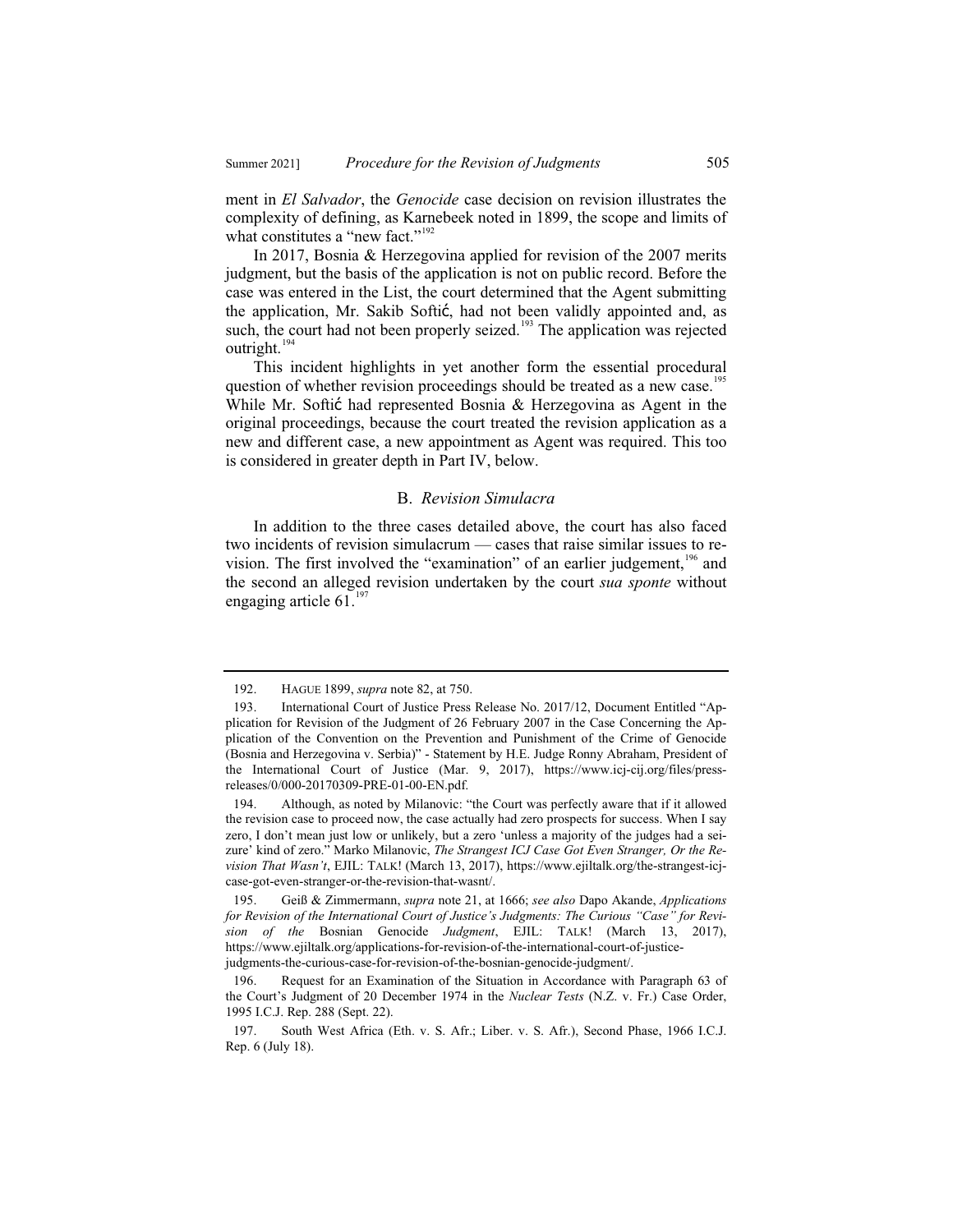#### 1. *New Zealand v. France*

In *New Zealand v. France*, on August 21, 1995, New Zealand filed a "Request for an Examination of the Situation" — a procedure unknown to the Statute and Rules. The Request was brought on the basis of the court's 1974 judgments in the *Nuclear Tests* cases,<sup>198</sup> which stated *inter alia*, "if the basis of this Judgment were to be affected, the Applicant could request an examination of the situation in accordance with the provisions of the Statute."<sup>199</sup> The original case concerned a claim for the cessation of nuclear testing. France did not appear before the court, but unilateral statements made by the French authorities undertook that such testing would cease. The court considered that "the objective of the Applicant has in effect been accomplished, inasmuch as the Court finds that France has undertaken the obligation to hold no further nuclear tests in the atmosphere in the South Pacific."<sup>200</sup> As such, the court issued a Judgment that was in effect a nondecision. It held in the *dispositif* that "the claim of New Zealand no longer has any object and that the Court is therefore not called upon to give a decision thereon."<sup>201</sup>

While France did cease atmospheric nuclear testing, it announced plans in 1995 for a series of underground nuclear tests at the Mururoa and Fangataufa atolls. New Zealand's original case "concerned nuclear contamination of the environment arising from nuclear testing of whatever nature $1202$  and as such, the government of New Zealand considered the situation to warrant a "resumption of the case begun by Application on 9 May  $1973.^{202}$ 

In 1995, the use of the phrase "in accordance with the provisions of the Statute" in the original Judgment had caused the parties significant consternation. New Zealand was adamant that it was "not seeking an interpretation of the 1974 Judgment under Article 60 of the Statute, nor a revision of that Judgment under Article 61."<sup>204</sup> Rather, the proceedings were "derivative";<sup>205</sup> "part of the same case and not of a new one."<sup>206</sup> By contrast, France argued that New Zealand's request was one to "reopen . . . proceedings declared closed by the Court,"<sup>207</sup> and that the action by New Zealand was "more akin

<sup>198.</sup> Nuclear Tests Case (N.Z. v. Fr.), Judgment, 1974 I.C.J. Rep. 457, ¶ 63 (Dec. 20); Nuclear Tests Case (Austl. v. Fr.), Judgment, 1974 I.C.J. Rep. 253, ¶ 60 (Dec. 20).

<sup>199.</sup> *Nuclear Tests Case (N.Z. v. Fr.),* 1974 I.C.J. Rep ¶ 63.

<sup>200.</sup> *Id.* ¶ 55.

<sup>201.</sup> *Id.* ¶ 75.

<sup>202.</sup> Request for an Examination of the Situation in Accordance with Paragraph 63 of the Court's Judgment of 20 December 1974 in the Nuclear Tests (N.Z. v. Fr.), Order, 1995 I.C.J. Rep. 288, ¶ 4 (Sept. 22).

<sup>203.</sup> *Id.* ¶ 3.

<sup>204.</sup> *Id.* ¶ 50.

<sup>205.</sup> *Id*. ¶ 48.

<sup>206.</sup> *Id*. ¶ 49.

<sup>207.</sup> *Id.* ¶ 40.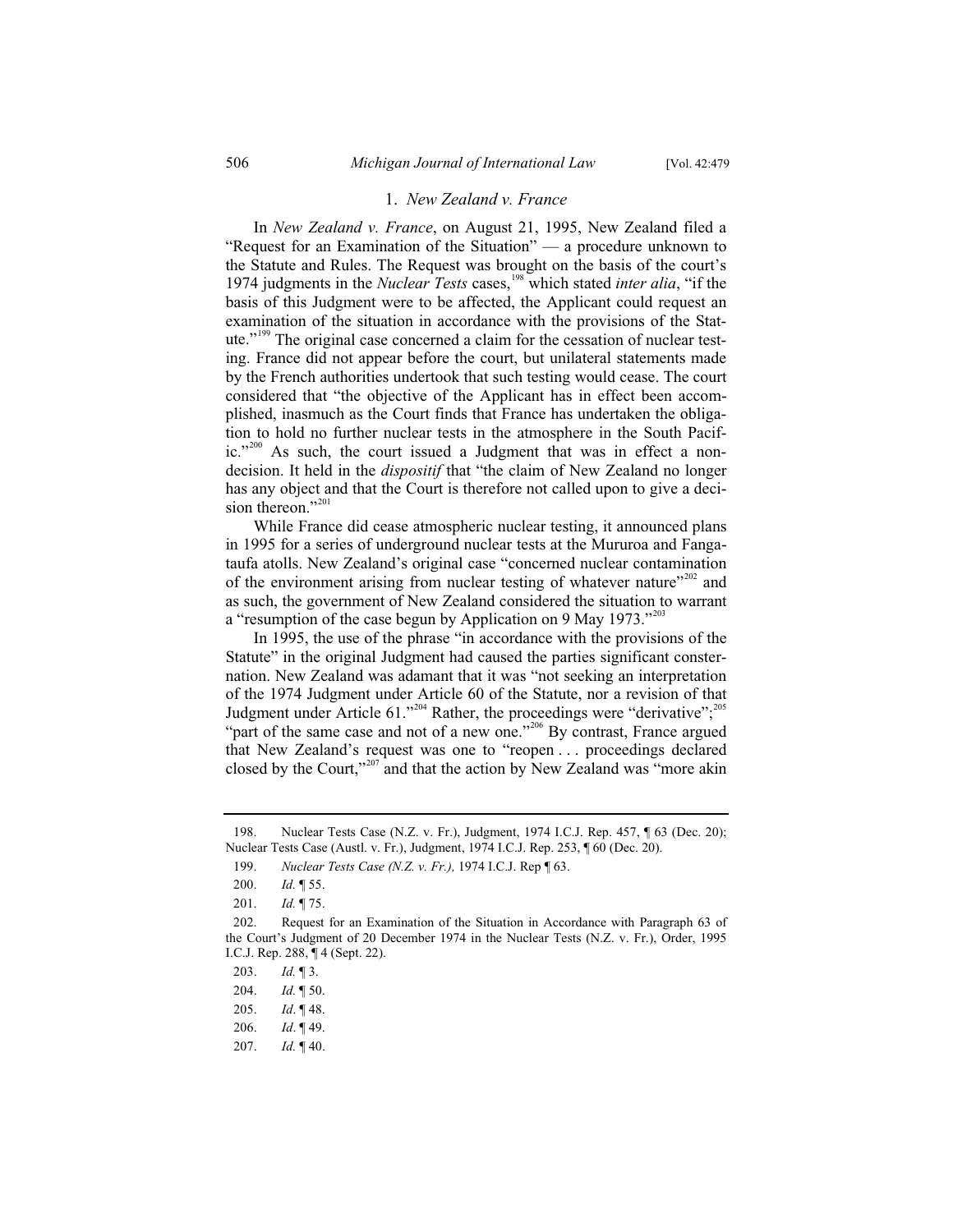to a request for revision."<sup>208</sup> An application for revision under article 61 was manifestly inadmissible as the ten-year time limit had passed long before. As such, France argued that New Zealand should have brought either an application for interpretation under article 60 or simply filed a new application under article  $40(1)$ .<sup>209</sup>

The court's decision with respect to the procedure of the Request is sparse. The court held:

in expressly laying down, in paragraph 63 of its Judgment of 20 December 1974, that, in the circumstances set out therein, "the Applicant could request an examination of the situation in accordance with the provisions of the Statute," the Court cannot have intended to limit the Applicant's access to legal procedures such as the filing of a new application (Statute, Art. 40, para. l), a request for interpretation (Statute, Art. 60) or a request for revision (Statute, Art. 61), which would have been open to it in any event;

Whereas by inserting the above-mentioned words in paragraph 63 of its Judgment, the Court did not exclude a special procedure, in the event that the circumstances in the paragraph were to arise, in other words, circumstances which "affected" the "basis" of the Judgment. $210$ 

The court further held that the Request, while a permissible *ad hoc* procedure, was not made out insofar as the 1974 Judgment "dealt exclusively with atmospheric nuclear tests<sup>"211</sup> and not underground testing. This decision ignores the fact that "New Zealand's previous application had been founded on the harm caused to the South Pacific environment by nuclear testing  $\ldots$ <sup>"212</sup>

Returning to the matter of the procedure, the court was unanimous as to the validity of the request. The three dissenting Judges concurred on this point. Judge Weeramantry considered the request to be "unusual,"<sup>213</sup> but legitimate, as the court had "used its undoubted powers of regulating its own procedure to devise a procedure *sui generis.*" <sup>214</sup> Judge Weeramantry further posited that there was "no merit in the submission that an application under paragraph 63 is an application for revision under another guise. The two

<sup>208.</sup> *Id*.

<sup>209.</sup> *Id*.

<sup>210.</sup> *Id.* ¶¶ 53–54.

<sup>211.</sup> *Id*. ¶ 63.

<sup>212.</sup> Surabhi Ranganathan, *Nuclear Weapons and the Court*, 111 AM. J. INT'L L. UNBOUND 88, 88 (2017).

<sup>213.</sup> Request for an Examination of the Situation in Accordance with Paragraph 63 of Court's Judgment of 20 December 1974 in Nuclear Tests (N.Z. v. Fr.), Order, 1995 I.C.J. 288, 320 (Sept. 22) (Weeramantry, J., dissenting).

<sup>214.</sup> *Id.* at 320 (Judge *ad hoc* Palmer stated the same view at 399 and expressed his general agreement with the opinion of Judge Weeramantry at 421).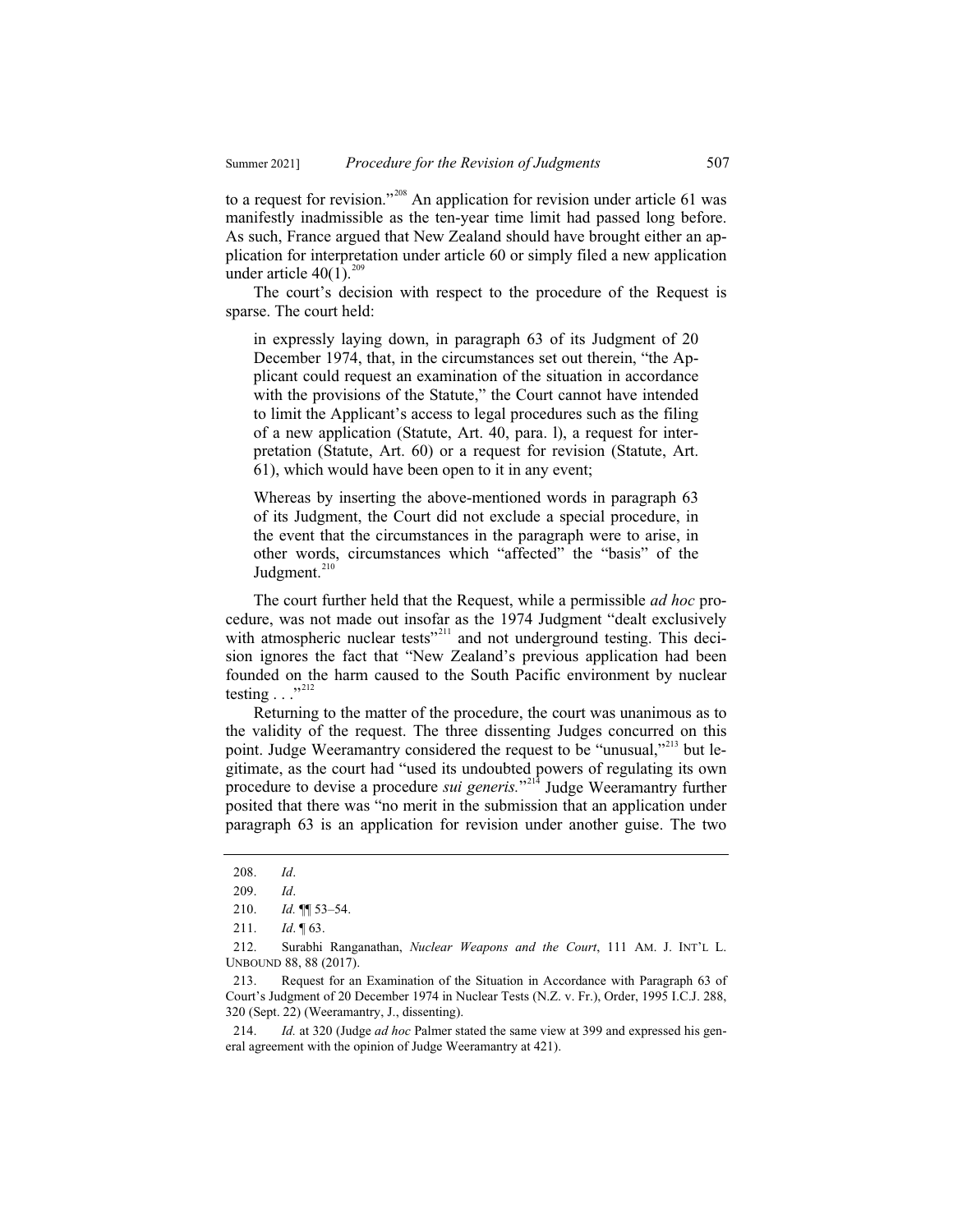procedures are totally different in conception, nature and operation."<sup>215</sup> Judge Koroma likewise stated that "paragraph 63 did not anticipate the discovery of new facts but rather provided for an examination of the subjectmatter of the Judgment."<sup>216</sup>

Putting aside the expiration of the time limit, could the request be conceived as an application for revision? First, it is arguable that there was a discovery of a new fact — essentially, that underground testing was just as harmful to the environment as atmospheric testing. This fact was true in 1974 but, due to the limitations in scientific understanding, could not be known. As observed by New Zealand in its written submissions, if the court had known this it "could hardly have taken the view that the French renunciation of atmospheric testing could by itself have brought the "dispute" to an end $"$ <sup>217</sup>

Second, the fact must be a decisive factor. In this respect, there is no distinction between a fact that may be a decisive factor in a judgment, and a situation that could arise to "affect the *basis* of the Judgment," as Judge Weeramantry posits.<sup>218</sup> However, Judge Weeramantry goes on to draw the following distinction:

[R]evision involves an alteration or modification of the Judgment, whereas the Court's action was aimed at preserving the Judgment in its full integrity, in the event that some event had occurred which undermined the basis of the Judgment.<sup>219</sup>

I would suggest that "preserving" the Judgment was not the intention of the court, given that no decision was made. Rather, the court appears to have been attempting to reserve to itself the option of making a decision in the future. In this respect, as observed by Judge *ad hoc* Palmer, it was "an unusual Judgment of which it might be said that proceedings were not definitely ended."<sup>220</sup> Bearing in mind that the 1974 Judgment had not conclusively ruled on whether the court had jurisdiction over the dispute, the intent behind paragraph 63 appears to have been to preserve the *prima facie* jurisdiction of the court.

<sup>215.</sup> *Id.* at 321.

<sup>216.</sup> Request for an Examination of the Situation in Accordance with Paragraph 63 of Court's Judgment of 20 December 1974 in Nuclear Tests (N.Z. v. Fr.), Order, 1995 I.C.J. 288, 363, 376 (Sept. 22) (Koroma, J., dissenting).

<sup>217.</sup> Application, Request for an Examination of Situation, Nuclear Tests (N.Z. v. Fr.), (May 9, 1973), https://www.icj-cij.org/public/files/case-related/97/7187.pdf.

<sup>218.</sup> Request for an Examination of Situation in Accordance with Paragraph 63 of the Court's Judgment of 20 December 1974 in Nuclear Tests (N.Z. v. Fr.), Order, 1995 I.C.J. 288, 321 (Sept. 22) (Weeramantry, J., dissenting).

<sup>219.</sup> *Id.* at 320.

<sup>220.</sup> Request for an Examination of the Situation in Accordance with Paragraph 63 of Court's Judgment of 20 December 1974 in Nuclear Tests (N.Z. v. Fr.), Order, 1995 I.C.J. 288, 382, 398 (Sept. 22) (Palmer, J., dissenting).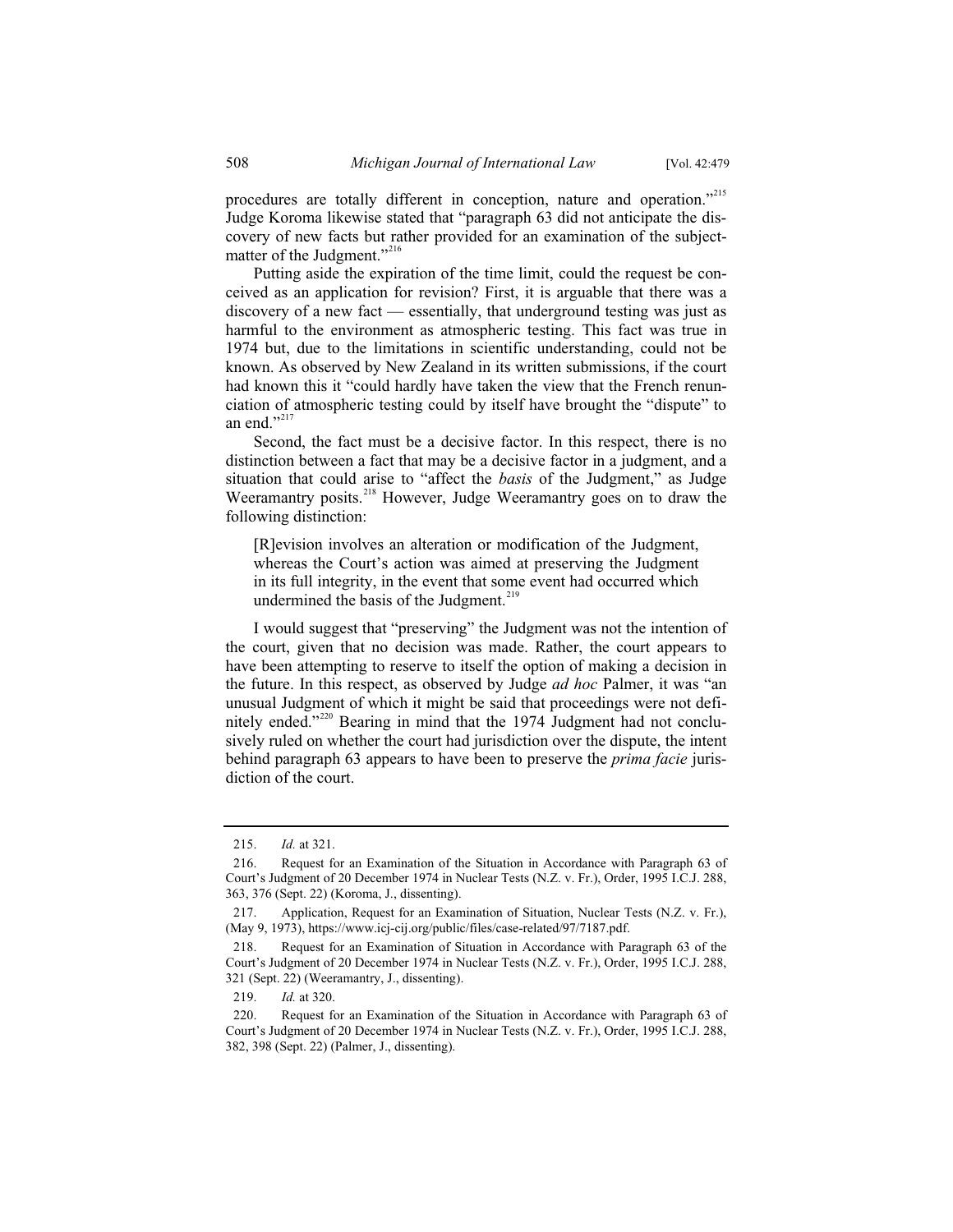For this reason, the Request cannot be considered as a revision. There was no decision in 1974,<sup>221</sup> no *res judicata* in respect of the issues raised in New Zealand's 1973 Application.<sup>222</sup> As such, there was nothing to revise. However, the approach taken by the court to the Request is informative.

As noted by Judge *ad hoc* Palmer, "the formal fact of the status of the case on the Court's formal list is irrelevant."<sup>223</sup> Technically, the *Nuclear Tests* case was treated as concluded and removed from the List. The Request was entered as a new case in the List. But, as submitted by New Zealand and accepted by the court, the Request proceedings were not a new case. Rather, they were derivative,<sup>224</sup> "part of the same case and not of a new one."<sup>225</sup> The original case had in fact been resumed. As explained in Part IV below, there is no reason not to conceive of revision cases in the same manner.

However, to raise a point of distinction, it must be observed that the decision on the Request comes in the form of an order in accordance with article 48 of the Statute,<sup>226</sup> rather than a judgment: Revision proceedings are always dealt with by judgment, as mandated by article 61. This could suggest that revision proceedings are a distinct, new case with a new judgment. But it is not conclusive; there is no particular reason that proceedings must end with a judgment rather than an order (domestic lawyers would be familiar with an order for costs following judgment), nor does a separate judgment following a decision on the merits of necessity indicate that the matter under consideration is separate from the original proceedings. $227$ 

#### 2. South West Africa

Another incident of revision simulacrum arose in the notorious *South West Africa (Second Phase)* judgment. In 1960, the court received two sepa-

<sup>221.</sup> *See* Nuclear Tests (N.Z. v. Fr.), Judgment, 1974 I.C.J. 457, ¶ 62 (Dec. 20). ("It does not enter into the adjudicatory functions of the Court to deal with issues *in abstracto*, once it has reached the conclusion that the merits of the case no longer fall to be determined. The object of the claim having disappeared, there is nothing on which to give judgment.").

<sup>222.</sup> Request for an Examination of Situation in Accordance with Paragraph 63 of Court's Judgment of 20 December 1974 in Nuclear Tests (N.Z. v. Fr.), Order, 1995 I.C.J. 288, 377 (Sept. 22) (Koroma, J., dissenting).

<sup>223.</sup> Request for an Examination of the Situation in Accordance with Paragraph 63 of Court's Judgment of 20 December 1974 in Nuclear Tests (N.Z. v. Fr.), Order, 1995 I.C.J. 288, 382, 399 (Sept. 22) (Palmer, J., dissenting).

<sup>224.</sup> Request for an Examination of the Situation in Accordance with Paragraph 63 of Court's Judgment of 20 December 1974 in Nuclear Tests (N.Z. v. Fr.), Order, 1995 I.C.J. 288, 302–03 (Sept. 22)*.* 

<sup>225.</sup> *Id*.

<sup>226.</sup> *See* Statute of the International Court of Justice, art. 48 ("The Court shall make orders for the conduct of the case, shall decide the form and time in which each party must conclude its arguments, and make all arrangements connected with the taking of evidence.").

<sup>227.</sup> *See, e.g.*, Corfu Channel (U.K. v. Alb.), Compensation, 1949 I.C.J. 390, 392 (July 28).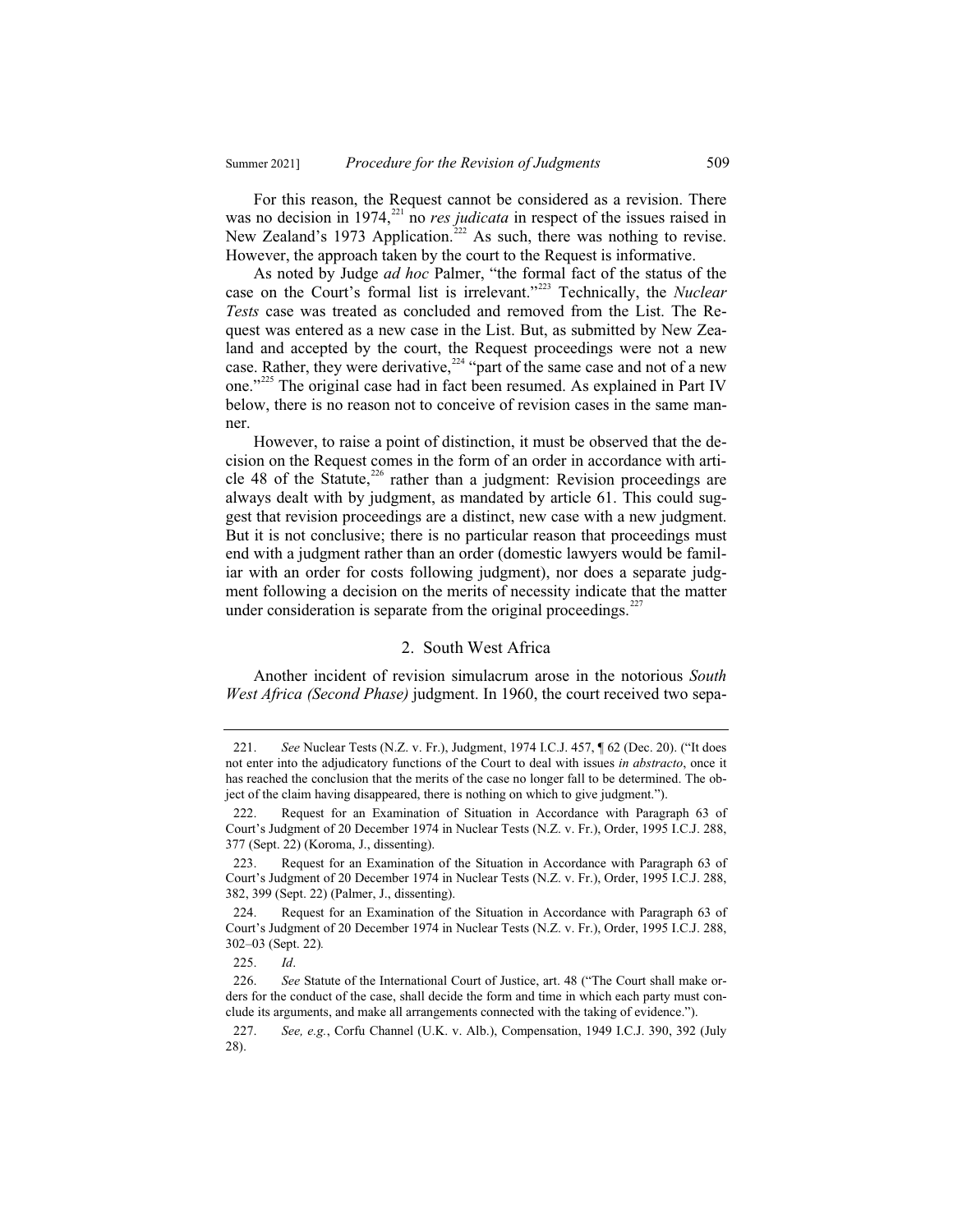rate Applications from Ethiopia and Liberia, each instituting proceedings against South Africa relating to the Mandate for South West Africa. The Class C Mandate had been created under the auspices of the League of Nations, whereby South Africa, as Mandatory, was permitted to apply South African law to the territory and treat South West Africa as an integral portion of its own territory. The claim related to the duties and performance of South Africa as Mandatory.<sup>228</sup> The Applications invoked article 7 of the Mandate<sup>229</sup> and article 37 of the Statute<sup>230</sup> as the basis of the court's jurisdiction. The court joined the proceedings, $231$  which were then met with preliminary objections from South Africa. South Africa argued that Ethiopia and Liberia lacked standing to bring the case,<sup>232</sup> and the Mandate for South West Africa was no longer in force,<sup>233</sup> despite the court having held in its three 1950s Advisory Opinions that South West Africa was still a mandated territory.<sup>234</sup> South Africa also asserted there was no dispute between the parties.<sup>235</sup> In 1962, the court rejected all of South Africa's contentions and held that it had jurisdiction to adjudicate on the merits of the dispute.<sup>236</sup>

In 1966, the Court could have addressed the merits of the case. Instead, the court returned to two questions of jurisdiction that it considered as having an "antecedent character."<sup>237</sup> First, the court considered whether the Mandate continued to be in force, $^{238}$  notwithstanding that in 1962 the court

230. *See* Statute ICJ, *supra* note 2, art. 37 ("Whenever a treaty or convention in force provides for reference of a matter to a tribunal to have been instituted by the League of Nations, or to the Permanent Court of International Justice, the matter shall, as between the parties to the present Statute, be referred to the International Court of Justice.").

231. South West Africa (Eth. v. S. Afr.), Order, 1961 I.C.J. 4, 4–5 (Dec. 5).

232. South West Africa (Eth. v. S. Afr.), Preliminary Objection, 1962 I.C.J. 319, 326 (Dec. 21).

233. *Id.* at 326–27.

235. South West Africa (Eth. v. S. Afr.), Preliminary Objection, 1962 I.C.J. 319, 327 (Dec. 21).

236. *Id.* at 347.

237. South West Africa (Eth. v. S. Afr.), Second Phase, 1966 I.C.J. Rep. 6, 18 (July 18).

238. *Id.* at 19.

<sup>228.</sup> South West Africa (Eth. v. S. Afr.), Preliminary Objection, 1962 I.C.J. 319, 321 (Dec. 21).

<sup>229.</sup> *Mandate for German South-West Africa*, League of Nations Doc. C.1920 (1920) art. 7 ("The Mandatory agrees that, if any dispute whatever should arise between the Mandatory and another Member of the League of Nations relating to the interpretation or the application of the provisions of the Mandate, such a dispute, if it cannot be settled by negotiation, shall be submitted to the Permanent Court of International Justice.").

<sup>234.</sup> International Status of South-West Africa, Advisory Opinion, 1950 I.C.J. 128 (July 11); Voting Procedure on Questions Relating to Reports and Petitions Concerning Territory of South-West Africa, Advisory Opinion, 1955 I.C.J. 67 (June 7); Admissibility of Hearings of Petitioners by the Committee on South West Africa, Advisory Opinion, 1956 I.C.J. 23 (June 1). For a general history and overview of the cases, see generally Makane Moïse Mbengue & Najib Messihi, *The South West Africa Cases: 50 Years Later,* 1 ETH. Y.B. INT'L L. 1, 11 (2016).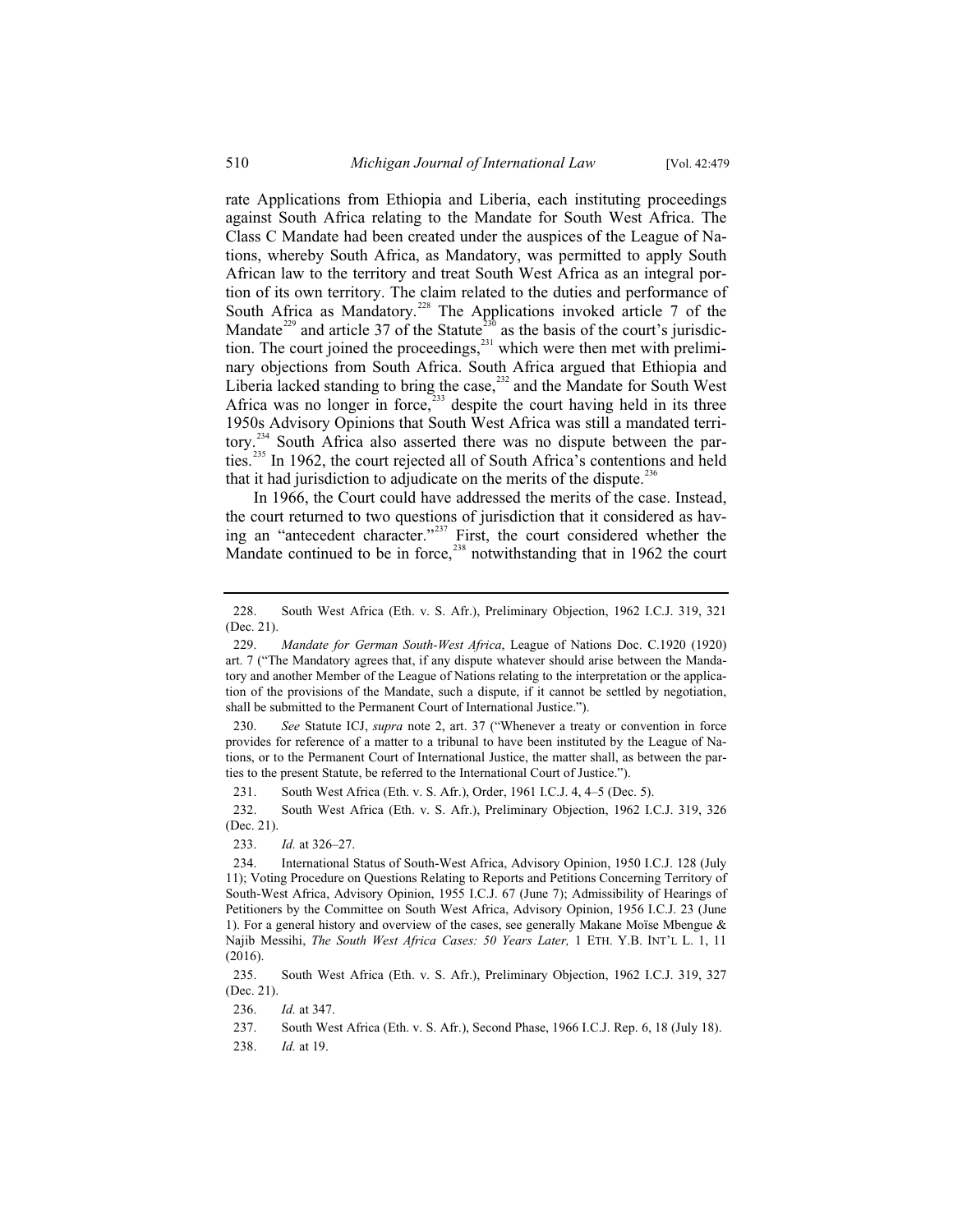had held that it did.<sup>239</sup> Second, the court returned to the question of standing. The court stated that the 1962 Judgment had only addressed the question of Ethiopia and Liberia's standing "before the Court itself", $240$  and not their "legal right or interest in the subject-matter of their claim."<sup>241</sup> The court held that individual members of the League of Nations were not to be regarded as having their own legal right or interest in the administration of the Mandate; only the League itself could bring an action concerning the performance of the Mandate.<sup>242</sup>

The two judgments are clearly inconsistent.<sup> $243$ </sup> For present purposes, the point of interest is Reisman's thesis that the second phase of *South West Africa* constitutes a revision of the 1962 Judgment, notwithstanding that the court did not follow the procedure laid down in article 61.<sup>244</sup> Reisman argues that the matter of Ethiopia and Liberia's "legal right or interest" was definitively settled in 1962, in favor of the applicants,<sup>245</sup> and was *res judicata*.<sup>246</sup> As such, the court was obliged to follow that decision "unless it specifically resorted to the revision procedure . . . including a judgment expressly recording the existence of a 'new fact'."<sup>247</sup> Reisman explains that the court's failure to follow the article 61 procedure was "a severe denial of justice" and "an act in excess of jurisdiction";<sup>248</sup> an *excès de pouvoir*. Thus, there were "compelling grounds for nullity" of the 1966 decision.<sup>249</sup>

This analysis raises a number of interesting questions, most pertinent of which is the status of decisions on preliminary objections as *res judicata*. In *South West Africa,* the court opined that it was unnecessary to decide on "whether a decision on a preliminary objection constitutes a *res judicata* in the proper sense of that term, whether it ranks as a "decision" for the purposes of article 59 of the court's Statute, or as "final" within the meaning of

<sup>239.</sup> South West Africa (Eth. v. S. Afr.), Preliminary Objection, 1962 I.C.J. 319, 347 (Dec. 21) ("The Court concludes that Article 7 of the Mandate is a treaty or convention still in force within the meaning of Article 37 of the Statute of the Court and that the dispute is one which is envisaged in the said Article 7 and cannot be settled by negotiation. Consequently, the Court is competent to hear the dispute on the merits.").

<sup>240.</sup> South West Africa (Eth. v. S. Afr.; Liber. v. S. Afr.), Preliminary Objections, 1962, I.C.J. Rep. 319 ¶ 347 (Dec. 21) at 347; South West Africa (Eth. v. S. Afr.), Second Phase, 1966 I.C.J. Rep. 6, 18 (July 18).

<sup>241.</sup> South West Africa (Eth. v. S. Afr.), Second Phase, 1966 I.C.J. Rep. 6, 19 (July 18).

<sup>242.</sup> *Id.* at 28–29.

<sup>243.</sup> Mbengue & Messihi, *supra* note 234.

<sup>244.</sup> William M. Reisman, *Revision of the South West Africa Cases*, 7 VA. J. INT'L L. 1, 64–65 (1966).

<sup>245.</sup> *Id*. at 66–68.

<sup>246.</sup> *Id.* at 68–71.

<sup>247.</sup> *Id*. at 71.

<sup>248.</sup> *Id*.

<sup>249.</sup> *Id*. at 83.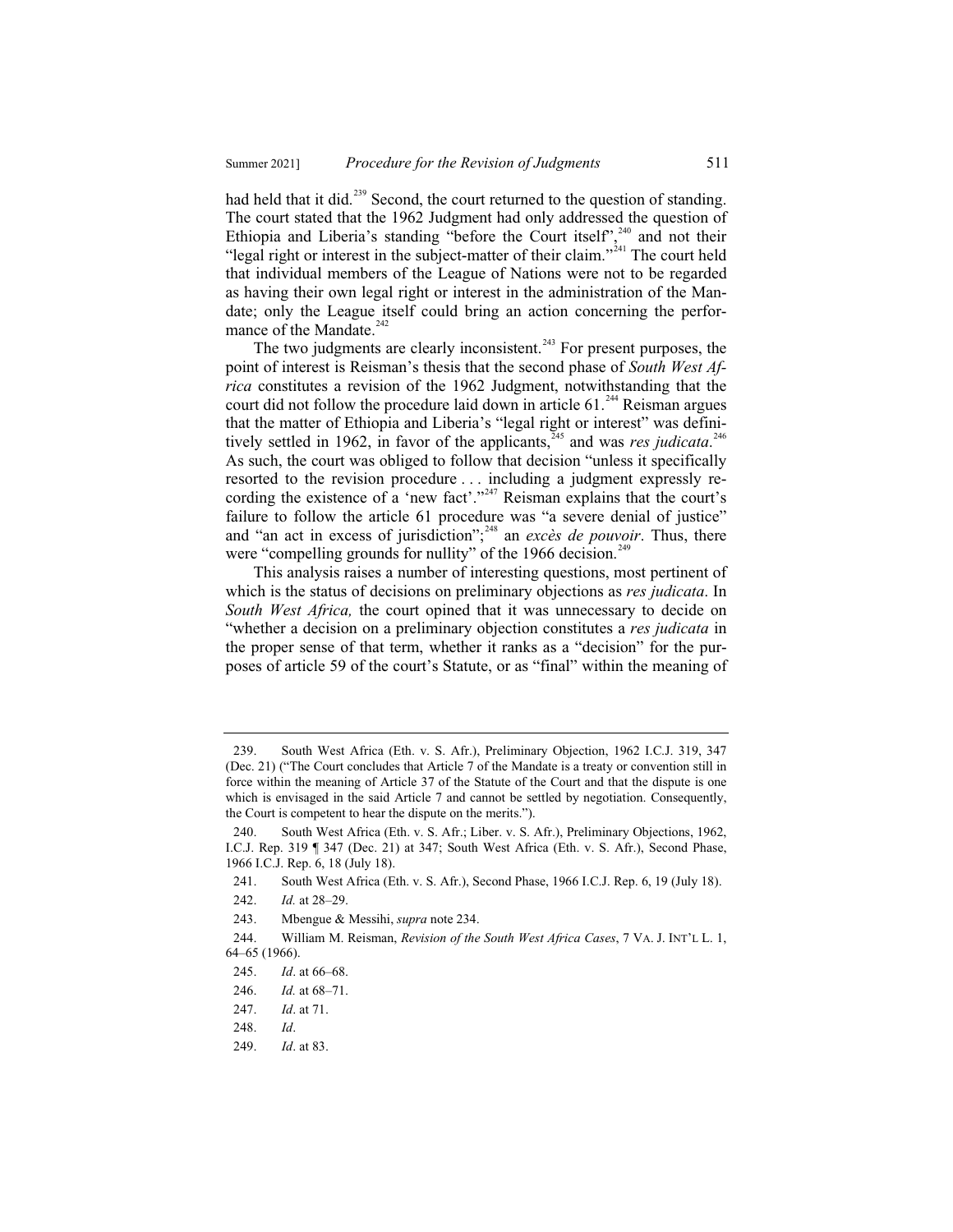article  $60.^{^{1250}}$  Judge Jessup, in dissent, forcefully argued there was no distinction between a judgment in respect of jurisdiction and a judgment on the merits in terms of its binding effect.<sup>251</sup> In later years, the court has made clear that it considers decisions on jurisdiction as *res judicata*. <sup>252</sup> However, it is one thing to conclude that decisions on preliminary objections are *res judicata*. It is a step further to reason that decisions on preliminary objections should be subject to revision. This is returned to in Part IV, below.

#### 3. Ongoing Supervision of Judgments and Related Procedures

There have been other attempts to relitigate issues without resort to the revision procedure. In the *Haya de la Torre* case,<sup>253</sup> Cuba's application for intervention was denied on the basis that it was an attempt to reopen the court's decision in the earlier *Asylum* case.<sup>254</sup> In *Nicaragua v. Colombia*,<sup>255</sup> one of Colombia's preliminary objections contended that Nicaragua was seeking to appeal the 2012 *Territorial and Maritime Dispute* judgment.<sup>2</sup> This objection was dismissed without discussion.<sup>25</sup>

There are also cases in which the court continues to exercise a certain supervisory role in the implementation of its judgments. One example is the *Gabčíkovo-Nagymaros Project*, in which the special agreement between Hungary and Slovakia provides that following Judgment, the parties will enter into negotiations for its execution, and should there be no agreement within six months, either party may "request the Court to render an additional Judgment to determine the modalities of executing its Judgment."<sup>258</sup> Slovakia submitted such an application for additional judgment in 1998, but

254. Christine M. Chinkin, *Third-Party Intervention Before the International Court of Justice*, 80 AM. J. INT'L L. 495, 509 (1986).

<sup>250.</sup> South West Africa (Eth. v. S. Afr.), Second Phase, 1966 I.C.J. Rep. 6, ¶ 59 (July 18).

<sup>251.</sup> South West Africa (Eth. v. S. Afr.), Second Phase, 1966 I.C.J. Rep. 6, 325, 336–37 (July 18) (Jessup, J., dissenting).

<sup>252.</sup> Request for Interpretation of Judgment of 11 June 1998 Land and Maritime Boundary Between Cameroon and Nigeria (Cameroon v. Nigeria), Preliminary Objection, 1999 I.C.J. 31, 35 (Mar. 25).

<sup>253.</sup> Haya de la Torre (Colom. v. Peru), Judgment, 1951 I.C.J. 71, 77 (June 13).

<sup>255.</sup> Question of Delimitation of Continental Shelf Between Nicaragua and Colombia Beyond 200 Nautical Miles from Nicaraguan Coast (Nicar. v. Colom.), Preliminary Objection, 2016 I.C.J. 100, 110 (Aug. 14); *see also* Laurence Boisson de Chazournes, *Plurality in the Fabric of International Courts and Tribunals: The Threads of a Managerial Approach*, 28 EUR. J. INT'L L. 13, 65 (2017).

<sup>256.</sup> Territorial and Maritime Dispute (Nicar. v. Colom.), Judgment, 2012 I.C.J. 624 (Nov. 19).

<sup>257.</sup> Question of Delimitation of Continental Shelf Between Nicaragua and Colombia Beyond 200 Nautical Miles from Nicaraguan Coast (Nicar. v. Colom.), Preliminary Objection, 2016 I.C.J. 100, 133 (Aug. 14).

<sup>258.</sup> Gabčíkovo-Nagymaros Project (Hung./Slovk.), Special Agreement, 1993 I.C.J. 1971, art. 5(3) (July 2).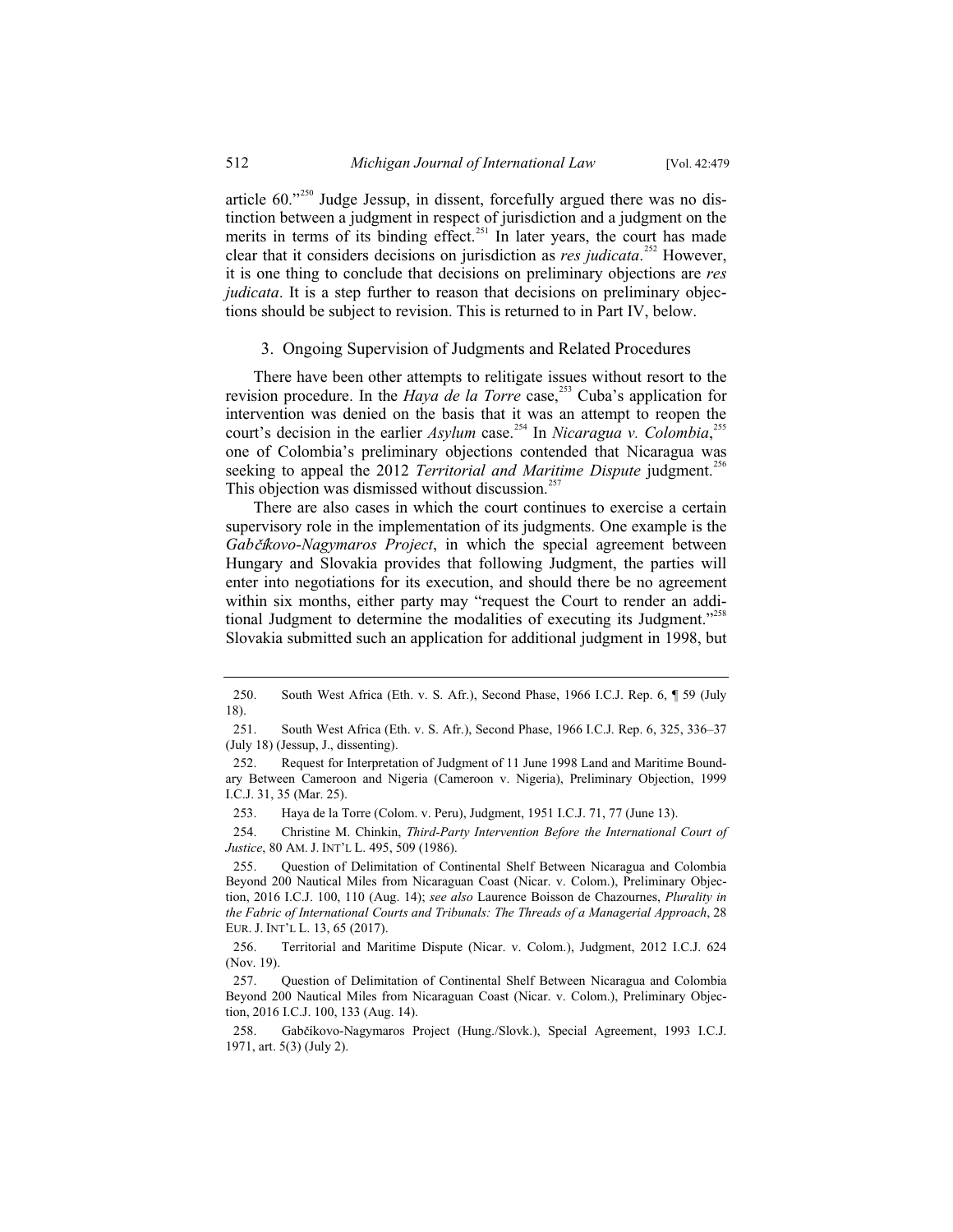negotiations recommenced and the application was eventually discontinued in  $2017^{259}$  The case remains pending at the court, on the basis that the jurisdiction provided for by the special agreement continues and article 5(3) means that another application for additional judgment could be filed at any time $260$ 

The court has also made orders for the ongoing supervision of the implementation of Provisional Measures orders.<sup>261</sup> This is entirely acceptable as provisional measures are incidental of the main event; their purpose is to preserve the *status quo* pending judgment, and the court's power to continue supervision thereof will cease once the Judgment is entered. These examples are not analogous to revision.

#### IV. Proposals for Improving the Revision Procedure

The cases examined above reveal a series of potential problems arising from the court's current approach to revision cases: the intervener problem, as seen in *El Salvador v. Honduras*; the jurisdiction and related Agent problem, as arising in the second revision application in *Genocide*; and the interlocutory problem demonstrated by the first *Genocide* revision application. One may break these challenges into two essential questions of procedure: First, whether the court should continue its practice of entering revision proceedings as new cases; and second, whether the court should permit revision of preliminary objections judgments.

#### A*. A New Case and a New Jurisdiction?*

The court has a clear and consistent practice of entering applications for revision as new contentious cases in the General List, but it is not at all obvious that this practice is necessary or required.<sup>262</sup> Juan Quintana explains the process:

The formal opening of new proceedings is an operation that occurs when the case is entered in the General List and is assigned an official name and folio number. This is an internal measure that is taken by the Registrar of the Court, in consultation with the President, and it is normally performed shortly after a document instituting

<sup>259.</sup> Gab íkovo-Nagymaros Project (Hung./Slok.), 2017-2018 Y.B. (I.C.J.) 8. 260. *Id.*

<sup>261.</sup> *See* Application of Convention on Prevention and Punishment of Crime of Genocide (Gam. v. Myan.), Provisional Measure, 2020 I.C.J. 1, 23–24 (Jan. 23); Certain Activities Carried Out by Nicaragua in Border Area (Costa Rica v. Nicar.), Provisional Measure, 2011 I.C.J. 6, 28 (Mar. 11); Request for Interpretation of Judgment of 15 June 1962 in Temple of Preah Vihear (Cambodia v. Thai.), Provisional Measure, 2011 I.C.J. 537 (Apr. 28); Application of International Convention on Elimination of All Forms of Racial Discrimination (Geor. v Russ.), Provisional Measure, 2008 I.C.J. 353, ¶ 149 (Oct. 15).

<sup>262.</sup> ROSENNE, *supra* note 21, at 53.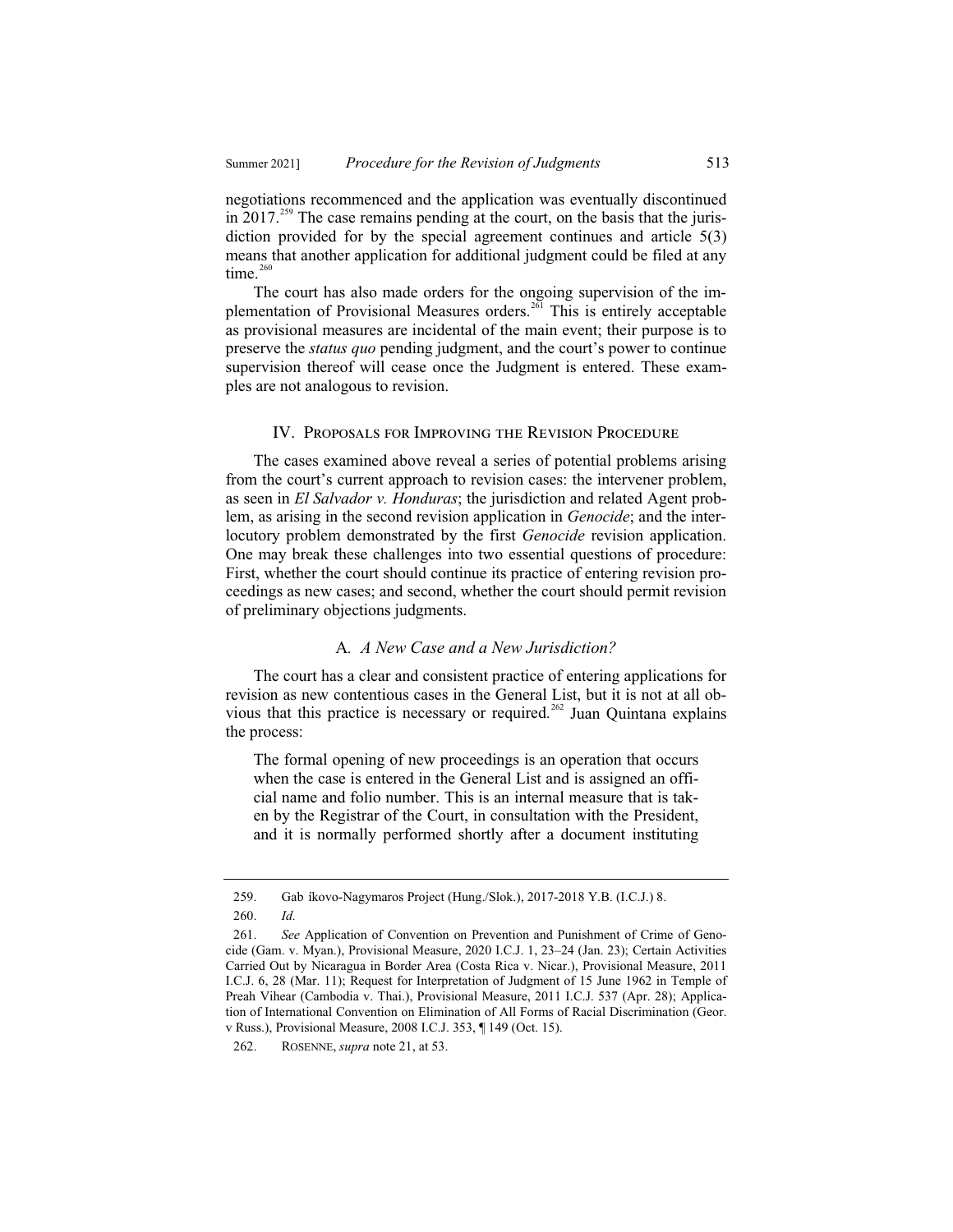proceedings is filed. The entering of a new case in the General List is not disclosed to the public at large as such, and this is why the name that the case is to bear and the number under which it makes an entry in the List are only known when the Court issues the first procedural order in the case, which is normally the order fixing time-limits for the initial round of written pleadings. The actual entering of the case in the List, however, always precedes the adoption of that order. $263$ 

Rather than opening a new case, a revision proceeding should be considered as a derivative or incidental proceeding. A derivative or incidental proceeding is an application which seeks any order other than a final judgment; examples include a decision on provisional measures under article  $41<sup>264</sup>$  or an order in respect of compensation rendered after the decision on the merits.<sup>265</sup> Manley Hudson introduced the expression "incidental jurisdiction" in 1934,<sup>266</sup> using it to describe proceedings for revision and interpretation. Rosenne argues that incidental proceedings take place *pendente lite*  while the mainline proceedings are in progress, while derivative proceedings take place after the principal judgment on the merits of the case.<sup>267</sup> There is nothing in the Statute or the Rules which requires the court to open a separate case in derivative proceedings. Properly conceived, revision proceedings are necessarily derivative, and should not be treated as a new case.

Andreas Zimmermann and Geiß put forward a series of justifications for treating revision applications as new cases.<sup>268</sup> The first reason has to do with the structure of the court's Rules — a "systematic" reason. They observe that incidental proceedings are dealt with in Part III, Section D, while revision proceedings are regulated in Section F, subsection  $2^{269}$ . This rather tenuous argument is further supported by their contention that it is "consistent with the practice that judges *ad hoc* of the original proceedings are

<sup>263.</sup> Juan J. Quintana, *Procedure Before the ICJ: A Note on the Opening (Or Not) of New Cases*, 9 L. & PRAC. INT'L CTS.&TRIBS. 115, 117 (2010); *see also* ROSENNE, *supra*  note 28, at 197–208 (for more information on the General List).

<sup>264.</sup> *See* Cameron Miles, *The Origins of the Law of Provisional Measures before International Courts and Tribunals*, 73 HEIDELBERG J. INT'L L. 615, 671 (2013).

<sup>265.</sup> *See* Corfu Channel (U.K. v. Alb.), Order, 1949 I.C.J. 237 (Nov. 19).

<sup>266.</sup> MANLEY O. HUDSON, THE PERMANENT COURT OF INTERNATIONAL JUSTICE: A TREATISE 360 (1934).

<sup>267.</sup> ROSENNE, *supra* note 21, at 190.,

<sup>268.</sup> *See* Geiß & Zimmermann, *supra* note 21, at 1666; Akande, *supra* note 195. The arguments of all three authors are approved by Jessica Joly Hébert. She likewise recommends that revision be treated as a new case; although suggests that because the links between a revision and its original judgment are "sturdier" than in a situation of interpretation, revision proceedings should be given a new designation as "additional proceedings". Hébert, *supra* note 144, at 222–27.

<sup>269.</sup> Geiß & Zimmermann *supra* note 21, at 1666.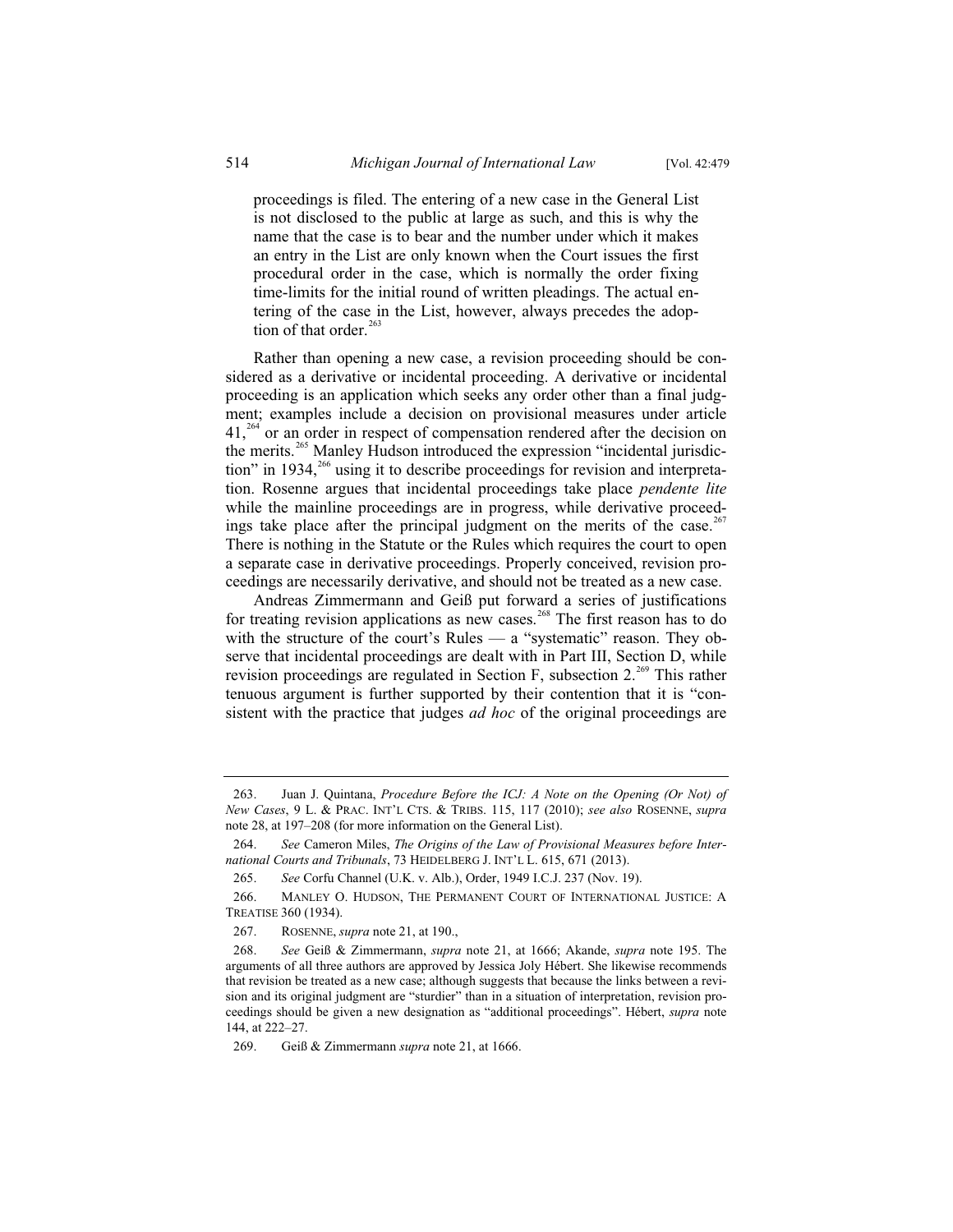not considered as *ipso facto* retaining their position in the revision proceedings"<sup>270</sup> and that:

[T]he very nature of revision proceedings supports their qualification as a new case, given that . . . the [s]tate intends to initiate the reconsideration of a settled case, already removed from the Court's list of pending cases. $^{271}$ 

Zimmermann and Geiß, along with Dapo Akande, also point to the court's treatment of the Agent for Bosnia and Herzegovina, Mr. Sakib Softić, in the second *Genocide* revision application, described in Part III.A.3 above. Because the court treated the revision application as a new case, it could not be submitted by Mr. Softić without a clear, new, appointment as Agent.<sup>272</sup> However, the court's treatment of Mr. Softi $\acute{\text{c}}$  is a consequence of the court's treating revision applications as new cases; it is not a cause. It does not explain the court's approach.

Nor do the other arguments support a claim that revision must be treated as a new case. To take the argument related to judges *ad hoc*, it is true that rarely have the same judges opined on both the original case and the revision application. In *El Salvador v. Honduras*, because the original judgment had been delivered by an *ad hoc* Chamber, article 100(1) of the Rules of Court required that request for its revision should be dealt with "by that Chamber." Yet, in *El Salvador v. Honduras,* the *ad hoc* Chamber no longer existed and "most of its members had passed away,"<sup>273</sup> requiring the constitution of a new Chamber. And in *Genocide*, neither of the judges *ad hoc* were reappointed. But, as with the issue of the Agent, this confuses cause and consequence. In *New Zealand v. France*, even though the Request was treated as "part of the same case and not of a new one,"<sup> $274$ </sup> a different judge *ad hoc* (Sir Geoffrey Palmer, replacing Sir Garfield Barwick) was appointed.<sup>275</sup> The court's practice in this respect did not demand that revision be treated procedurally as a new case. At best, it was inconclusive.

What then of the argument that revision requires the reopening of a settled case, which will have been removed from the List?<sup>276</sup> Again, *New Zealand v. France* is instructive. As noted by Judge *ad hoc* Palmer, in that case, "the formal fact of the status of the case on the Court's formal list is irrele-

<sup>270.</sup> *Id.*

<sup>271.</sup> *Id.*; *see also* Akande, *supra* note 195.

<sup>272.</sup> Geiß & Zimmermann *supra* note 21, at 1666; Akande, *supra* note 195.

<sup>273.</sup> ROSENNE, *supra* note 21, at 141.

<sup>274.</sup> Request for an Examination of the Situation in Accordance with Paragraph 63 of the Court's Judgment of 20 December 1974 in the Nuclear Tests (N.Z. v. Fr.), Order, 1995 I.C.J. 288 ¶ 49 (Sept. 22).

<sup>275.</sup> *Id.*

<sup>276.</sup> Geiß & Zimmermann *supra* note 21, at 1666; *see also* Akande, *supra* note 195.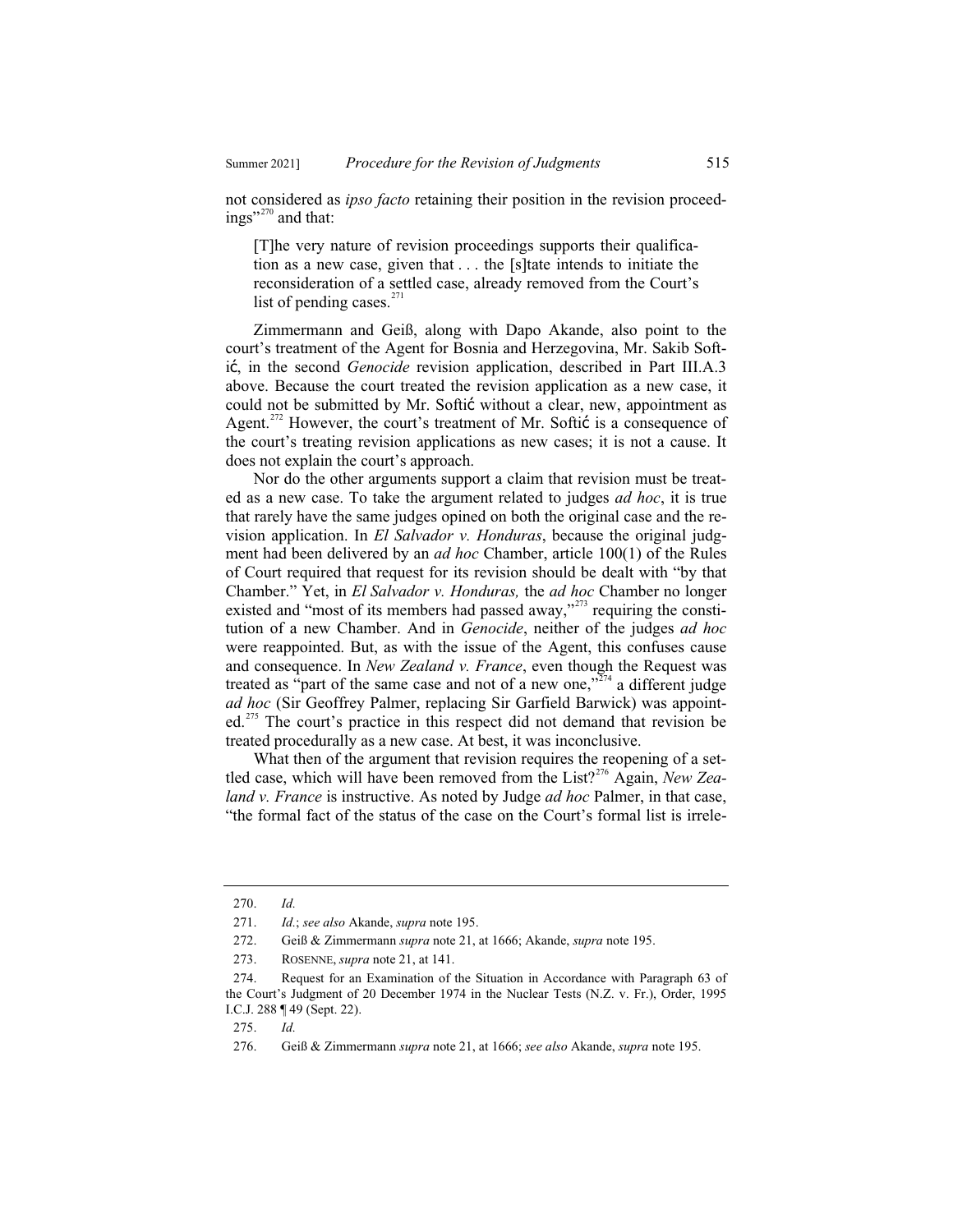vant".<sup>277</sup> The *Nuclear Tests* case was treated as concluded and removed from the List, and the Request was entered separately on the List, but this did not prevent the court from treating the Request proceedings as derivative and as a continuation of the original case. $278$ 

Treating applications for revision as new cases also immediately raises the question of where the court founds the jurisdiction of the new case. The court did not appear to consider a new consent to jurisdiction necessary. As observed by Quintana:

[S]ince 1978 the governing criterion for the Registrar as to the manner in which he treats unilateral acts seeking to institute contentious proceedings should be whether the Application proposes to found the jurisdiction of the Court upon a consent already given or manifested by the State named as Respondent in that document.<sup>279</sup>

The Registrar has never rejected a revision application for want of jurisdiction, nor have parties recited any pleas with respect to jurisdiction in their applications for revision. On this basis, the revision jurisdiction is either founded on a continuation of the original case jurisdiction, or somewhere else. Consensus appears to favor the latter. Akande points out that despite the revision application being entered as a new case, the jurisdictional basis is not the same as that for the original case, nor does the court require the parties' consent. Rather, it is the parties' "consent to the Statute itself" that gives the court jurisdiction.<sup>280</sup> Quintana agrees, observing that the jurisdiction of the court to revise its own judgments is "statutory."<sup>281</sup> He says that the revision jurisdiction is "bestowed upon the Court by all of the [s]tates that become parties to the Statute."<sup>282</sup> Rosenne also says that the court's treatment of its interpretation jurisdiction, as "a special jurisdiction deriving directly from Article 60 of the Statute,"<sup>283</sup> is analogous and "equally applicable to requests for revision."<sup>284</sup> Chester Brown goes so far as to claim that the jurisdiction of a court to revise its judgments is inherent.<sup>285</sup>

<sup>277.</sup> Request for an Examination of Situation in Accordance with Paragraph 63 of the Court's Judgment of 20 December 1974 in Nuclear Tests (N.Z. v. Fr.), Order, 1995 I.C.J. 288 ¶ 52 (Sept. 22). (Palmer, J., dissenting).

<sup>278.</sup> *See* Request for an Examination of Situation in Accordance with Paragraph 63 of the Court's Judgment of 20 December 1974 in Nuclear Tests (N.Z. v. Fr.), Order, 1995 I.C.J. 288, ¶¶ 49–54 (Sept. 22).

<sup>279.</sup> Quintana, *supra* note 263, at 123.

<sup>280.</sup> Akande, *supra* note 268.

<sup>281.</sup> QUINTANA, *supra* note 21, at 1029.

<sup>282.</sup> *Id.*

<sup>283.</sup> Application for Revision and Interpretation of Judgment of 24 February 1982 in Continental Shelf (Tunis./Libya) Judgment, 1985 I.C.J. 192 ¶ 43 (Dec. 10).

<sup>284.</sup> ROSENNE, *supra* note 21, at 36 n.26; *see also* Kazimierz Grzybowski, *Interpretation of Decisions of International Tribunals*, 35 AM. J. INT'L L. 482, 495 (1941) (stating that the Permanent Court of International Justice [PCIJ] "possesses this jurisdiction as an excep-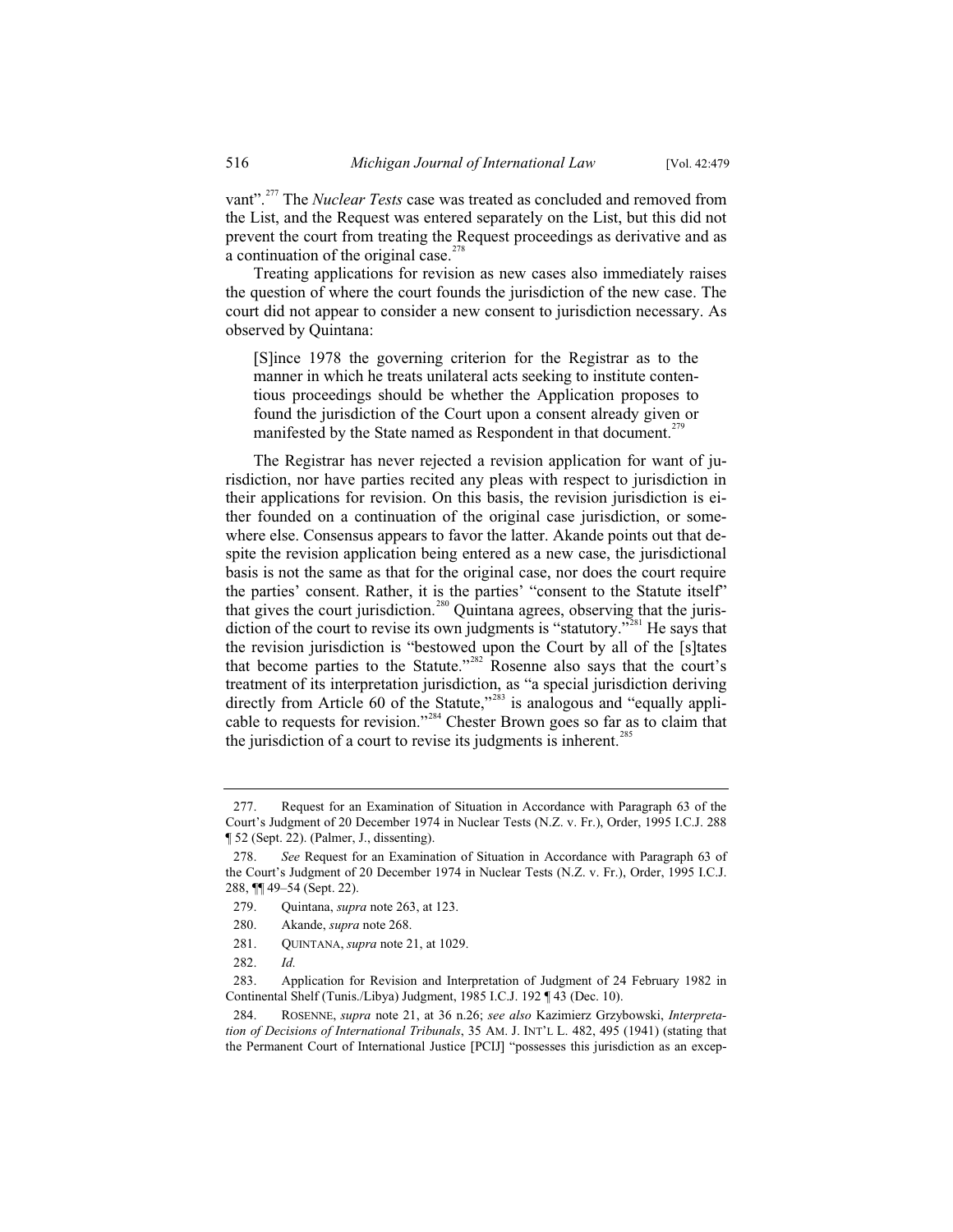These arguments related to jurisdiction are convincing, even though they do not directly resolve the Agent problem. However, for present purposes the question is whether revision demands to be treated as a new case. To the extent that the parties are not required to manifest a new consent to the court's jurisdiction, this is evidence that it is not a new case. Indeed, the key feature of incidental and derivative jurisdiction is that it does not depend upon the consent of the parties but flows directly from the Statute.<sup>286</sup>

As to the Agent problem, the invalidity of the appointment of the Agent in *Genocide* needs not be justified on the basis that the revision was a new case – problems relating to the validity of the appointment of an Agent can arise in any phase.<sup>287</sup> Moreover, the appointment, or not, of an Agent does not preclude a challenge to the court's jurisdiction; the two issues are quite separate.<sup>288</sup>

An additional point to note is that if revision were in fact a new case, one could argue that the admissibility of the application should turn not only on the existence of a new fact under article 61, but should also require the existence of a dispute under article 38, and the respondent party's awareness

286. HUDSON, *supra* note 130, at 360; *see* Cameron Miles, *Provisional Measures and the 'New' Plausibility in the Jurisprudence of the International Court of Justice,* BRIT. Y.B. INT'L L. (ADVANCE ARTICLE) 1 (2018) (showing an example where an order for provisional measures need only establish *prima facie* jurisdiction).

287. Application of Convention on Prevention and Punishment of Crime of Genocide (Bosn. v. Socialist Federal Republic of Yugoslavia), Judgment, 2007 I.C.J. 43, ¶¶ 22–24 (July 11). Indeed, the validity of an Agent's appointment was raised during the merits phase of *Genocide*: A Co-Agent purportedly appointed by the Serbian member of the tripartite Presidency of Bosnia and Herzegovina attempted to discontinue the case, while the Chairman for the Presidency and the agent originally appointed (Mr. Sakib Softi ) did not wish to do so. The Court eventually held that "Bosnia and Herzegovina had not demonstrated its will to withdraw the Application in an unequivocal manner" and thus "there had been no discontinuance of the case." *Id.*; *see also* Franklin Berman & Gleider Hernández, *Article 42, in* THE STATUTE OF THE INTERNATIONAL COURT OF JUSTICE: A COMMENTARY *supra* note 21, 967, 969–72.

tion from the general principles of international law, and it is based upon the express wording of Article 60 of the Statute.").

<sup>285.</sup> Chester Brown, *The Cross-Fertilization of Principles Relating to Procedure and Remedies in the Jurisprudence of International Courts and Tribunals*, 30 LOY. L.A. INT'L & COMP. L. REV. 219, 224–25 (2008); *see also* Brown, *supra* note 152, at 218. *See generally* Effect of Awards of Compensation Made by United Nations Administrative Tribunal, Advisory Opinion, 1954 I.C.J. 47, 55 (July 13) (suggesting that the PCIJ appeared to indicate that the power of revision is inherent.). *Contra* Bowett, *supra* note 3, at 590 (arguing that it is "doubtful" there is an inherent power of revision.).

<sup>288.</sup> *See* Statute ICJ, *supra* note 2, art. 42 (the article requires the appointment of an Agent but makes no provision as to who appoints the Agent). The other articles also do not make a provision for appointment the Agent. *See* Statute of the International Court of Justice. In the Nuclear Tests Case, however, France did not appoint an Agent at all. Request for an Examination of Situation in Accordance with Paragraph 63 of the Court's Judgment of 20 December 1974 in Nuclear Tests (N.Z. v. Fr.), Order, 1995 I.C.J. 288, ¶ 29 (Sept. 22); *see also* Maritime Delimitation Between Guinea-Bissau and Senegal (Guinea-Bissau v. Sen.), Order, 1995 I.C.J. Rep. 423, 424 (Nov. 8); Berman & Hernández, *supra* note 287, 969–72.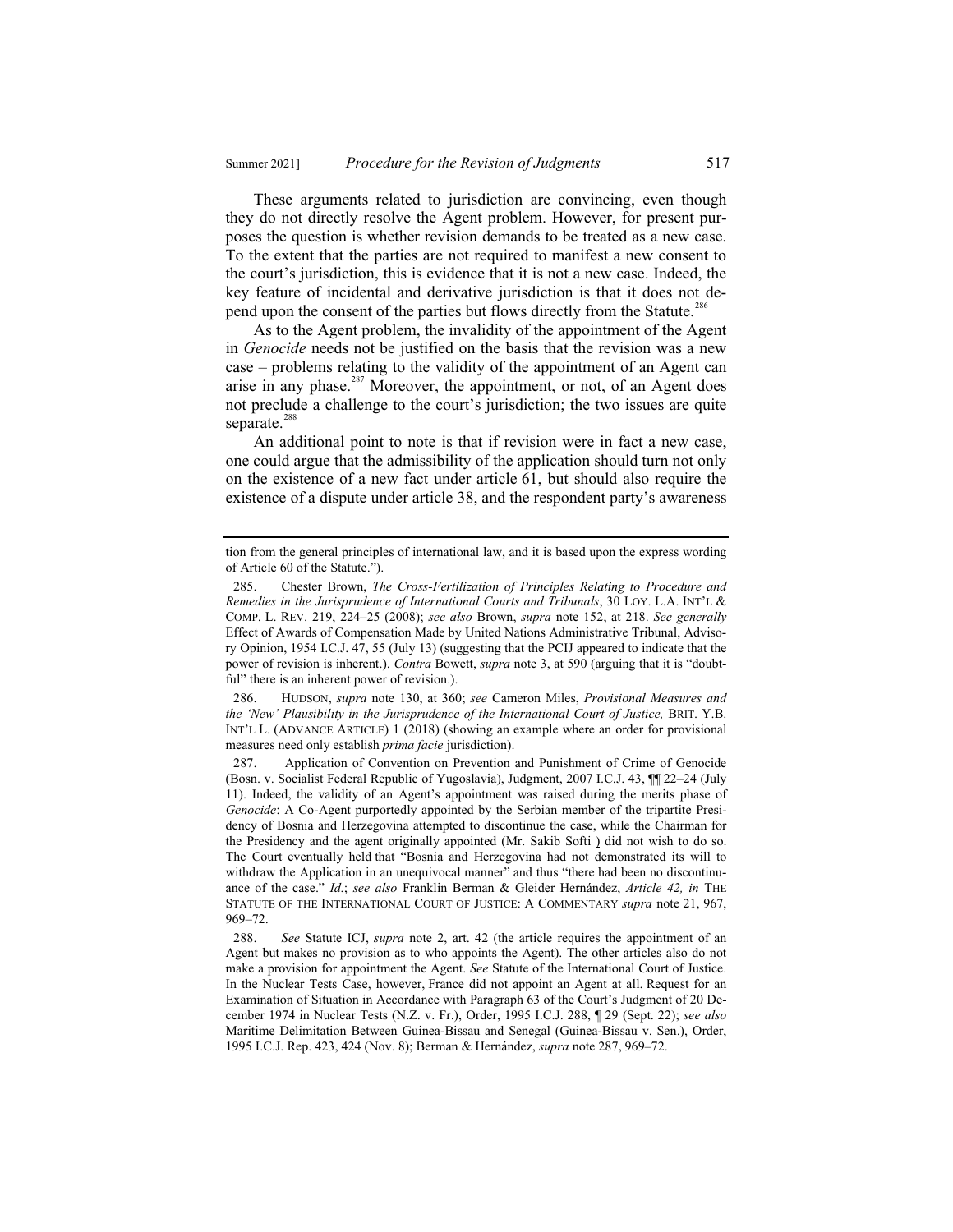of that dispute.<sup>289</sup> Thus, it does not further support the view that revision should not be considered a new case.

Dietmar Prager also points out that it is unconvincing to argue that a new case is required because the Statute requires the filing of an Application. Interventions under article 62 are not dealt with as new cases, even though a request to intervene also requires an Application.<sup>290</sup>

Revision is, rather, a remedy that returns to the point of origin. It reopens the original case, for reasons of individual justice and systemic authority, to ensure that the facts on which the judgment were based are accurate. A revision is an amendment, "without reargument."<sup>291</sup> The International Law Commission in 1958 defined the revision procedure as one for "reopening a case upon the ground of the discovery of new facts,"<sup>292</sup> and as noted by Judge Koroma, the court's task is to "reconsider a matter"<sup>293</sup> in light of the fresh evidence. Judge *ad hoc* Bastid called it a "modification."<sup>294</sup>

This leads to the question of what it implies to reopen the merits of a case.<sup>295</sup> Kaikobad argues that "a flawed decision based on incomplete knowledge with potentially adverse effects cannot create valid legal rights.<sup>296</sup> As such, once new, decisive facts are found to exist, the original judgment may no longer have the force of *res judicata*. <sup>297</sup> To this end, some take the view that the court is not bound by any of its reasoning in the principal judgment.<sup>298</sup> Dissenting Judge *ad hoc* Paolillo in *El Salvador v. Honduras* perceives the second stage of the procedure as being a "fresh exami-

<sup>289.</sup> Juliette McIntyre, *Put on Notice: The Role of the Dispute Requirement in Assessing Jurisdiction and Admissibility Before the International Court*, 19 MICH. J. INT'L L. 546, 548 (2018). *Contra* Statute ICJ, *supra* note 2, art. 60 (requiring the existence of a dispute regarding "the meaning or scope of the judgment.").

<sup>290.</sup> Dietmar W. Prager, *Procedural Developments at the International Court of Justice*, 1 L. & P. INT'L CTS.&TRIBS. 189, 214 (2002).

<sup>291.</sup> DURWARD V. SANDIFER, EVIDENCE BEFORE INTERNATIONAL TRIBUNALS 284 (1939), *cited in* REISMAN, NULLITY AND REVISION, *supra* note 21, at 212 n.139, 425.

<sup>292.</sup> Commentary on the Draft Convention on Arbitral Procedure Adopted by the International Law Commission at its Fifth Session, prepared by the Secretariat, U.N. Doc. A/CN.4/92, 101 (1955).

<sup>293.</sup> Application for Revision of Judgment of 11 July 1996 in Application of Convention on Prevention and Punishment of Crime of Genocide (Bosn. v. Socialist Federal Republic of Yugoslavia), Judgment, 2003 I.C.J. 7, 24 ¶ 2 (Feb. 3) (separate opinion by Koroma, J.).

<sup>294.</sup> Application for Revision and Interpretation of the Judgment of 24 February 1982 in Continental Shelf (Tunis./Libya), Judgment, 1985 I.C.J. 192, ¶¶ 3, 248 (Dec. 10) (separate opinion by Bastid, J.).

<sup>295.</sup> *See id*.

<sup>296.</sup> KAIKOBAD, *supra* note 18, at 305.

<sup>297.</sup> CHENG, *supra* note 46, at 370.

<sup>298.</sup> Geiß, *supra* note 8, at 184–85; *see also* Application for Revision and Interpretation of Judgment of 24 February 1982 in Continental Shelf (Tunis./Libya), Judgment, 1985 I.C.J. 192, 247 (Dec. 10) (separate opinion by Bastid, J.) (while observing that the Statute is "silent" as to the effects of an admissible revision application, queries, "[w]hat would it imply to reopen the merits of a case, and to what extent should the case as a whole be reviewed?").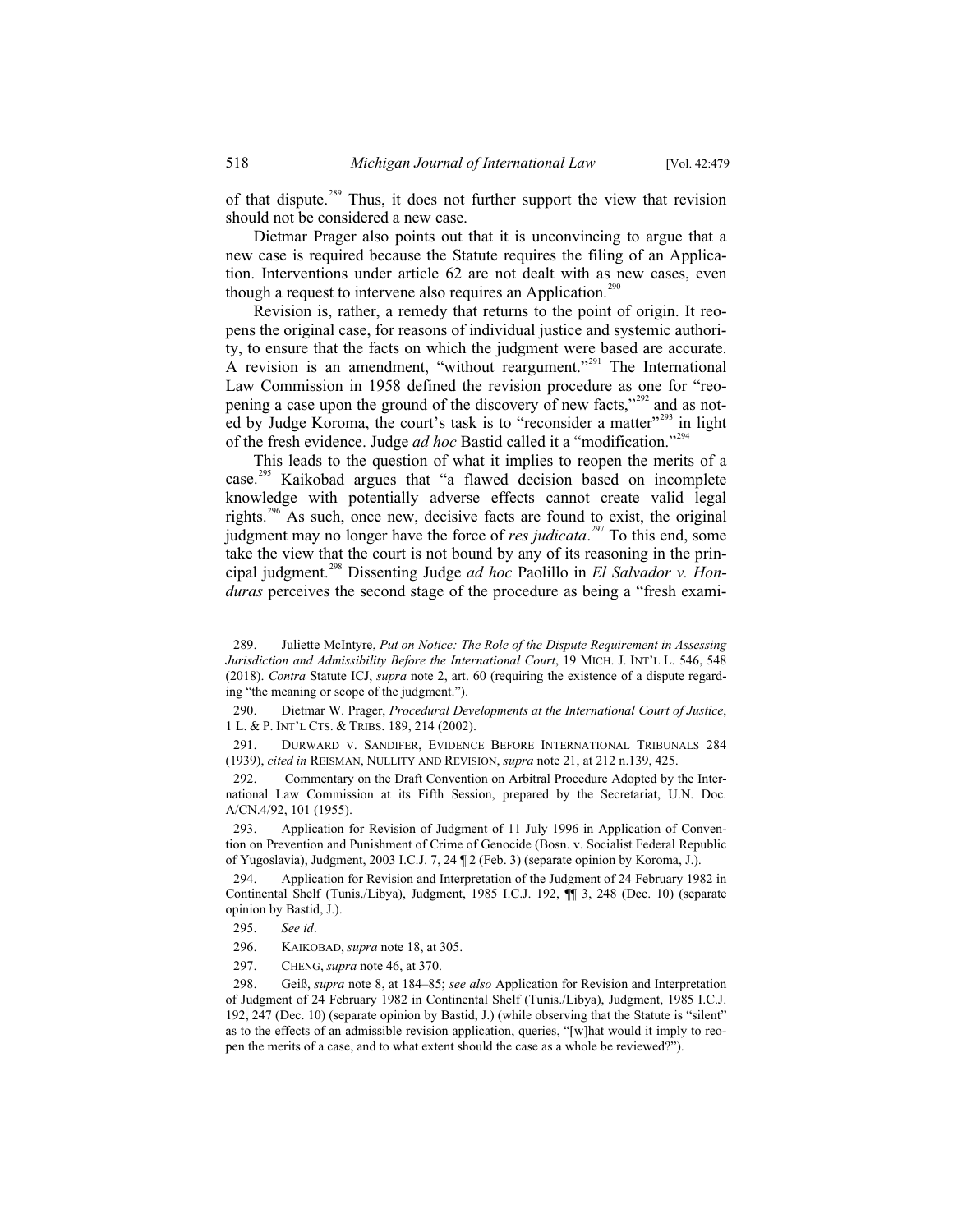nation of the merits of the dispute  $\dots$  A new decision on the merits."<sup>299</sup> Dissenting Judge *ad hoc* Dimitrijevi in *Genocide* posited that opening the proceedings for revision would not have precluded "any possible finding by the Court that the facts existing at the time of the 1996 Judgment were such that the Court could nevertheless entertain jurisdiction," $300$  including those the court had previously dismissed.<sup>301</sup> In other words, the revision would set aside the entirety of the original judgment, not merely the part impeached by the new fact.<sup>302</sup> By contrast, Joly Hébert suggests that "both judgments remain, at least partly, applicable."<sup>303</sup> Judge Vereshchetin considered that the admissibility of an application for revision did not prejudge "the ultimate result of the revision."<sup>304</sup> While of decisive importance, the new fact may not ultimately change the outcome.<sup>305</sup> Bowett, however, suggests that "because revision is dependent on the discovery of new facts, the procedure does not allow a re-hearing of legal arguments already heard and decided upon." $306$ 

The court has not to date answered this question, but regardless of the extent to which the original judgment is altered, the fact remains that a successful revision will result in "the judgment which ought to have been given in the first place."<sup>307</sup> As observed by the drafters in The Hague, the judges undertaking revision "complete, so to speak, their former information."<sup>308</sup> This strongly indicates that revision is not a new case but, rather, a derivative proceeding. This is not a point of mere semantics, rather a demand for a clear procedural and conceptual relationship between the revision proceedings and the impeached judgment.

<sup>299.</sup> Application for Revision of Judgment of 11 September 1992 in Land, Island and Maritime Frontier Dispute (El Sal./Hond), Judgment, 2003 I.C.J. 392, 413, 425–26, ¶ 42 (Sept. 11) (Paolillio, J., dissenting).

<sup>300.</sup> Application for Revision of Judgment of 11 July 1996 in Application of Convention on Prevention and Punishment of Crime of Genocide (Bosn. v. Yugoslavia), Judgment, 2003 I.C.J. Rep. 7, ¶¶ 53, 68 (Feb. 3) (Dimitrijevi , J., dissenting).

<sup>301.</sup> *Id.* at 69 ¶ 57.

<sup>302.</sup> *Contra* CHENG, *supra* note 46, at 370 n.23 (writing that "[i]t need hardly be recalled that nullity and a fortiori error may affect only part of a judgment.").

<sup>303.</sup> Hébert, *supra* note 144, at 226.

<sup>304.</sup> Application for Revision of Judgment of 11 July 1996 in Application of Convention on Prevention and Punishment of Crime of Genocide (Bosn. v. Yugoslavia), Judgment, 2003 I.C.J. Rep. 7, 39, 50 ¶ 28 (Feb. 3) (Vereshchetin., dissenting).

<sup>305.</sup> KAIKOBAD, *supra* note 18, at 321. Kaikobad explains the complexity of this issue with respect to boundary lines and suggests that the law of delimitation requires that even where a new fact of decisive importance is found to exist, the Court must still assess whether or not to redraw the boundary line, and once it has done so factors additional to the new fact, such as equitable considerations, will come into play.

<sup>306.</sup> Bowett, *supra* note 43, at 591.

<sup>307.</sup> KAIKOBAD, *supra* note 18, at 306.

<sup>308.</sup> SCOTT, *supra* note 82, at 749.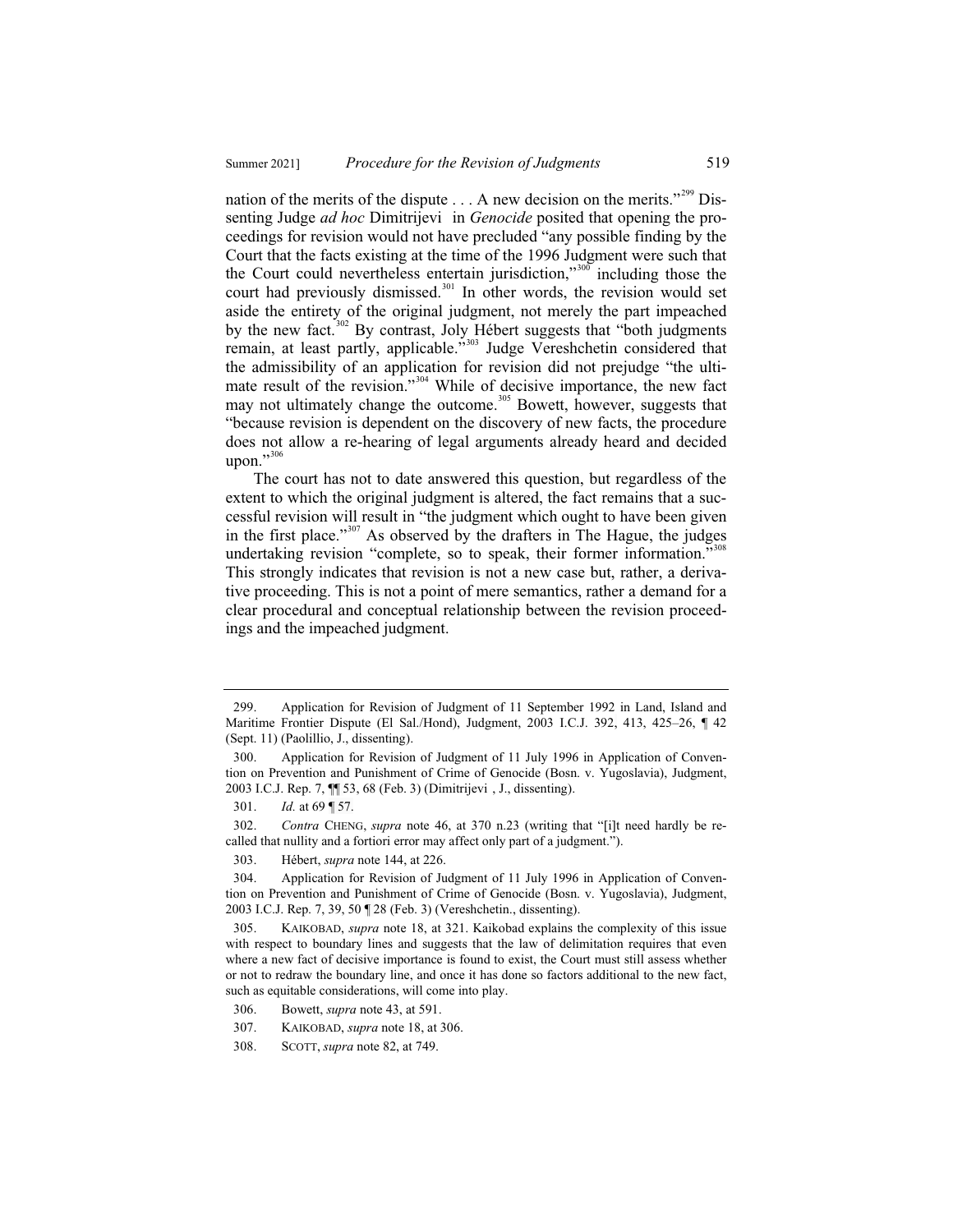There is one final point to be made supporting this position, and, while it is made in passing, it is of vital importance. It relates to the intervener problem. According to article 63(2) of the court's Statute, a State intervening in proceedings concerned with the interpretation of a multilateral treaty is bound, just as the original parties are, by the court's interpretation. But the court's present approach of treating revision as a new case means that if the intervening State does not apply to appear in the revision proceedings, it will be bound by a decision that is no longer correct. This absurdity (along with the inefficiencies of re-intervening under article 62 identified in section III.A.2, above) could be easily avoided if the court treated revision as derivative, rather than as a new case.

#### B*. Revision of Preliminary Objections – A Return to Finality*

The procedural flaws in the court's habit of treating revision proceedings as new cases become even more apparent when one considers that the court has also permitted revision of judgments on preliminary objections. A separate case does not make sense if the principal proceedings are still pending.<sup>309</sup> One may make a strong argument for why the court should amend its Rules to prevent applications for revision in respect of preliminary objections.<sup>310</sup>

To begin with, it is entirely probable that a decision on the merits will be rendered prior to the expiry of the ten-year time limit mandated by article  $61$ <sup>311</sup> Were the court to revise a decision on preliminary objections, the flow-on effect for the merits judgment would not be clear at all. In *Genocide*, the court did not suspend proceedings on the merits,<sup>312</sup> suggesting the possibility of rendering a decision on the merits that turns out to have been issued *ultra vires*. By treating the revision as a new case, rather than as a derivative proceeding, the procedural relationship becomes even further removed.

It may be that one could simply say the merits decision is automatically voided. But this is not necessarily the case; for example, if a jurisdictional claim based on the treaty is revised, what happens to claims based upon cus-

<sup>309.</sup> Prager, *supra* note 290, at 214.

<sup>310.</sup> *Contra* Kunz, *supra* note 52, at 8. In the context of arbitration, Kunz asserts but does not justify that revision is available as a remedy for preliminary decisions. Kunz goes on to suggest that revision cannot be sought against procedural orders or orders for interim relief which a tribunal can reverse or modify. This approach would unnecessarily reopen the can of worms in the South West Africa Case. *See* South West Africa (Eth. v. S. Afr.), Preliminary Objection, 1962 I.C.J. 319 (Dec. 21).

<sup>311.</sup> The International Law Association reports that as of 2018, the average length of proceedings, from application to judgment, was 103-104 months (excluding extensions, joinder of proceedings, and provisional measures. ARMAN SARVARIAN, INTERNATIONAL LAW ASSOCIATION, PROCEDURES OF INTERNAITONAL COURTS AND TRIBUNALS, INTERIM REPORT (2018).

<sup>312.</sup> *See supra* Part III.A.3.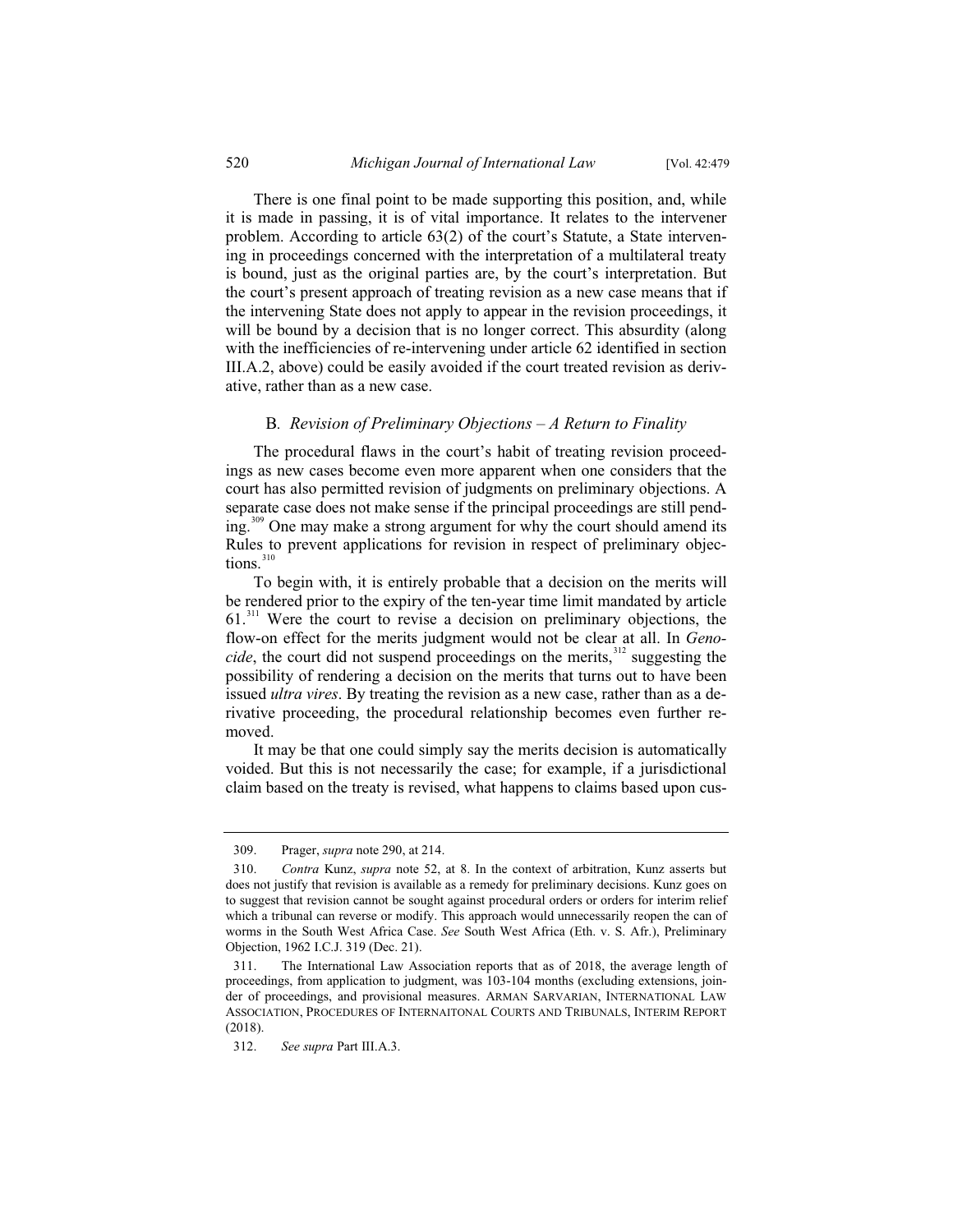tomary law or another treaty?<sup>313</sup> This relates directly to the issue discussed above–how much of the impugned original judgment is to stand? It is entirely possible that the merits judgment, or parts thereof, could remain in force by taking an alternative jurisdictional route. Nothing in the Statute, Rules, or the court's current practice offers an answer to this problem.

More fundamentally, revision of preliminary objections judgments should not be permitted because it will conflate revision on the basis of *fait nouveau* with annulment for *excès de pouvoir*. As detailed in Part II, above, when the contours of the revision procedure were agreed at The Hague, a clear distinction was drawn between revision and the possibility of annulment. Whether or not an arbitral award could be annulled was left unresolved.<sup>314</sup>Some judges on the Advisory Committee of Jurists in 1920 declared that it was "inadmissible" that the Permanent Court of International Justice should be able to annul its own decisions.<sup>315</sup> In subsequent years, this has been overlooked.

The precise contours of *excès de pouvoir* are open to debate, but, without question, it encompasses decisions made in excess of the jurisdictional competence of the tribunal.<sup>316</sup> It embodies the maxim *extra compromissum arbiter nihil facere potest*–a maxim deriving from Roman civil law meaning that because the arbitrator's jurisdiction is voluntary, they cannot act outside the authorization granted by the parties.<sup>317</sup> The court has grappled with this concept in its case law. In *Guinea-Bissau v. Senegal*, the parties had been unable to reach a settlement in respect of maritime delimitation. They had submitted their dispute to an arbitral tribunal, the decision of which was rendered in 1989. Guinea-Bissau subsequently brought an action to the court, alleging the award rendered by the tribunal was null and void on the grounds of *excès de pouvoir* and insufficiency of reasoning.<sup>318</sup> In concluding that the award was not void, the court defined *excès de pouvoir* as an act "in

<sup>313.</sup> *See* Questions Relating to Obligation to Prosecute or Extradite (Belg. v. Sen.), Judgment, 2012 I.C.J. 422, 448 ¶ 63 (July 20). The Court did "not find it necessary" to consider its jurisdiction under Statute, art. 36(2), because it had founded jurisdiction on the United Nations Convention Against Torture and Other Cruel, Inhuman or Degrading Treatment or Punishment. *See* United Nations Convention Against Torture and Other Cruel, Inhuman or Degrading Treatment or Punishment, arts. 6(2), 7(1), Dec. 10, 1984, 1465 U.N.T.S. 85.

<sup>314.</sup> SCOTT*,* supra note 82, at 151.

<sup>315.</sup> League of Nations, *Documents Concerning the Action Taken by the Council of the*  League of Nations Under Article 14 of the Covenant and the Adoption by the Assembly of the *Statute of the Permanent Court*, at 103, League of Nations (1921).

<sup>316.</sup> R. Erich, *Projet de Conférer à la Cour Permanente de Justice Internationale des Fonctions d'une Instance de Recours*, 3(ser. 12) REVUE DE DROIT INT'L ET DE LEGISLATION COMPAREE 268 (1931).

<sup>317.</sup> AARON X. FELLMETH & MAURICE HORWITZ, GUIDE TO LATIN IN INTERNATIONAL LAW 35 (2009).

<sup>318.</sup> *See* Arbitral Award of 31 July 1989 (Guinea-Bissau v. Sen.), Judgment, 1991 I.C.J. Rep. 53, 59 (Nov. 12).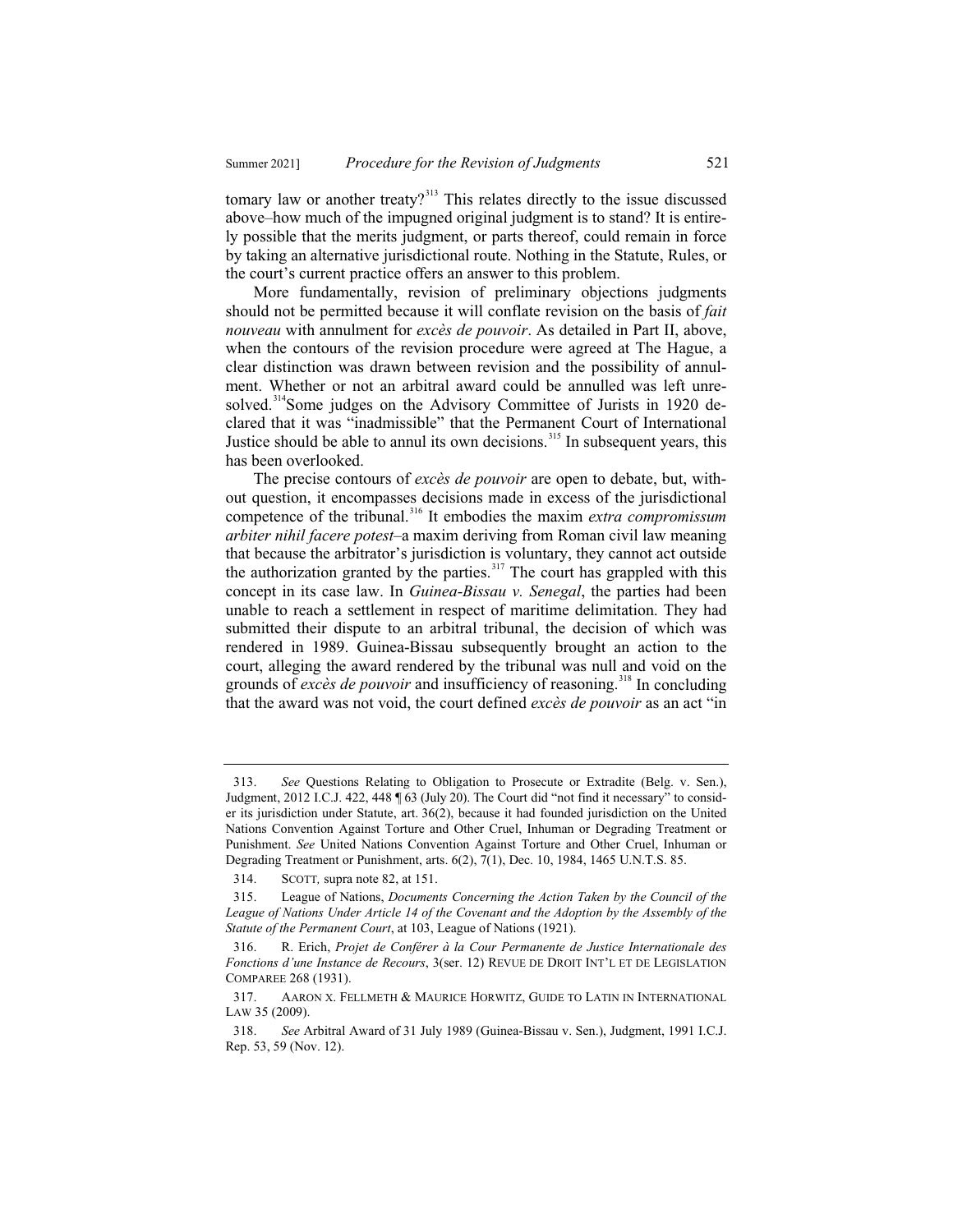manifest breach of the competence conferred" on the tribunal.<sup>319</sup> Judge Ni described it as a situation in which a tribunal "has exceeded or overstepped the powers which have been attributed to it by the Parties." $320$ 

As such, where any tribunal allegedly lacks jurisdiction, the appropriate claim is one of nullity for *excès de pouvoir*, not an application for revision of the decision. Annulment is concerned with the legitimacy of the process,<sup>321</sup> not the substantive correctness of the decision,<sup>322</sup> which is the realm of revision. Moreover, and in any event, allegations of *excès de pouvoir* cannot be raised until after the conclusion of the hearing on the merits.<sup>323</sup> Indeed, this must necessarily be the case, because until the merits have been decided, it cannot be known with certainty whether the decision-makers have overstepped the bounds of their authority. It must be recalled that when the revision procedure was drafted, there was no procedure for separating preliminary objections from the merits–this was not included until the 1926 iteration of the PCIJ Rules.<sup>324</sup> In 1875, the *Institut de droit international* declared there was to be no appeal from any preliminary judgments on the question of a tribunal's competency.<sup>325</sup> The intersection of revision and preliminary objections was not given any consideration.

Decisions on preliminary objections were not considered *res judicata* until relatively recently. As noted in Part III.B.2, above, the court held in *South-West Africa* that it was unnecessary to decide on "whether a decision on a preliminary objection constitutes a *res judicata* in the proper sense of that term, whether it ranks as a 'decision' for the purposes of article 59 of the court's Statute, or as 'final' within the meaning of article  $60$ ."<sup>326</sup>

It was not until the 1978 iteration of the Rules that decisions on preliminary objections were required to be rendered in the form of a judgment.

324. *See* discussion *supra* Part II.D.

<sup>319.</sup> *Id.* at 69.

<sup>320.</sup> Arbitral Award of 31 July 1989 (Guinea-Bissau v. Sen.), Judgment, 1991 I.C.J. Rep. 53, 96, 101 (Ni, J. dissenting).

<sup>321.</sup> *See* David D. Caron, *Reputation and Reality in the ICSID Annulment Process: Understanding the Distinction Between Annulment and Appeal*, 7 ICSID FOREIGN INV. L.J. 21, 26 (1992).

<sup>322.</sup> *See, e.g.*, Christoph Schreuer, *From ICSID Annulment to Appeal: Half Way Down the Slippery Slope,* 10 L. & PRAC. INT'L CTS.&TRIBUNALS 211, 212 (2011).

<sup>323.</sup> *See, e.g.*, Verdoss, *supra* note 116, at 242 (quoted as saying, "*Ce n'est que lorsque la sentence finale est rendue que la cause de nullité pour excès de pouvoir peut être invoquée éventuellement*," which translates to, "It is only when the final award is made that the cause of nullity for excess of power can possibly be invoked.").

<sup>325</sup>*. See Projet de règlement pour la procedure arbitrale internationale*, 1877 ANNUAIRE INSTITUT DE DROIT INT'L 130 ("*Aucune voie de recours ne sera ouverte contre des jugements préliminaires sur la compétence, si ce n'est cumulativement avec le recours contre le jugement arbitral définitif*." ["No appeal will be opened against preliminary judgments on jurisdiction, except cumulatively with appeal against the final arbitral judgment."]).

<sup>326.</sup> South West Africa Cases (Eth. v. S. Afr.; Liber. v. S. Afr.), Second Phase, 1966 I.C.J. Rep. 6, ¶ 37 (July 18).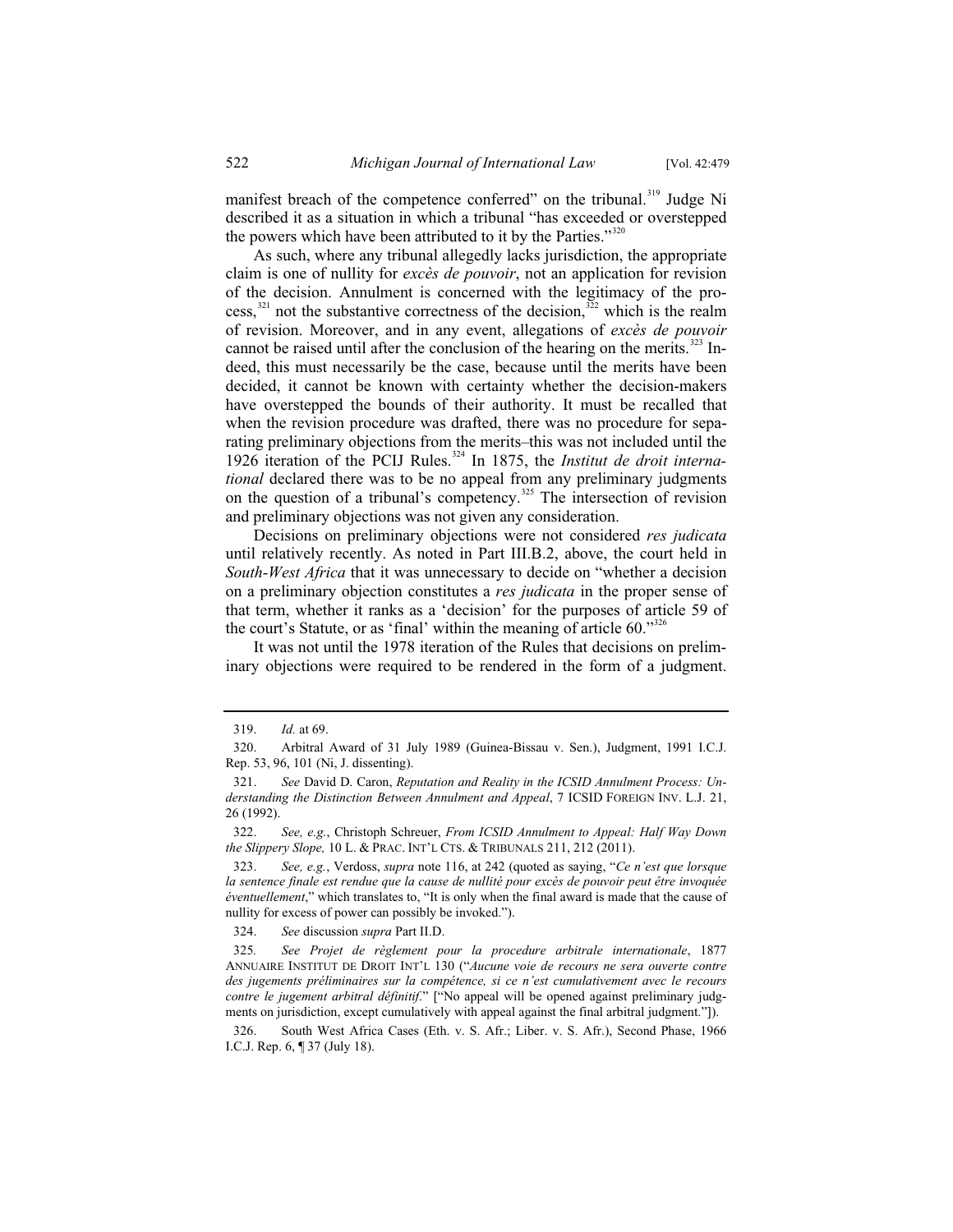Subsequently, the court has emphasized that there is no "distinction between judgments on jurisdiction and judgments on the merits when it comes to the application of the *res judicata* principle."<sup>327</sup> In the interpretation proceedings in *Cameroon-Nigeria*,<sup>328</sup> the court stated:

By virtue of the second sentence of article 60, the Court has jurisdiction to entertain requests for interpretation of any judgment rendered by it. This provision makes no distinction as to the type of judgment concerned. It follows, therefore, that a judgment on preliminary objections, just as well as a judgment on the merits, can be the object of a request for interpretation.<sup>3</sup>

Rosenne suggests that this judgment settles the "doctrinal controversy whether a judgment on preliminary objections constitutes *res judicata*,"<sup>330</sup> which in turn opens decisions on jurisdiction to being "subjected to the procedures of interpretation and presumably revision."<sup>331</sup> That decisions on preliminary objections could be the subject of revision is also alluded to in the dissenting opinion of Judge Jessup in *South-West Africa*, <sup>332</sup> and, of course, the court in *Genocide* did not question Bosnia and Herzegovina's application on such a basis.<sup>333</sup> However, it is one thing to conclude that decisions on preliminary objections are *res judicata*. It is a step further to argue that decisions on preliminary objections should be subject to revision. To permit this

<sup>327.</sup> Mbengue & Messihi, *supra* note 234, at 28; *see also* Application of the Convention on the Prevention and Punishment of the Crime of Genocide (Bosn. & Herz. v. Serb.), Judgment, 2007 I.C.J. Rep. 43, 90 (Feb. 26).

<sup>328.</sup> Request for Interpretation of the Judgment of 11 June 1998 in Land and Maritime Boundary between Cameroon and Nigeria (Cameroon v. Nigeria), Judgment, 1999. I.C.J. Rep. 31, 35 (March 25).

<sup>329.</sup> *Id.*

<sup>330.</sup> ROSENNE, *supra* note 21, at 111.

<sup>331.</sup> *Id.* at 109. *Cf.* Benjamin Salas Kantor & María Elisa Zavala Achurra, *The Principle of* Res Judicata *Before the International Court of Justice: In the Midst of Comradeship and Divorce Between International Tribunals*, 10 J. INT'L DISP. SETTLEMENT 288, 294 (2019) ("the extent to which a decision on jurisdiction is binding for the Court in the merits phase is still controversial").

<sup>332.</sup> *See* South West Africa (Eth. v. S. Afr.), Second Phase, 1966 I.C.J. Rep. 6, 325, 332 (July 18) (Jessup, J., dissenting); *see also* South West Africa (Eth. v. S. Afr.), Second Phase, 1966 I.C.J. Rep. 6, 239, 240 (Koretsky, J. dissenting).

<sup>333.</sup> However, by hearing arguments as to jurisdiction raised by the Initiative during the oral phase of the merits, proceedings in Bosn/Herz. v. Serb., 2007 I.C.J. Rep. at 90, the Court muddied the waters somewhat. The distinguishing factor, one could argue, is that while a decision on preliminary objections is *res judicata*, to the extent that it does not address every preliminary issue, other arguments could be raised at a later date. This was the interpretation of Article 79*bis*(1) of the Rules of Court ("other objection the decision upon which is requested before any further proceedings on the merits") contented for by FRY/Serbia's counsel. Application of the Convention on the Prevention and Punishment of the Crime of Genocide (Bosn. & Herz. V. Serb.), Verbatim Record, ¶ 4.29 (Mar. 9, 2006, 10:00 AM), https://www.icj-cij.org/public/files/case-related/91/091-20060309-ORA-01-00-BI.pdf..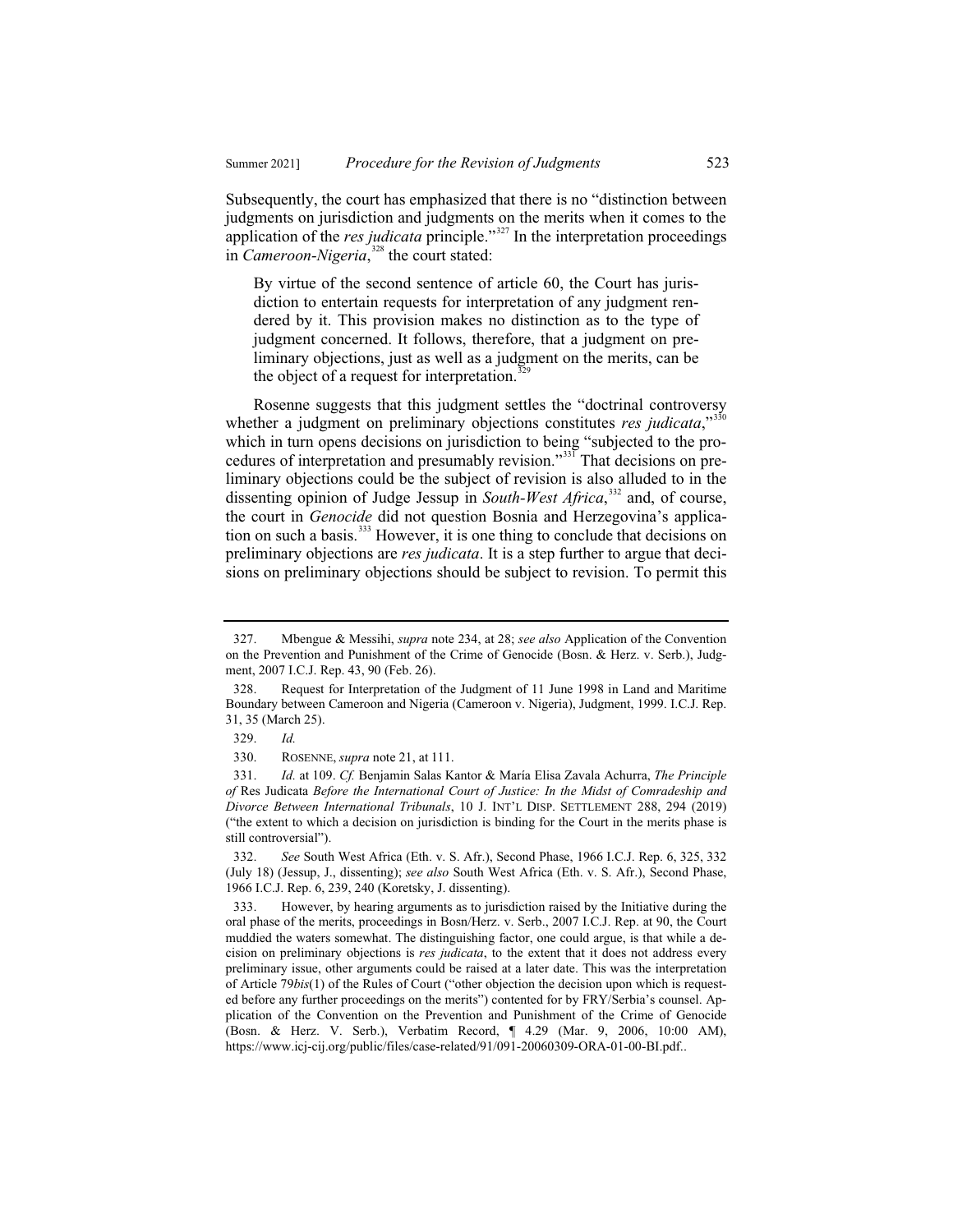is to blur the line between revision and nullity and to take the procedure further than it was ever intended to go.

So, if decisions on preliminary jurisdiction should not be subject to revision, can one ensure justice is done between the parties? Theinel and Zimmermann take an uncompromising approach, suggesting "a judgment upholding jurisdiction with the force of *res judicata* in fact establishes such jurisdiction as a matter of law."<sup>334</sup> On this basis, the Court effectively cannot act *excès de pouvoir*. The possibility of revising the decision on the merits, of course, remains.

Alternatively, Verdoss considers that if an *excès de pouvoir* is established, part of the judgment or award rendered without authority is void, *ipso jure*. <sup>335</sup> But this arguably runs the risk of a party unilaterally declaring the judgment void in order to avoid compliance, which has potentially disastrous consequences for the court's perceived legitimacy,  $336$  along with the stability of legal relations.<sup>337</sup>

Cheng suggests an invalid decision could be reconsidered by another tribunal if both parties agree to submit the question to arbitration.<sup>338</sup> However, this raises the question of the authority of that tribunal to judge the acts of the court, and certainly calls into question the perception of the court as sitting at the apex of the system's fragmented international courts and tribu $nals<sup>3</sup>$ 

Instead, as Thomas Franck has observed, the court's capacity to "pull" states towards compliance with its decisions rests on the legitimacy and fairness of its opinion-forming process.<sup>340</sup> This returns to the heart of the matter and brings to light the relationship between procedural justice and "essential justice—a correct decision on the merits of the case."<sup>341</sup> Put simply, revision has an important but not omnipresent role to play. On balance, finality should trump justice in respect of decisions on jurisdiction.

<sup>334.</sup> Theinel & Zimmermann, *supra* note 67, at 1633.

<sup>335.</sup> *See* Verdoss, *supra* note 116, at 241.

<sup>336.</sup> *See* Franck, *supra* note 19, at 40.

<sup>337.</sup> *See* REISMAN, *supra* note 21, at 45.

<sup>338.</sup> *See, e.g.*, CHENG, *supra* note 46, at 371.

<sup>339.</sup> *See* Jonathon I. Charney, *Third Party Dispute Settlement and International Law*, 36 COLUM. J. TRANSNAT'L L. 65, 71 (1998); Andrew Lang, *The Role of the International Court of Justice in a Context of Fragmentation,* 62 INT'L & COMPAR. L.Q. 777, 779 (2013); Neil B. Nucup, *Infallible or Final?: Revisiting the Legitimacy of the International Court of Justice as the "Invisible" International Supreme Court*, 8 L. & PRAC. INT'L CTS.&TRIBS. 145, 146 (2019).

<sup>340</sup>*. See* Franck, *supra* note 19, at 31.

<sup>341.</sup> H.W.A. Thirlway, *Procedural Law and the International Court of Justice, in* FIFTY YEARS OF THE INTERNATIONAL COURT OF JUSTICE – ESSAYS IN HONOUR OF SIR ROBERT JENNINGS 389, 400 (Vaughan Lowe & Malgosia Fitzmaurice eds., 1996).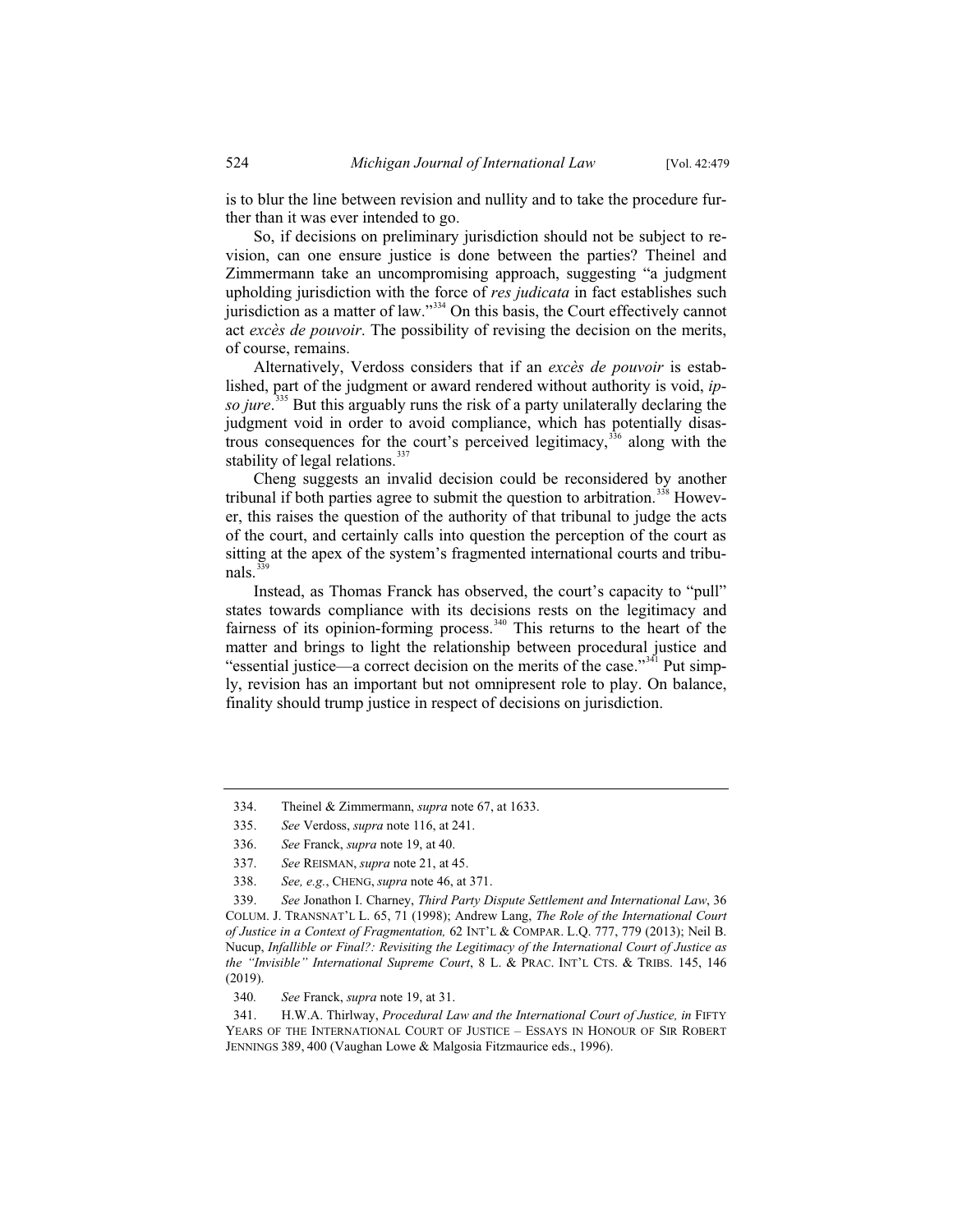As such, the court's *compétence de la compétence* should not be open to revision.<sup> $342$ </sup> In an extreme case, such as fraud, the proper remedy is not revision, but annulment.<sup>343</sup> This leads to one difficulty faced by the delegates at The Hague in 1899: Who judges the judges? Their inability to answer this question led to the matter of annulment being left out of the drafting task altogether. This problem is no greater than that faced by courts of last resort in domestic systems.<sup>344</sup> A court has inherent power to set aside a judgment which it has delivered without jurisdiction. As noted by the English Court of Appeal, so far as procedure is concerned "the court in its inherent jurisdiction can set aside its own order, and. . . it is not necessary to appeal from it."<sup>345</sup> It is a matter *ex debito justiciae*, and there should be no requirement to meet the stringent conditions of article 61. Rather, the court should adopt a procedure, *sui generis*, should the need ever arise.<sup>346</sup>

#### V. Conclusion

This account of the revision procedure suggests that it continues to be in need of some refinement. The procedure has been neglected, if not at times entirely disregarded. The procedural problems that arise in the court's practice are avoidable errors, requiring two minor changes: first, the court should no longer treat revision applications as new cases. There is nothing in the Statute or the Rules which requires this approach, and, as seen above, it leads to several unnecessary complications. Second, the court should no longer accept applications for revision of preliminary objections and should make this clear in its Rules. The only solution for a claim of incorrectly seized jurisdiction is to annul the decision. Revision is not the appropriate remedy. These proposals do not advocate for increased formalism but, rather, for increased clarity and a greater thoughtfulness. The domestic antecedents and drafting history of revision emphasize the role of revision as a means of doing substantial justice between the parties,  $347$  and it remains an

<sup>342.</sup> *See* CHITTHARANJAN F. AMERASINGHE, JURISDICTION OF SPECIFIC INTERNATIONAL TRIBUNALS 185 (2009).

<sup>343.</sup> *See, e.g.*, *id.* at 189; *see also* CHENG, *supra* note 46, at 358.

<sup>344.</sup> *See generally* Craig v. Kanssen [1943] KB 256 (Eng.); Forfie v. Seifah [1958] AC 59 (PC) (appeal taken from WACA); CODE DE PROCÉDURE CIVILE [C.P.C.] arts. 112–121. For example, a court has the inherent power to set aside an order made against a person who did not have a reasonable opportunity to appear and present their case. *Taylor v Taylor* [1979] 143 CLR 1, 1 (Austl.).

<sup>345.</sup> Craig v. Kanssen [1943] KB at 262.

<sup>346.</sup> The power to do so would arise under Statute, art. 30, as it did in Request for an Examination of the Situation in Accordance with Paragraph 63 of the Court's Judgment of 20 December 1974 in the Nuclear Tests (N.Z. v. Fr.), Orders, 1995, I.C.J. Rep. 288, at ¶ 288 (Sept. 22).

<sup>347.</sup> SCOTT, *supra* note 82; LEAGUE OF NATIONS ADVISORY COMM. JURISTS, *supra*  note 127, at 215.